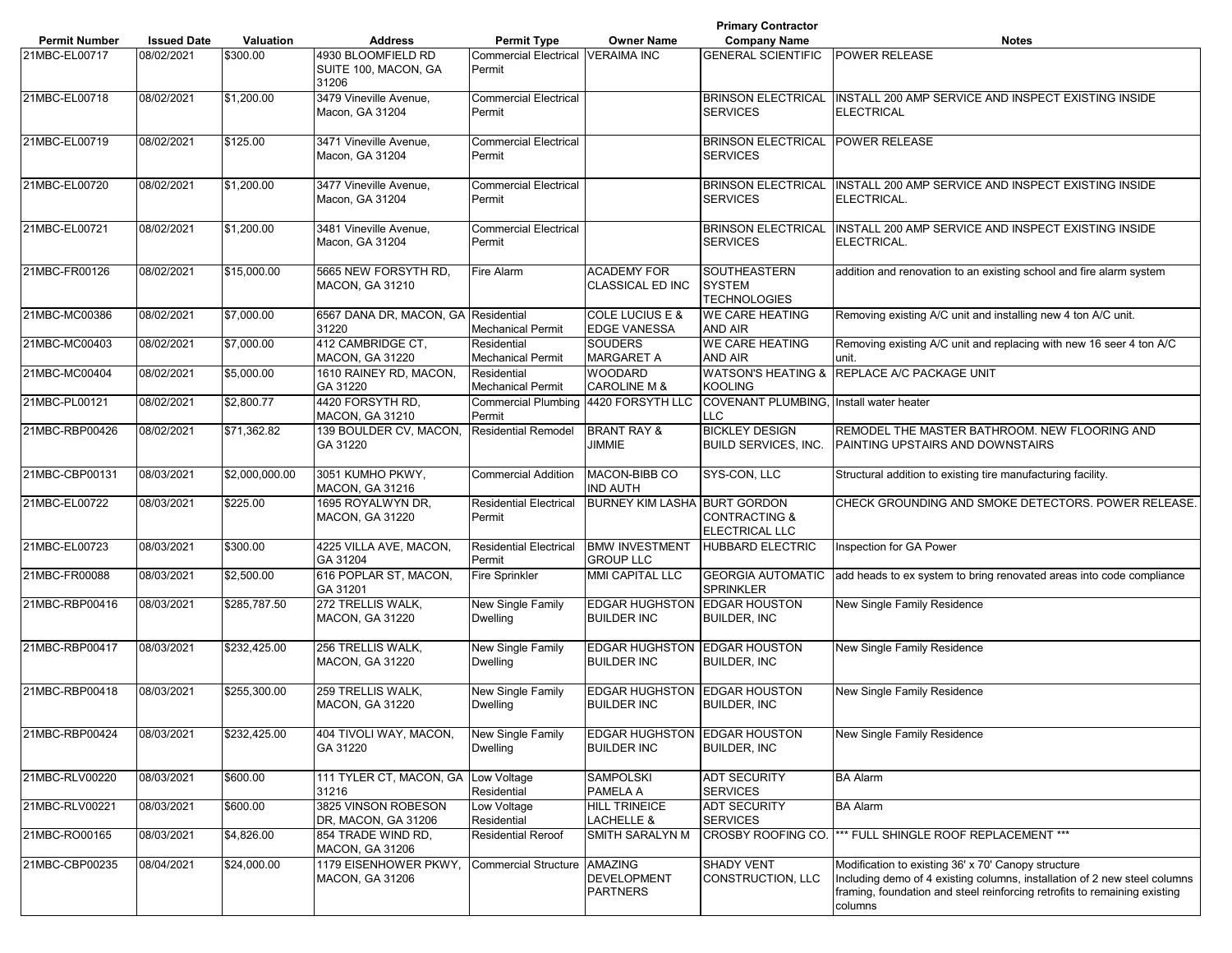| 21MBC-EL00725  | 08/04/2021 | \$1,000.00   | 1231 COURTLAND AVE,                                                                       | <b>Residential Electrical</b>           | MACON BACON LLC T. D. BRANTLEY              |                                             | Replace Service                                                                       |
|----------------|------------|--------------|-------------------------------------------------------------------------------------------|-----------------------------------------|---------------------------------------------|---------------------------------------------|---------------------------------------------------------------------------------------|
|                |            |              | <b>MACON, GA 31204</b>                                                                    | Permit                                  |                                             | <b>HEATING AIR &amp;</b><br><b>ELECTRIC</b> |                                                                                       |
| 21MBC-EL00726  | 08/04/2021 | \$100.00     | 1231 WEST GRENADA<br>TERR, MACON, GA 31206                                                | <b>Residential Electrical</b><br>Permit | <b>PEREZ RAMIREZ</b><br><b>OSCAR N ETAL</b> |                                             | Hooking waterlines to water heater                                                    |
| 21MBC-EL00727  | 08/04/2021 | \$275.00     | 1695 ROYALWYN DR.<br><b>MACON, GA 31220</b>                                               | <b>Residential Electrical</b><br>Permit |                                             | & ELECTRICAL                                | BURNEY KIM LASHA FARLEY HEATING, AIR Vacancy permit inspection                        |
| 21MBC-FR00111  | 08/04/2021 | \$5,000.00   | 781 SPRING ST, MACON,<br>GA 31201                                                         | Fire Alarm                              | <b>MEDICAL CENTER</b><br>OF CENTRAL GA      | <b>BLACKWATER</b><br>TECHNOLOGIES, INC.     | Tenant Build-out adding devices to existing fire alarm system.                        |
| 21MBC-PL00125  | 08/04/2021 | \$300.00     | 1231 WEST GRENADA<br>TERR, MACON, GA 31206                                                | <b>Residential Plumbing</b><br>Permit   | PEREZ RAMIREZ<br><b>OSCAR N ETAL</b>        |                                             | Hooking up electrical line to water heater                                            |
| 21MBC-RBP00404 | 08/04/2021 | \$105,663.00 | 115 LOCHWOLDE DR.<br><b>MACON, GA 31220</b>                                               | New Single Family<br><b>Dwelling</b>    | THREE OAKS CONS WJH LLC<br>& DEV INC        |                                             | New Single Family Dwelling- 3 trades                                                  |
| 21MBC-RBP00405 | 08/04/2021 | \$119,442.00 | 111 LOCHWOLDE DR,<br><b>MACON, GA 31220</b>                                               | New Single Family<br><b>Dwelling</b>    | THREE OAKS CONS WJH LLC<br>& DEV INC        |                                             | New single family dwelling- 3 trades                                                  |
| 21MBC-RBP00406 | 08/04/2021 | \$105,663.00 | 210 YORK LN, MACON, GA<br>31220                                                           | New Single Family<br><b>Dwelling</b>    | THREE OAKS CONS WJH LLC<br>& DEV INC        |                                             | New Single Family Dwelling- 3 trades                                                  |
| 21MBC-RBP00407 | 08/04/2021 | \$120,618.00 | 225 HAWTHORN TRL,<br><b>MACON, GA 31210</b>                                               | New Single Family<br><b>Dwelling</b>    | <b>VJA LLC</b>                              | WJH LLC                                     | New Single Family Dwelling- 3 trades                                                  |
| 21MBC-RBP00427 | 08/04/2021 | \$288,490.00 | 100 River Birch Lane, Macon,<br>GA 31210                                                  | New Single Family<br><b>Dwelling</b>    | Liberty Communities,<br><b>LLC</b>          | <b>LIBERTY</b><br><b>COMMUNITIES LLC</b>    | New Single Family Residential Dwelling                                                |
| 21MBC-RBP00428 | 08/04/2021 | \$285,490.00 | 161 Goodall Woods Drive,<br>Macon, GA 31201                                               | New Single Family<br><b>Dwelling</b>    | Liberty Communities,<br><b>LLC</b>          | <b>LIBERTY</b><br><b>COMMUNITIES LLC</b>    | New Single Family Residential Dwelling                                                |
| 21MBC-RBP00429 | 08/04/2021 | \$298,990.00 | 157 Goodall Woods Drive,<br>Macon, GA 30233                                               | New Single Family<br>Dwelling           | Liberty Communities,<br><b>LLC</b>          | <b>LIBERTY</b><br><b>COMMUNITIES LLC</b>    | New Single Family Residential Dwelling                                                |
| 21MBC-RBP00430 | 08/04/2021 | \$288,490.00 | 155 Goodall Woods Drive,<br>Macon, GA 31201                                               | New Single Family<br>Dwelling           | Liberty communities,<br>LLC.                | <b>LIBERTY</b><br><b>COMMUNITIES LLC</b>    | New Single Family Residential Dwelling                                                |
| 21MBC-RBP00431 | 08/04/2021 | \$288,490.00 | 154 Goodall Woods Drive,<br>Macon, GA 31201                                               | New Single Family<br>Dwelling           | Liberty Communities,<br>LLC                 | <b>LIBERTY</b><br><b>COMMUNITIES LLC</b>    | New Single Family Residential Dwelling                                                |
| 21MBC-RBP00432 | 08/04/2021 | \$288,490.00 | 158 Goodall Woods Drive,<br>Macon, GA 30201                                               | New Single Family<br><b>Dwelling</b>    | Liberty Communities,<br><b>LLC</b>          | <b>LIBERTY</b><br><b>COMMUNITIES LLC</b>    | New Single Family Residential Dwelling                                                |
| 21MBC-RBP00433 | 08/04/2021 | \$298,490.00 | 172 Goodall Woods Drive,<br>Macon, GA 31201                                               | New Single Family<br><b>Dwelling</b>    | <b>Liberty Communities</b><br><b>LLC</b>    | <b>LIBERTY</b><br><b>COMMUNITIES LLC</b>    | New Single Family Residential Dwelling                                                |
| 21MBC-RBP00434 | 08/04/2021 | \$288,490.00 | 170 Goodall Woods Drive,<br>Macon, GA 31210                                               | New Single Family<br><b>Dwelling</b>    | Liberty Communities,<br><b>LLC</b>          | <b>LIBERTY</b><br><b>COMMUNITIES LLC</b>    | New single family residential dwelling.                                               |
| 21MBC-RBP00435 | 08/04/2021 | \$288,490.00 | 197 Goodall Woods Drive,<br>Macon, GA 31210                                               | New Single Family<br><b>Dwelling</b>    | Liberty Communities,<br><b>LLC</b>          | <b>LIBERTY</b><br><b>COMMUNITIES LLC</b>    | New single family residential dwelling.                                               |
| 21MBC-RBP00436 | 08/04/2021 | \$288,490.00 | 195 Goodall Woods Drive,<br>Macon, GA 31210                                               | New Single Family<br><b>Dwelling</b>    | Liberty Communities,<br>LLC                 | <b>LIBERTY</b><br><b>COMMUNITIES LLC</b>    | New single family residential dwelling                                                |
| 21MBC-RBP00437 | 08/04/2021 | \$298,990.00 | 193 Goodall Woods Drive,<br>Macon, GA 31210                                               | New Single Family<br><b>Dwelling</b>    | Liberty Communities,<br><b>LLC</b>          | <b>LIBERTY</b><br><b>COMMUNITIES LLC</b>    | New single family residential dwelling                                                |
| 21MBC-EL00728  | 08/05/2021 | \$5,284.00   | 4120 FOREST AVE W,<br><b>MACON, GA 31204</b>                                              | <b>Residential Electrical</b><br>Permit | <b>RAY GREGORY N</b>                        | <b>SERVICE ELECTRIC</b><br>INC.             | Service Upgrade                                                                       |
| 21MBC-EL00729  | 08/05/2021 | \$200.00     | 3417 SHENANDOAH DR,<br>MACON, GA 31204                                                    | <b>Residential Electrical</b><br>Permit | <b>WILLIAMS MOORE</b><br><b>GRACE</b>       | <b>GENERAL SCIENTIFIC</b>                   | Replace bent Mast. Add grade rods.                                                    |
| 21MBC-EL00730  | 08/05/2021 | \$250.00     | 781 LEXINGTON ST,<br><b>MACON, GA 31217</b>                                               | <b>Residential Electrical</b><br>Permit | <b>ARTICE C</b><br><b>PETTIGREW</b>         |                                             | GA Power release                                                                      |
| 21MBC-EL00732  | 08/05/2021 | \$3,000.00   | 4907 NOWELL CT, MACON, Residential Electrical<br>GA 31216                                 | Permit                                  | NESMITH MARY C & GENERAL POWER              | ELECTRIC CO.                                | Add plugs, lights addition                                                            |
| 21MBC-PL00126  | 08/05/2021 | \$2,000.00   | 3550 PIO NONO AVE,<br><b>MACON, GA 31206</b>                                              | Commercial Plumbing O'REILLY<br>Permit  | <b>AUTOMOTIVE INC</b>                       | MBPU INC.                                   | Repair Sewer/ Grouting                                                                |
| 21MBC-PL00127  | 08/05/2021 | \$4,200.00   | 200 Cherry Street, Macon, GA Commercial Plumbing Macon-Bibb County<br>31201               | Permit                                  |                                             | CO LLC                                      | SCONYERS PLUMBING Water heater replacement                                            |
| 21MBC-RBP00439 | 08/05/2021 | \$2,800.00   | 2676 LEONE DR N, MACON, Residential Remodel<br>GA 31206                                   |                                         | HEAVENLY FATHER MCGHEE'S<br><b>LLC</b>      | AFFORDABLE HOME<br><b>IMPROVEMENT</b>       | Fixing Roof Issues, Repairing drywall, repairing damaged floor, painting<br>interior. |
| 21MBC-EL00733  | 08/06/2021 | \$300.00     | 4358 PHARR AVE. MACON.<br>GA 31204                                                        | <b>Residential Electrical</b><br>Permit | <b>SMITH CHARLES</b><br>ERIC JR             |                                             | Upgrade meter                                                                         |
| 21MBC-EL00734  | 08/06/2021 | \$300.00     | 3555 MERCER UNIVERSITY Commercial Electrical<br>DR Suite 101-5, MACON, GA Permit<br>31204 |                                         | SHOPPING CEN                                |                                             | MERCER CROSSING NORTHSIDE ELECTRIC VACANCY INSPECTION                                 |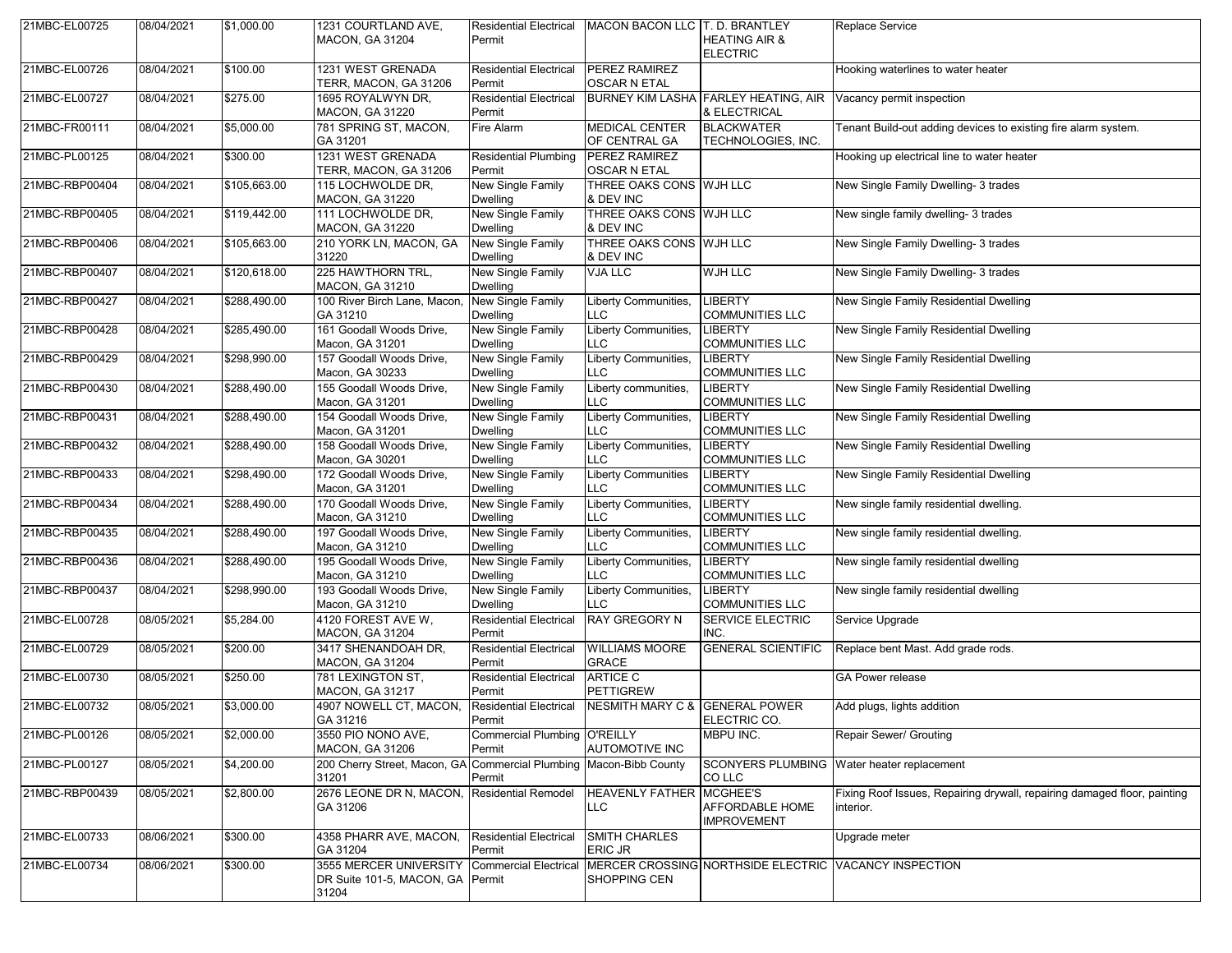| 21MBC-EL00735  | 08/06/2021 | \$475.00     | 896 DOROTHY ST, MACON, Residential Electrical<br>GA 31217 | Permit                                        | <b>BAKER LEE D</b><br><b>&amp;THOMAS SABRINA</b>            | <b>HOGAN'S ELECTRIC</b>                                                        | Service has been off over a year. Checked by Hogan Electric                                                                                                                                                                                    |
|----------------|------------|--------------|-----------------------------------------------------------|-----------------------------------------------|-------------------------------------------------------------|--------------------------------------------------------------------------------|------------------------------------------------------------------------------------------------------------------------------------------------------------------------------------------------------------------------------------------------|
| 21MBC-EL00736  | 08/06/2021 | \$2,000.00   | 3993 MATHIS ST, MACON,<br>GA 31206                        | <b>Residential Electrical</b><br>Permit       | <b>ROSS BRANDON</b>                                         | <b>HOGAN'S ELECTRIC</b>                                                        | <b>Rebuilt Service</b>                                                                                                                                                                                                                         |
| 21MBC-EL00737  | 08/06/2021 | \$1,000.00   | 4074 ATLANTIC AVE Suite C<br><b>MACON, GA 31204</b>       | <b>Residential Electrical</b><br>Permit       | <b>FISHTRAP CREEK</b><br><b>LLC</b>                         | <b>HOGAN'S ELECTRIC</b>                                                        | Service Outside disconnect Installed                                                                                                                                                                                                           |
| 21MBC-EL00738  | 08/06/2021 | \$800.00     | 4074 ATLANTIC AVE Suite B,<br><b>MACON, GA 31204</b>      | <b>Residential Electrical</b><br>Permit       | <b>FISHTRAP CREEK</b><br><b>LLC</b>                         | <b>HOGAN'S ELECTRIC</b>                                                        | Separate service                                                                                                                                                                                                                               |
| 21MBC-EL00739  | 08/06/2021 | \$800.00     | 4074 ATLANTIC AVE Suite A,<br><b>MACON, GA 31204</b>      | Residential Electrical<br>Permit              | <b>FISHTRAP CREEK</b><br><b>LLC</b>                         | <b>HOGAN'S ELECTRIC</b>                                                        | Separate Service 150 Amp                                                                                                                                                                                                                       |
| 21MBC-MH00013  | 08/06/2021 | \$30,000.00  | 5500 FOREST PL Lot 101,<br><b>MACON, GA 31206</b>         | Home                                          | <b>LLC</b>                                                  | Manufactured / Mobile FOREST PARK MHP LOLLIE MOBILE HOME<br><b>SERVICE LLC</b> | Install new mobile home on empty lot.                                                                                                                                                                                                          |
| 21MBC-RBP00408 | 08/06/2021 | \$121,383.00 | 223 HAWTHORN TRL,<br><b>MACON, GA 31210</b>               | New Single Family<br><b>Dwelling</b>          | <b>VJA LLC</b>                                              | <b>WJH LLC</b>                                                                 | New single family dwelling- 3 trades                                                                                                                                                                                                           |
| 21MBC-RBP00409 | 08/06/2021 | \$107,823.00 | 221 HAWTHORN TRL,<br><b>MACON, GA 31210</b>               | New Single Family<br><b>Dwelling</b>          | <b>VJA LLC</b>                                              | WJH LLC                                                                        | New Single Family Dwelling- 3 trades                                                                                                                                                                                                           |
| 21MBC-RBP00410 | 08/06/2021 | \$107,268.00 | 206 DREAM CATCHER DR,<br><b>MACON, GA 31052</b>           | New Single Family<br><b>Dwelling</b>          | THREE OAKS CONS WJH LLC<br>& DEV INC                        |                                                                                | New Single Family Dwelling - 3 trades                                                                                                                                                                                                          |
| 21MBC-RBP00438 | 08/06/2021 | \$15,000.00  | 3624 OVERLOOK AVE,<br><b>MACON, GA 31204</b>              | <b>Residential Remodel</b>                    | <b>BONNER C R JR</b>                                        | ASSET SECURE INC.                                                              | Updated electrical wring of entire house. Replaced with 200 amp.<br>Relocated Master Bathroom All new plumbing. Repaired a line from<br>kitchen to laundry room. Adding a mini split HVAC.                                                     |
| 21MBC-RBP00440 | 08/06/2021 | \$30,000.00  | 310 BUCKSKIN DR, MACON, Residential Addition<br>GA 31216  |                                               | <b>CROMARTIE</b><br><b>BRIANNA</b>                          |                                                                                | For building addtition to the existing structure only. All setback<br>requirements must be maintained.                                                                                                                                         |
| 21MBC-RBP00441 | 08/06/2021 | \$15,000.00  | 7365 KNOXVILLE RD,<br><b>MACON, GA 31052</b>              | <b>Residential Addition</b>                   | <b>CALLOWAY</b><br><b>BELINDA &amp; BELINDA</b>             |                                                                                | For a building addition to rear of the existing structure only.                                                                                                                                                                                |
| 21MBC-EL00724  | 08/09/2021 | \$10,000.00  | 889 GUY PAINE RD.<br><b>MACON, GA 31206</b>               | Commercial Electrical BOWEN R A JR<br>Permit  |                                                             | <b>WALKER'S ELECTRIC</b>                                                       | Install new electrical service to warehouse.                                                                                                                                                                                                   |
| 21MBC-EL00740  | 08/09/2021 | \$1,500.00   | 567 LOWER POPLAR ST.<br><b>MACON, GA 31201</b>            | Commercial Electrical FIELD GLENN A<br>Permit |                                                             | PITTS ELECTRIC CO.,<br>INC.                                                    | 200 AMP PANEL CHANGE OUT                                                                                                                                                                                                                       |
| 21MBC-FR00102  | 08/09/2021 | \$44,625.00  | 421 LAMAR RD N BLDG 1,<br><b>MACON, GA 31220</b>          | <b>Fire Sprinkler</b>                         | C & SL PROPERTIES US SPRINKLER INC.<br>LLC                  |                                                                                | Fire Sprinkler Shop Drawings Building 1                                                                                                                                                                                                        |
| 21MBC-MC00408  | 08/09/2021 | \$5,795.54   | 2960 REGINA DR, MACON,<br>GA 31216                        | Residential<br><b>Mechanical Permit</b>       | PLEAS THELRON &<br><b>TAKEELA</b>                           | <b>BUZZELL PLUMBING</b><br><b>HEATING &amp; AIR INC</b>                        | Changeout 3.5ton 14seer HVAC system                                                                                                                                                                                                            |
| 21MBC-PL00128  | 08/09/2021 | \$1,000.00   | 209 schell ave, macon, GA<br>31217                        | <b>Plumbing Permit</b>                        | Pat Turner                                                  | <b>EMERY &amp; SON</b><br><b>PLUMBING</b>                                      | 9 fixtures                                                                                                                                                                                                                                     |
| 21MBC-RBP00442 | 08/09/2021 | \$100,000.00 | 588 SHI PL, MACON, GA<br>31206                            | New Single Family<br><b>Dwelling</b>          | <b>MACON AREA</b><br><b>HABITAT FOR</b>                     | <b>MACON HABITAT FOR</b><br>HUMANITY, INC.                                     | To construct a new single-family dwelling.                                                                                                                                                                                                     |
| 21MBC-RBP00445 | 08/09/2021 | \$24,000.00  | 1185 LAWTON DR, MACON,<br>GA 31201                        | <b>Residential Remodel</b>                    |                                                             | HAMLIN CORTNEY C DIVERSIFIED 2004, LLC                                         | Fixing the roof on one side of the house, fixing the flooring on the entire<br>home. Adding Sheetrock on the entire house. NO TRADES TO BE<br>ADDED. ELECTRICAL AND MECHANICAL NEED TO PULL<br>SEPERATE PERMITS as per the applicants request. |
| 21MBC-RLV00243 | 08/09/2021 | \$600.00     | 685 ARLINGTON PL.<br><b>MACON, GA 31201</b>               | Low Voltage<br>Residential                    | <b>FUNCTION &amp;</b><br><b>HEALTH</b><br><b>PROFESSION</b> | <b>ADT SECURITY</b><br><b>SERVICES</b>                                         | <b>BA Alarm</b>                                                                                                                                                                                                                                |
| 21MBC-RLV00244 | 08/09/2021 | \$600.00     | 657 BRITTON WAY,<br><b>MACON, GA 31216</b>                | Low Voltage<br>Residential                    | <b>EQUITY TRUST CO</b>                                      | <b>ADT SECURITY</b><br><b>SERVICES</b>                                         | <b>BA Alarm</b>                                                                                                                                                                                                                                |
| 21MBC-RLV00245 | 08/09/2021 | \$600.00     | 845 PARKVIEW DR,<br><b>MACON, GA 31211</b>                | Low Voltage<br>Residential                    | <b>SAHI SUKHWIN K</b>                                       | <b>ADT SECURITY</b><br><b>SERVICES</b>                                         | <b>BA Alarm</b>                                                                                                                                                                                                                                |
| 21MBC-RLV00246 | 08/09/2021 | \$600.00     | 4710 Wilson Road, Macon,<br>GA 31206                      | Low Voltage<br>Residential                    | Kevin Woodford                                              | <b>ADT SECURITY</b><br><b>SERVICES</b>                                         | <b>BA Alarm</b>                                                                                                                                                                                                                                |
| 21MBC-RLV00247 | 08/09/2021 | \$600.00     | 228 Heathwood Drive, Macon,<br>GA 31206                   | Low Voltage<br>Residential                    | Desandra Walton                                             | <b>ADT SECURITY</b><br><b>SERVICES</b>                                         | <b>BA Alarm</b>                                                                                                                                                                                                                                |
| 21MBC-DM00076  | 08/10/2021 | \$5,000.00   | 2049 CANTON ST, MACON,<br>GA 31204                        | Demolition                                    | PIO NONO<br>STABILIZATION LLC   DIRTWORKS, LLC              | <b>SOUTHERN</b>                                                                | Demolish house                                                                                                                                                                                                                                 |
| 21MBC-DM00077  | 08/10/2021 | \$7,000.00   | 1441 MADDEN AVE,<br><b>MACON, GA 31204</b>                | Demolition                                    | PIO NONO<br>STABILIZATION LLC   DIRTWORKS, LLC              | <b>SOUTHERN</b>                                                                | Demolish house                                                                                                                                                                                                                                 |
| 21MBC-DM00078  | 08/10/2021 | \$4,000.00   | 1715 MADDEN AVE,<br><b>MACON, GA 31204</b>                | Demolition                                    | PIO NONO<br>STABILIZATION LLC DIRTWORKS. LLC                | <b>SOUTHERN</b>                                                                | Demolish house                                                                                                                                                                                                                                 |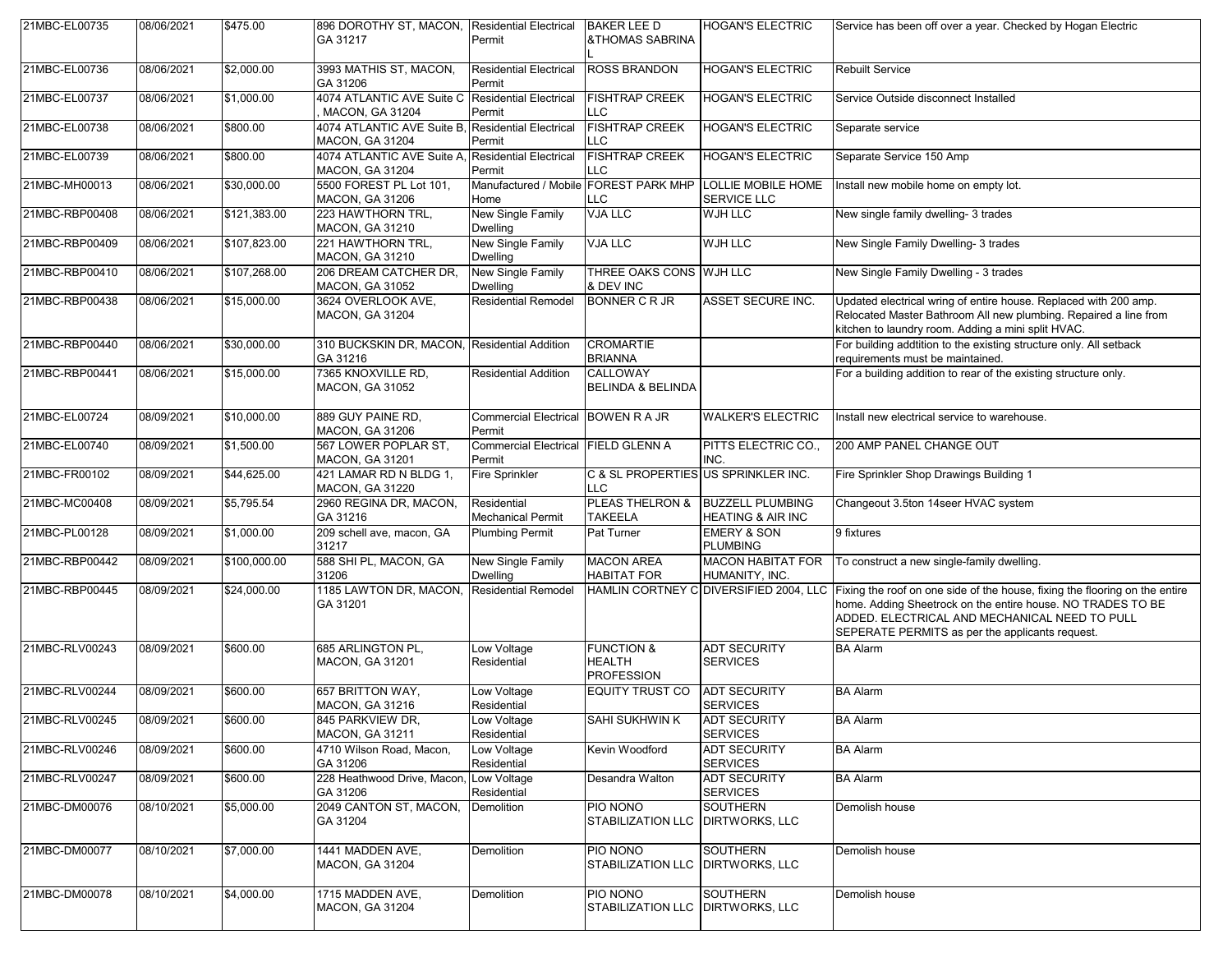| 21MBC-EL00699  | 08/10/2021 | \$58,579.00  | 5717 SCHOOL RD, MACON,<br>GA 31216                     | Residential Electrical<br>Permit          | & CAROLYN H                                    | GA                                                                 | INGRAM HORACE E TITAN SOLAR POWER 10.295 kW solar panel installation on roof of home.                                                                                                                                                                                                                                                                                                                                                               |
|----------------|------------|--------------|--------------------------------------------------------|-------------------------------------------|------------------------------------------------|--------------------------------------------------------------------|-----------------------------------------------------------------------------------------------------------------------------------------------------------------------------------------------------------------------------------------------------------------------------------------------------------------------------------------------------------------------------------------------------------------------------------------------------|
| 21MBC-FR00127  | 08/10/2021 | \$2,500.00   | 3769 RIDGE AVE, MACON,<br>GA 31204                     | Fire Alarm                                | ALEXANDER IV LLC                               | <b>Gallaher and Associates</b>                                     | Install two door holders and smoke detectors along with one delay<br>erggress door lock.                                                                                                                                                                                                                                                                                                                                                            |
| 21MBC-MC00398  | 08/10/2021 | \$7,450.00   | 795 MAYNARD ST, MACON, Commercial<br>GA 31217          | Mechanical Permit                         | <b>NEW PLEASANT</b><br><b>GROVE BAPT</b>       | <b>BUCKY HOLLAND</b><br><b>HEATING &amp; AIR INC.</b>              | 3 ton heat pump                                                                                                                                                                                                                                                                                                                                                                                                                                     |
| 21MBC-MC00409  | 08/10/2021 | \$8,990.00   | 3360 RIDGE AVE, MACON,<br>GA 31204                     | Residential<br><b>Mechanical Permit</b>   | KIRBY ALVIN T JR & BUCKY HOLLAND<br>LINDA L    | HEATING & AIR INC.                                                 | 4 ton gas                                                                                                                                                                                                                                                                                                                                                                                                                                           |
| 21MBC-MC00410  | 08/10/2021 | \$5,895.00   | 3815 Overlook Drive, Macon,<br>GA 31204                | Residential<br><b>Mechanical Permit</b>   |                                                | <b>BUCKY HOLLAND</b><br><b>HEATING &amp; AIR INC.</b>              | 2 ton heat pump                                                                                                                                                                                                                                                                                                                                                                                                                                     |
| 21MBC-RBP00443 | 08/10/2021 | \$288,490.00 | 191 Goodall Woods Drive,<br>Macon, GA 31216            | New Single Family<br><b>Dwelling</b>      | Liberty Communities,<br><b>LLC</b>             | <b>LIBERTY</b><br><b>COMMUNITIES LLC</b>                           | New single family residential dwelling.                                                                                                                                                                                                                                                                                                                                                                                                             |
| 21MBC-RBP00444 | 08/10/2021 | \$288,490.00 | 187 Goodall Woods Drive,<br>Macon, GA 31216            | New Single Family<br><b>Dwelling</b>      | Liberty Communties,<br><b>LLC</b>              | <b>LIBERTY</b><br><b>COMMUNITIES LLC</b>                           | New single family residential dwelling                                                                                                                                                                                                                                                                                                                                                                                                              |
| 21MBC-RBP00448 | 08/10/2021 | \$120,000.00 | 6515 YELLOWSTONE WAY,<br><b>MACON, GA 31052</b>        | New Single Family<br><b>Dwelling</b>      | THURMAN WILBERT THURMAN<br>$\circ$             | <b>CONSTRUCTION</b>                                                | CONSTRUCTING A NEW SINGLE FAMILY DWELLING. PERMIT<br>DOES NOT INCLUDE ANY TRADES.                                                                                                                                                                                                                                                                                                                                                                   |
| 20MBC-FR00029  | 08/11/2021 | \$5,000.00   | 1417 MASONIC HOME RD,<br><b>MACON, GA 31211</b>        | Fire Alarm                                | <b>GRAND LODGE OF</b><br>GAF-M                 |                                                                    | AllStar Alarms and Sound FIRE ALARM FOR MASONIC HOME OF GA                                                                                                                                                                                                                                                                                                                                                                                          |
| 21MBC-CBP00183 | 08/11/2021 | \$150,000.00 | 5791 ZEBULON RD,<br><b>MACON, GA 31210</b>             | <b>Tenant Finish</b>                      | 5791 ZEBULON<br>ROAD LLC                       | <b>SUMMIT DESIGN &amp;</b><br><b>BUILD LLC</b>                     | Interior build out of restaurant.                                                                                                                                                                                                                                                                                                                                                                                                                   |
| 21MBC-CBP00221 | 08/11/2021 | \$35,000.00  | 5011 RIVERSIDE DR SUITE<br>A, MACON, GA 31210          | <b>Commercial Remodel</b>                 | 5011 RIVERSIDE<br><b>COMMONS LLC</b>           | <b>SHRADER &amp; MARTINEZ</b><br><b>CONSTRUCTION</b>               | Minor partial remodel to a portion of the existing Cox Solution store.<br>Remove one store fixture and two point of sale fixtures in the sales area.<br>Remove four furniture / cabinets. Install six new sales area store fixtures.<br>Install three new meeting tables with chairs. Install two new electrical<br>floor outlets, three new wall outlets, two new light fixtures and misc low<br>voltage. Some new flooring and interior finishes. |
| 21MBC-CBP00236 | 08/11/2021 | \$200,000.00 | 2029 OGLESBY PL, MACON, Commercial Remodel<br>GA 31206 |                                           | EBERHARDT<br><b>INDUSTRIES INC</b>             | <b>STROUD AND</b><br><b>COMPANY</b>                                | Interior Build Out                                                                                                                                                                                                                                                                                                                                                                                                                                  |
| 21MBC-EL00702  | 08/11/2021 | \$10,000.00  | 557 CHERRY ST, MACON,<br>GA 31201                      | <b>Commercial Electrical</b><br>Permit    | <b>CITY SCAPE</b><br><b>DEVELOPMENT LLC</b>    | <b>RAINEY ELECTRIC</b><br><b>SERVICE LLC</b>                       | 400 amp electrical service installation                                                                                                                                                                                                                                                                                                                                                                                                             |
| 21MBC-EL00731  | 08/11/2021 | \$3,500.00   | 4111 Villa Ave, Macon, GA<br>31204                     | <b>Residential Electrical</b><br>Permit   | Darlene Mims                                   | <b>ALWAYS CONNECTED</b><br><b>ELECTRIC SERVICES</b>                | Upgrade of electrical panel and service                                                                                                                                                                                                                                                                                                                                                                                                             |
| 21MBC-EL00741  | 08/11/2021 | \$6,000.00   | 3880 LAKE ST, MACON, GA<br>31204                       | Commercial Electrical Josh Loyd<br>Permit |                                                | <b>WALKER'S ELECTRIC</b>                                           | Install new 200 amp electrical service.                                                                                                                                                                                                                                                                                                                                                                                                             |
| 21MBC-EL00746  | 08/11/2021 | \$4,000.00   | 2396 CANWOOD PL,<br><b>MACON, GA 31220</b>             | Residential Electrical<br>Permit          | BENNETT LEIGH U & EDWARD A.<br><b>FRANK JR</b> | <b>WILLOUGHBY</b>                                                  | <b>Electrical Addition</b>                                                                                                                                                                                                                                                                                                                                                                                                                          |
| 21MBC-EL00748  | 08/11/2021 | \$200.00     | 1374 Gray Highway, Macon,<br>GA 31211                  | <b>Commercial Electrical</b><br>Permit    | Summit Group                                   | <b>STARR ELECTRICAL</b><br>CONTRACTORS                             | inspect to restore power per Ga Power                                                                                                                                                                                                                                                                                                                                                                                                               |
| 21MBC-EL00750  | 08/11/2021 | \$300.00     | 1027 SPARKLE AVE,<br><b>MACON, GA 31217</b>            | Residential Electrical<br>Permit          | THE WINWARD<br><b>GROUP LLC</b>                | <b>GENERAL SCIENTIFIC</b>                                          | Vacancy Inspection                                                                                                                                                                                                                                                                                                                                                                                                                                  |
| 21MBC-EL00751  | 08/11/2021 | \$2,500.00   | 6305 FULTON DR, MACON,<br>GA 31052                     | <b>Residential Electrical</b><br>Permit   | <b>GREEN EDWARD L</b>                          | <b>KC ELECTRICAL</b><br><b>HEATING &amp; AC</b><br><b>SERVICES</b> | SERVICE CHANGE OUT                                                                                                                                                                                                                                                                                                                                                                                                                                  |
| 21MBC-EL00752  | 08/11/2021 | \$1,500.00   | 1266 TIMBERLANE DR,<br><b>MACON, GA 31210</b>          | <b>Residential Electrical</b><br>Permit   | SANDEFUR CASEY                                 | MACON CONNECTIONS New service<br>LLC.                              |                                                                                                                                                                                                                                                                                                                                                                                                                                                     |
| 21MBC-EL00753  | 08/11/2021 | \$9,800.00   | 1217 MARLOWE DR,<br><b>MACON, GA 31210</b>             | <b>Residential Electrical</b><br>Permit   | <b>RICHTER KURTIS &amp;</b><br><b>KELLY A</b>  | LLC.                                                               | MACON CONNECTIONS Replace service with 200 amp service. New 200 amp disconnect. New<br>meter base. New mast pipe. New 4/0 feeder. New intersystem bonder.<br>New grounding electrode system. New ground rods.                                                                                                                                                                                                                                       |
| 21MBC-PL00130  | 08/11/2021 | \$1,500.00   | 1962 KAREN DR, MACON,<br>GA 31217                      | <b>Plumbing Permit</b>                    | <b>MASSEY FRANK &amp;</b><br>TAMMY             | PRO TECH PLUMBING                                                  | <b>WATER SERVICE</b>                                                                                                                                                                                                                                                                                                                                                                                                                                |
| 21MBC-RBP00393 | 08/11/2021 | \$120,618.00 | 129 COLD CREEK PKWY,<br><b>MACON, GA 31210</b>         | New Single Family<br><b>Dwelling</b>      | <b>VJA LLC</b>                                 | <b>WJH LLC</b>                                                     | New Single Family Dwelling- 3 trades                                                                                                                                                                                                                                                                                                                                                                                                                |
| 21MBC-RBP00412 | 08/11/2021 | \$134,637.00 | 212 DREAM CATCHER DR,<br><b>MACON, GA 31052</b>        | New Single Family<br><b>Dwelling</b>      | THREE OAKS CONS WJH LLC<br>& DEV INC           |                                                                    | New Single Family Dwelling- 3 trades                                                                                                                                                                                                                                                                                                                                                                                                                |
| 21MBC-RBP00414 | 08/11/2021 | \$174,024.00 | 214 DREAM CATCHER DR.<br><b>MACON, GA 31052</b>        | New Single Family<br><b>Dwelling</b>      | THREE OAKS CONS WJH LLC<br>& DEV INC           |                                                                    | New single family dwelling- 3 trades                                                                                                                                                                                                                                                                                                                                                                                                                |
| 21MBC-RBP00415 | 08/11/2021 | \$156,483.00 | 218 DREAM CATCHER DR,<br><b>MACON, GA 31052</b>        | New Single Family<br><b>Dwelling</b>      | THREE OAKS CONS WJH LLC<br>& DEV INC           |                                                                    | New Single Family Dwelling- 3 trades                                                                                                                                                                                                                                                                                                                                                                                                                |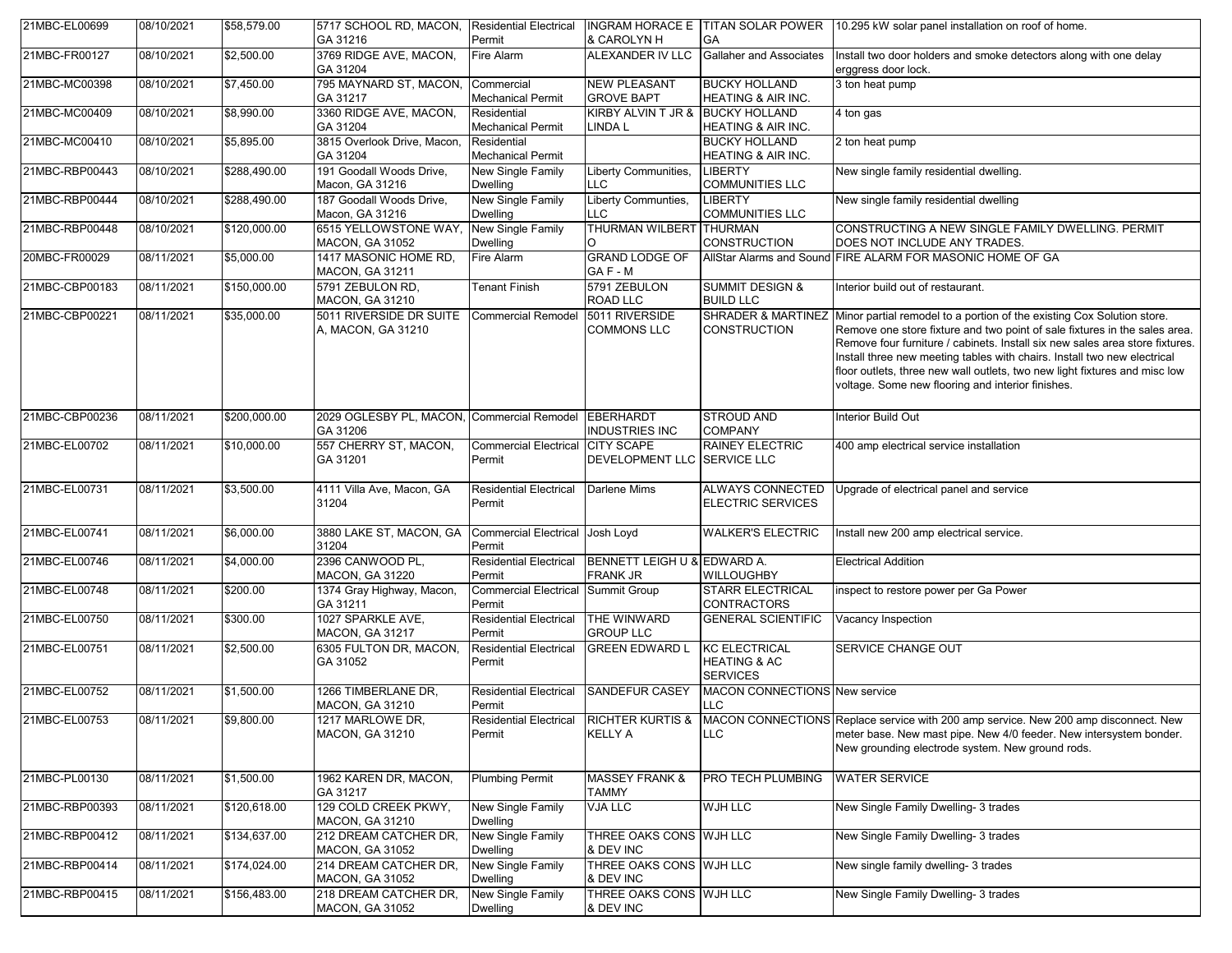| 21MBC-RBP00419 | 08/11/2021 | \$238,725.00 | 283 TRELLIS WALK,                                                     | New Single Family                              | <b>EDGAR HUGHSTON EDGAR HOUSTON</b>                 |                                                                   | New Single Family Residence                                   |
|----------------|------------|--------------|-----------------------------------------------------------------------|------------------------------------------------|-----------------------------------------------------|-------------------------------------------------------------------|---------------------------------------------------------------|
|                |            |              | <b>MACON, GA 31220</b>                                                | <b>Dwelling</b>                                | <b>BUILDER INC</b>                                  | <b>BUILDER, INC</b>                                               |                                                               |
| 21MBC-RBP00420 | 08/11/2021 | \$217,987.50 | 280 TRELLIS WALK,<br>MACON, GA 31220                                  | New Single Family<br><b>Dwelling</b>           | <b>EDGAR HUGHSTON</b><br><b>BUILDER INC</b>         | <b>EDGAR HOUSTON</b><br><b>BUILDER, INC</b>                       | New Single Family Residence                                   |
| 21MBC-RBP00421 | 08/11/2021 | \$223,050.00 | 288 TRELLIS WALK,<br>MACON, GA 31220                                  | New Single Family<br>Dwelling                  | <b>EDGAR HUGHSTON</b><br><b>BUILDER INC</b>         | <b>EDGAR HOUSTON</b><br><b>BUILDER, INC</b>                       | New Single Family Residence                                   |
| 21MBC-RBP00422 | 08/11/2021 | \$236,925.00 | 273 TRELLIS WALK,<br><b>MACON, GA 31220</b>                           | <b>New Single Family</b><br><b>Dwelling</b>    | <b>EDGAR HUGHSTON</b><br><b>BUILDER INC</b>         | <b>EDGAR HOUSTON</b><br><b>BUILDER, INC</b>                       | New Single Family Residence                                   |
| 21MBC-RBP00446 | 08/11/2021 | \$279,990.00 | 179 Goodall Woods Drive,<br>Macon, GA 31210                           | New Single Family<br>Dwelling                  | Liberty Communities,<br><b>LLC</b>                  | <b>LIBERTY</b><br><b>COMMUNITIES LLC</b>                          | New single family residential dwelling                        |
| 21MBC-RBP00447 | 08/11/2021 | \$288,490.00 | 113 River Birch Lane, Macon,<br>GA 31210                              | New Single Family<br>Dwelling                  | Liberty Communities,<br><b>LLC</b>                  | <b>LIBERTY</b><br><b>COMMUNITIES LLC</b>                          | New single family residential dwelling                        |
| 21MBC-RBP00449 | 08/11/2021 | \$288,490.00 | 181 Goodall Woods Drive,<br>Macon, GA 31210                           | <b>New Single Family</b><br>Dwelling           | Liberty Communities,<br><b>LLC</b>                  | <b>LIBERTY</b><br><b>COMMUNITIES LLC</b>                          | New single family residential dwelling                        |
| 21MBC-RLV00248 | 08/11/2021 | \$1,500.00   | 1266 TIMBERLANE DR.<br>MACON, GA 31210                                | Low Voltage<br>Residential                     | SANDEFUR CASEY                                      | <b>MACON CONNECTIONS New service</b><br>LLC.                      |                                                               |
| 21MBC-CBP00192 | 08/12/2021 | \$285,000.00 | 385 COLISEUM DR, MACON, Commercial Structure S&A 2020 LLC<br>GA 31217 |                                                |                                                     | <b>BARBER PETROLEUM</b><br><b>AND EQUIPMENT</b><br>COMPANY, INC.  | Canopy and underground fuel installation.                     |
| 21MBC-EL00705  | 08/12/2021 | \$1,200.00   | 1217 MARLOWE DR.<br>MACON, GA 31210                                   | <b>Residential Electrical</b><br>Permit        | <b>RICHTER KURTIS &amp;</b><br><b>KELLY A</b>       | MACON CONNECTIONS New electrical service<br>LLC.                  |                                                               |
| 21MBC-EL00743  | 08/12/2021 | \$400.00     | 1343 Sanford Ave, Macon,<br>GA 31217                                  | <b>Residential Electrical</b><br>Permit        | <b>Heritage Realty</b>                              | M.L. DAVIDSON<br><b>ELECTRIC</b>                                  | Need inspection to get power turned on, been off over a year. |
| 21MBC-EL00744  | 08/12/2021 | \$400.00     | 1349 Sanford Ave, Macon,<br>GA 31217                                  | <b>Residential Electrical</b><br>Permit        | <b>Heritage Realty</b>                              | M.L. DAVIDSON<br><b>ELECTRIC</b>                                  | Need inspection to get power turned on, been off over a year. |
| 21MBC-EL00745  | 08/12/2021 | \$3,500.00   | 3458 GLYNN AVE, MACON,<br>GA 31204                                    | <b>Residential Electrical</b><br>Permit        | <b>HOLLIMAN EVA R</b>                               | <b>METRO POWER</b>                                                | Replace service and add smoke detectors                       |
| 21MBC-EL00747  | 08/12/2021 | \$3,200.00   | 4581 FORSYTH RD,<br><b>MACON, GA 31210</b>                            | Commercial Electrical KENNEDY FAMILY<br>Permit | <b>INVMTS LLLP</b>                                  | <b>ACE ELECTRICAL</b><br><b>SERVICE</b>                           | Repair receptacles and replace light fixtures as needed       |
| 21MBC-MC00401  | 08/12/2021 | \$9,200.00   | 6787 VONREG DR, MACON,<br>GA 31216                                    | Residential<br>Mechanical Permit               | <b>JOHNSON LYNN N &amp;</b><br>CHRIS J              | <b>TOTAL COMFORT</b><br><b>COOLING AND</b><br>HEATING, LLC        | <b>INSTALL 3 TON UNIT</b>                                     |
| 21MBC-MC00407  | 08/12/2021 | \$6,802.00   | 642 MILLRUN CT, MACON,<br>GA 31210                                    | Residential<br>Mechanical Permit               | HOWARD BRENDA                                       | <b>TOTAL COMFORT</b><br><b>COOLING AND</b><br><b>HEATING, LLC</b> | <b>INSTALL 2 TON AC</b>                                       |
| 21MBC-MC00411  | 08/12/2021 | \$4,710.00   | 2508 ALLAN WAY, MACON,<br>GA 31206                                    | Residential<br><b>Mechanical Permit</b>        | <b>COLBERT KATIE L &amp;</b>                        | <b>BUCKY HOLLAND</b><br>HEATING & AIR INC.                        | 2.5 ton heat pump                                             |
| 21MBC-MC00412  | 08/12/2021 | \$6,060.00   | 325 CORBIN AVE, MACON,<br>GA 31204                                    | Residential<br><b>Mechanical Permit</b>        | <b>SMITH KRISTIE</b>                                | <b>BUCKY HOLLAND</b><br>HEATING & AIR INC.                        | 3.5 ton gas                                                   |
| 21MBC-MC00413  | 08/12/2021 | \$6,410.00   | 248 TROTTERS RUN,<br>MACON, GA 31210                                  | Residential<br><b>Mechanical Permit</b>        | <b>RAHMAN</b><br><b>MOHAMMAD</b><br><b>MOHAUBUR</b> | <b>BUCKY HOLLAND</b><br>HEATING & AIR INC.                        | 2.5 ton gas                                                   |
| 21MBC-MC00415  | 08/12/2021 | \$5,759.00   | 3325 O'Hara Drive North.<br>Macon, GA 31206                           | Residential<br><b>Mechanical Permit</b>        |                                                     | <b>BUCKY HOLLAND</b><br><b>HEATING &amp; AIR INC.</b>             | 3.5 ton gas                                                   |
| 21MBC-MC00416  | 08/12/2021 | \$10,476.00  | 2198 SANJO DR, MACON,<br>GA 31052                                     | Residential<br>Mechanical Permit               | GARRETT JAMES &  BUCKY HOLLAND<br><b>SHAWNA</b>     | <b>HEATING &amp; AIR INC.</b>                                     | 5 ton gas                                                     |
| 21MBC-MC00417  | 08/12/2021 | \$4,550.00   | 719 ALLISON PARK,<br><b>MACON, GA 31210</b>                           | Residential<br>Mechanical Permit               | <b>ASBELL ALICE</b>                                 | <b>BUCKY HOLLAND</b><br>HEATING & AIR INC.                        | 2 ton gas                                                     |
| 21MBC-MC00418  | 08/12/2021 | \$10,390.00  | 149 AUBURN AVE, MACON,<br>GA 31204                                    | Residential<br>Mechanical Permit               | <b>GCB PROPERTIES</b><br><b>LLC</b>                 | <b>BUCKY HOLLAND</b><br>HEATING & AIR INC.                        | 2 ton heat pump                                               |
| 21MBC-MC00419  | 08/12/2021 | \$5,780.00   | 6755 GOODALL MILL RD,<br>MACON, GA 31216                              | Residential<br>Mechanical Permit               | <b>WEBB JUDITH A</b>                                | <b>BUCKY HOLLAND</b><br>HEATING & AIR INC.                        | 3.5 ton heat pump                                             |
| 21MBC-MC00420  | 08/12/2021 | \$5,600.00   | 1160 CRADDOCK WAY,<br><b>MACON, GA 31210</b>                          | Residential<br>Mechanical Permit               | <b>HOOD BRIAN</b><br><b>DANIEL</b>                  | <b>BUCKY HOLLAND</b><br>HEATING & AIR INC.                        | 2 ton gas                                                     |
| 21MBC-MC00421  | 08/12/2021 | \$5,160.00   | 3790 SOUTH WALDEN RD,<br>MACON, GA 31216                              | Residential<br><b>Mechanical Permit</b>        | <b>MONTFORD DAVID L</b><br>SR-DEBRAK                | <b>BUCKY HOLLAND</b><br>HEATING & AIR INC.                        | 2.5 ton heat pump                                             |
| 21MBC-MC00422  | 08/12/2021 | \$4,850.00   | 3489 WILMINGTON DR.<br>MACON, GA 31204                                | Residential<br><b>Mechanical Permit</b>        | <b>MITCHELL ROBERT</b>                              | <b>BUCKY HOLLAND</b><br>HEATING & AIR INC.                        | 2.5 ton heat pump                                             |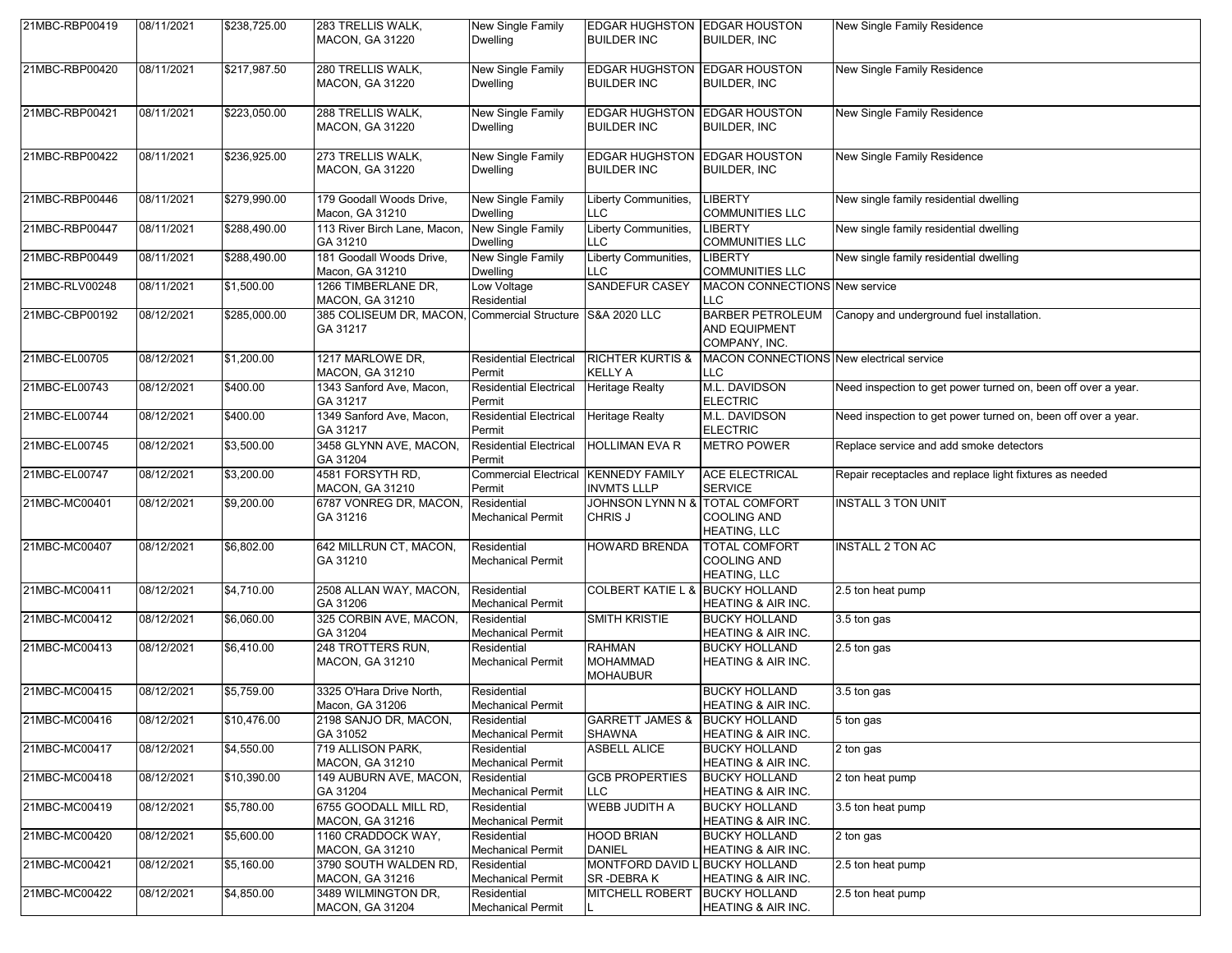| 21MBC-MC00424  | 08/12/2021 | \$6,450.00   | 121 NORTH LAURA ANN CT, Residential<br><b>MACON, GA 31210</b>            | <b>Mechanical Permit</b>                       | <b>WILLIAMS</b><br><b>GREGORY R</b>              | <b>BUCKY HOLLAND</b><br>HEATING & AIR INC.      | 5 ton heat pump                                                                                                                                                                                                                                                                                                                                                                                           |
|----------------|------------|--------------|--------------------------------------------------------------------------|------------------------------------------------|--------------------------------------------------|-------------------------------------------------|-----------------------------------------------------------------------------------------------------------------------------------------------------------------------------------------------------------------------------------------------------------------------------------------------------------------------------------------------------------------------------------------------------------|
| 21MBC-MC00426  | 08/12/2021 | \$4,850.00   | 129 WESTCHESTER DR.                                                      | Residential                                    | SMAHA KIMBERLY A BUCKY HOLLAND                   |                                                 | 2 ton heat pump                                                                                                                                                                                                                                                                                                                                                                                           |
|                |            |              | MACON, GA 31210                                                          | <b>Mechanical Permit</b>                       |                                                  | <b>HEATING &amp; AIR INC.</b>                   |                                                                                                                                                                                                                                                                                                                                                                                                           |
| 21MBC-MC00428  | 08/12/2021 | \$7,600.00   | 473 THIRD ST, MACON, GA<br>31201                                         | Commercial<br><b>Mechanical Permit</b>         | <b>STUCKEY</b><br><b>TALMADGE</b>                | <b>BUSH MECHANICAL</b><br><b>LLC</b>            | Replace heating and air unit                                                                                                                                                                                                                                                                                                                                                                              |
| 21MBC-MC00429  | 08/12/2021 | \$5,000.00   | 1566 COLONIAL DR.<br><b>MACON, GA 31204</b>                              | Residential<br><b>Mechanical Permit</b>        |                                                  | HUTCHISON HIXIE V WE CARE HEATING<br>AND AIR    | Removing current A/C unit and replacing with new 14 seer 2.5 ton a/c<br>unit.                                                                                                                                                                                                                                                                                                                             |
| 21MBC-MH00015  | 08/12/2021 | \$30,000.00  | 5500 FOREST PL Lot 124,<br><b>MACON, GA 31206</b>                        | Home                                           | Manufactured / Mobile   FOREST PARK MHP<br>LLC   | <b>LOLLIE MOBILE HOME</b><br>SERVICE LLC        | install new mobile home on existing lot                                                                                                                                                                                                                                                                                                                                                                   |
| 21MBC-PL00104  | 08/12/2021 | \$1,200.00   | 1153 CARLISLE AVE,<br><b>MACON, GA 31204</b>                             | <b>Plumbing Permit</b>                         | CARSWELL ANN S                                   | PRO TECH PLUMBING                               | REPLACE GAS WATER HEATER                                                                                                                                                                                                                                                                                                                                                                                  |
| 21MBC-RBP00365 | 08/12/2021 | \$5,200.00   | 1047 CHESTNEY ST.<br><b>MACON, GA 31217</b>                              | <b>Residential Remodel</b>                     | <b>MFH HOMES &amp;</b><br><b>COMMUNITIES LLC</b> | <b>MFH HOMES AND</b><br><b>COMMUNITIES</b>      | Updating, installing drywall, cabinets, painting, interior doors, window<br>replacements.                                                                                                                                                                                                                                                                                                                 |
| 21MBC-RBP00423 | 08/12/2021 | \$221,550.00 | 408 TIVOLI WAY, MACON,<br>GA 31220                                       | New Single Family<br><b>Dwelling</b>           | <b>EDGAR HUGHSTON</b><br><b>BUILDER INC</b>      | <b>EDGAR HOUSTON</b><br><b>BUILDER, INC</b>     | New Single Family Residence                                                                                                                                                                                                                                                                                                                                                                               |
| 21MBC-CBP00219 | 08/13/2021 | \$40,000.00  | 460 Guy Paine Rd, Macon,<br>GA 31206                                     | Communication Tower City of Macon<br>- Upgrade |                                                  | ERICSSON, INC.                                  | Existing T-Mobile 9AT0656D collocation equipment upgrade.                                                                                                                                                                                                                                                                                                                                                 |
| 21MBC-EL00749  | 08/13/2021 | \$35,524.00  | 4690 NETTIA CT, MACON,<br>GA 31217                                       | <b>Residential Electrical</b><br>Permit        | BROWN VERNON R MARC JONES<br><b>SR</b>           | <b>CONSTRUCTION LLC</b>                         | 17 lg 365 panels to be installed on exiting roof structure                                                                                                                                                                                                                                                                                                                                                |
| 21MBC-EL00754  | 08/13/2021 | \$2,500.00   | 3879 LAKE ST, MACON, GA<br>31204                                         | <b>Commercial Electrical</b><br>Permit         | <b>BELLEVUE</b><br>STORAGE LLC                   | MACON CONNECTIONS Commercial disconnect.<br>LLC |                                                                                                                                                                                                                                                                                                                                                                                                           |
| 21MBC-EL00756  | 08/13/2021 | \$650.00     | 3950 FLOYD AVE, MACON,<br>GA 31204                                       | <b>Residential Electrical</b><br>Permit        |                                                  | BROWN ADA SCOTT PRINCE ELECTRIC CO.             | Service repair on weatherhead.                                                                                                                                                                                                                                                                                                                                                                            |
| 21MBC-EL00757  | 08/13/2021 | \$475.00     | 485 Martin Luther King Junior<br>Boulevard, Macon, GA 31201 Permit       | <b>Residential Electrical</b>                  |                                                  | <b>HOGAN'S ELECTRIC</b>                         | <b>POWER RELEASE</b>                                                                                                                                                                                                                                                                                                                                                                                      |
| 21MBC-EL00758  | 08/13/2021 | \$475.00     | 3721 ATWOOD DR, MACON, Commercial Electrical WALKER JOHN L &<br>GA 31204 | Permit                                         | <b>FANNYE B</b>                                  | <b>HOGAN'S ELECTRIC</b>                         | POWER RELEASE/GROUNDING SYSTEM                                                                                                                                                                                                                                                                                                                                                                            |
| 21MBC-EL00759  | 08/13/2021 | \$475.00     | <b>485 MARTIN LUTHER KING</b><br>JR BLVD, MACON, GA 31201 Permit         | <b>Commercial Electrical</b>                   |                                                  | <b>HOGAN'S ELECTRIC</b>                         | <b>POWER RELEASE</b>                                                                                                                                                                                                                                                                                                                                                                                      |
| 21MBC-EL00760  | 08/13/2021 | \$475.00     | 3721 ATWOOD DR, MACON, Residential Electrical<br>GA 31204                | Permit                                         | <b>WALKER JOHN L &amp;</b><br><b>FANNYE B</b>    | <b>HOGAN'S ELECTRIC</b>                         | POWER RELEASE/GROUNDING SYSTEM                                                                                                                                                                                                                                                                                                                                                                            |
| 21MBC-FR00121  | 08/13/2021 | \$3,000.00   | 4581 FORSYTH RD A,<br>MACON, GA 31210                                    | Fire Alarm                                     | <b>KENNEDY FAMILY</b><br><b>INVMTS LLLP</b>      | <b>JAMTEK ELECTRICAL</b><br><b>LLC</b>          | Replace Existing Fire Alarm Panel<br>Repair and Replace Broken Devices                                                                                                                                                                                                                                                                                                                                    |
| 21MBC-FR00122  | 08/13/2021 | \$8,000.00   | 557 CHERRY ST, MACON,<br>GA 31201                                        | Fire Alarm                                     | <b>CITY SCAPE</b><br>DEVELOPMENT LLC LLC         | <b>JAMTEK ELECTRICAL</b>                        | Install New Fire Alarm System                                                                                                                                                                                                                                                                                                                                                                             |
| 21MBC-MC00423  | 08/13/2021 | \$5,000.00   | 495 CRABAPPLE PL.<br><b>MACON, GA 31217</b>                              | Residential<br><b>Mechanical Permit</b>        | ROYAL WENDELL                                    | <b>WE CARE HEATING</b><br>AND AIR               | Removing existing HVAC unit and replacing with new 3 ton unit                                                                                                                                                                                                                                                                                                                                             |
| 21MBC-MC00425  | 08/13/2021 | \$6,000.00   | 3048 INGLESIDE AVE,<br><b>MACON, GA 31204</b>                            | Residential<br><b>Mechanical Permit</b>        | <b>WECKSTEIN</b><br><b>ANDREW</b>                | <b>WE CARE HEATING</b><br>AND AIR               | Removing existing HVAC unit and replacing with 4 ton HVAC unit                                                                                                                                                                                                                                                                                                                                            |
| 21MBC-PL00133  | 08/13/2021 | \$8,200.00   | 4739 RIVOLI DR, MACON,<br>GA 31210                                       | <b>Residential Plumbing</b><br>Permit          | DAWSON SEAN M &                                  | <b>RICKY HEATH</b><br><b>PLUMBING</b>           | Replacing sewer to tap                                                                                                                                                                                                                                                                                                                                                                                    |
| 21MBC-RBP00392 | 08/13/2021 | \$107,823.00 | 131 COLD CREEK PKWY,<br>MACON, GA 31210                                  | New Single Family<br>Dwelling                  | VJA LLC                                          | WJH LLC                                         | New Single Family Dwelling- 3 trades                                                                                                                                                                                                                                                                                                                                                                      |
| 21MBC-RBP00451 | 08/13/2021 | \$134,637.00 | 222 DREAM CATCHER DR,<br><b>MACON, GA 31052</b>                          | New Single Family<br><b>Dwelling</b>           | THREE OAKS CONS WJH LLC<br>& DEV INC             |                                                 | New Single Family Dwelling- 3 trades                                                                                                                                                                                                                                                                                                                                                                      |
| 21MBC-RLV00250 | 08/13/2021 | \$600.00     | 139 ALPINE DR, MACON,<br>GA 31206                                        | Low Voltage<br>Residential                     | <b>MID GA HOUSING</b><br><b>LLC</b>              | <b>ADT SECURITY</b><br><b>SERVICES</b>          | <b>BA Alarm</b>                                                                                                                                                                                                                                                                                                                                                                                           |
| 21MBC-RLV00251 | 08/13/2021 | \$600.00     | 560 GLEN COVE DR,<br><b>MACON, GA 31210</b>                              | Low Voltage<br>Residential                     | <b>RENTAL</b><br><b>ENTERPRISES LLC</b>          | <b>ADT SECURITY</b><br><b>SERVICES</b>          | <b>BA Alarm</b>                                                                                                                                                                                                                                                                                                                                                                                           |
| 21MBC-CBP00184 | 08/16/2021 | \$750,000.00 | 6020 HARRISON RD,<br><b>MACON, GA 31206</b>                              | <b>Commercial Remodel</b>                      | <b>WAL-MART REAL</b><br><b>BUSINESS TRUST</b>    | <b>McCrory Construction</b>                     | Interior scope of work: Remodel pharmacy, restrooms, break room,<br>customer service, grocery, entry vestibule, vision center, money center,<br>online grocery pickup, auto center, add mothers room.<br>Exterior scope of work: Paint, signage (permitted separately), add RCU's<br>to roof, update parking lot stop signs and pavement markings, new sign<br>mounting and striping in OGP parking area. |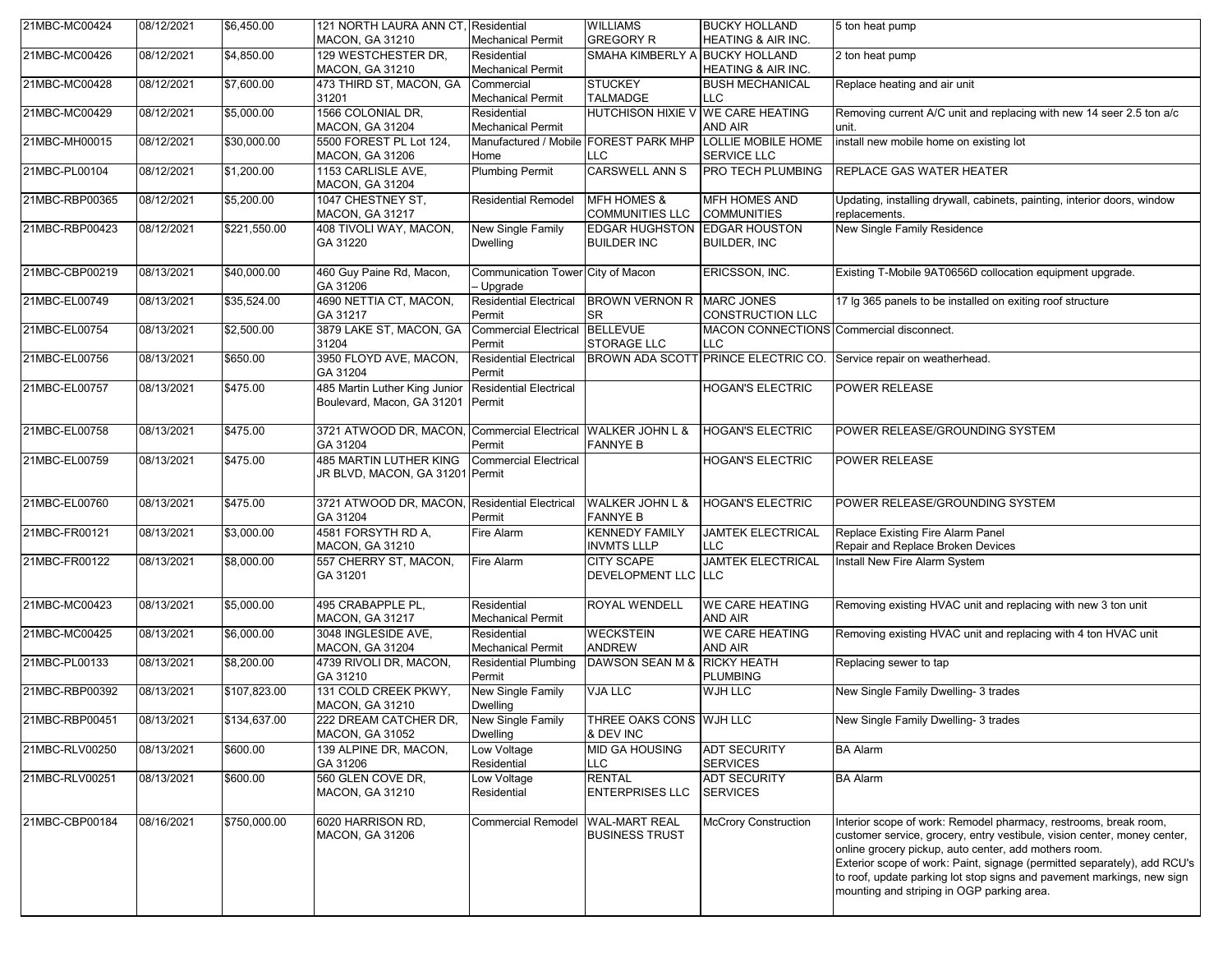| 21MBC-CBP00222 | 08/16/2021 | \$700,000.00 | 3970 Northside Drive, Macon, New Commercial<br>GA 31210   | <b>Building</b>                                 | Lote Group                                   | <b>Diversified Commercial</b><br>Builders, Inc.               | Ground up Popeyes Restaurant                                                                                                                                                                                                                                                                                                    |
|----------------|------------|--------------|-----------------------------------------------------------|-------------------------------------------------|----------------------------------------------|---------------------------------------------------------------|---------------------------------------------------------------------------------------------------------------------------------------------------------------------------------------------------------------------------------------------------------------------------------------------------------------------------------|
| 21MBC-EL00761  | 08/16/2021 | \$5,585.52   | 5039 KATHRYN DR,<br>MACON, GA 31210                       | <b>Residential Electrical</b><br>Permit         | <b>PSUFLIPPERS LLC</b>                       | <b>SERVICE ELECTRIC</b><br>INC.                               | Upgrade service and panel                                                                                                                                                                                                                                                                                                       |
| 21MBC-EL00762  | 08/16/2021 | \$2,000.00   | 3695 LINDSEY DR, MACON,<br>GA 31206                       | Residential Electrical<br>Permit                | <b>SOA SEVEN DAYS</b><br>SOLUTIONS LLC       | <b>HUBBARD ELECTRIC</b>                                       | Change outside service and outside panel                                                                                                                                                                                                                                                                                        |
| 21MBC-EL00763  | 08/16/2021 | \$4,000.00   | 3268 AVONDALE MILL RD,<br><b>MACON, GA 31216</b>          | <b>Commercial Electrical</b><br>Permit          | <b>BIBB MT ZION</b><br><b>BAPTIST CHURCH</b> | <b>AMAROK</b>                                                 | Installation of security system pursuant to Chapter 60 of Title 36 of the<br>Official Code of Georgia Annotated, Section 36-60-12.1.                                                                                                                                                                                            |
| 21MBC-EL00764  | 08/16/2021 | \$4,000.00   | 112 BROADWAY, MACON,<br>GA 31201                          | Commercial Electrical TELEGRAPH<br>Permit       | DEVELOPMENT LLC ELECTRICAL                   | PIEDMONT<br>SERVICES, INC.                                    | Install temporary service and lights for demo work                                                                                                                                                                                                                                                                              |
| 21MBC-EL00765  | 08/16/2021 | \$6,000.00   | 353 PIERCE AVE. MACON.<br>GA 31204                        | <b>Residential Electrical</b><br>Permit         | 353 PIERCE LLC                               |                                                               | Hook up stoves and air conditioning wires                                                                                                                                                                                                                                                                                       |
| 21MBC-EL00766  | 08/16/2021 | \$1,800.00   | 280 MARGARET CT,<br><b>MACON, GA 31216</b>                | <b>Residential Electrical</b><br>Permit         | METHE JENNIFER E CCE Electric                |                                                               | Rewire of home with new panel                                                                                                                                                                                                                                                                                                   |
| 21MBC-FR00075  | 08/16/2021 | \$3,500.00   | 2495 PIO NONO AVE,<br><b>MACON, GA 31206</b>              | Fire Alarm                                      | <b>LLC</b>                                   | SED-EISENHOWER SECURITY AND FIRE<br><b>EXPERTS INC</b>        | Install new Fire Alarm System. Pull Station, Waterflow, Tamper, Smoke<br>Detector. Cell Communicator                                                                                                                                                                                                                            |
| 21MBC-MC00405  | 08/16/2021 | \$6,400.00   | 739 GAY DR, MACON, GA<br>31210                            | Residential<br><b>Mechanical Permit</b>         | <b>KOJAK PENNY L</b>                         | <b>CONDITIONED AIR,</b><br>INC.                               | 3 ton heat pump                                                                                                                                                                                                                                                                                                                 |
| 21MBC-MC00431  | 08/16/2021 | \$8,650.00   | 559 ST FRANCIS ST.<br><b>MACON, GA 31204</b>              | Residential<br><b>Mechanical Permit</b>         | <b>GORDON GEORGE</b><br>M II & CARROL        | <b>PRO TECH AIR LLC</b>                                       | INSTALL 5 TON / 14 SEER RHEEM HEAT PUMP SYSTEM                                                                                                                                                                                                                                                                                  |
| 21MBC-MC00432  | 08/16/2021 | \$4,200.00   | 140 WESTCHESTER DR.<br><b>MACON, GA 31210</b>             | Residential<br><b>Mechanical Permit</b>         | <b>MAY ANTHONY A</b><br><b>TINAW</b>         | A. B. LEE HEATING<br>AND AIR                                  | Replacement of existing AC                                                                                                                                                                                                                                                                                                      |
| 21MBC-MC00434  | 08/16/2021 | \$6,000.00   | 3486 GREENBRIAR RD E,<br><b>MACON, GA 31204</b>           | Residential<br><b>Mechanical Permit</b>         | <b>FINNEY WILLIE</b><br>JAMES &              | <b>LEN WEST HEATING &amp;</b><br>AIR                          | CHANGE OUT FURNACE AND DUCT WORK                                                                                                                                                                                                                                                                                                |
| 21MBC-RBP00450 | 08/16/2021 | \$173,979.00 | 220 DREAM CATCHER DR,<br><b>MACON, GA 31052</b>           | New Single Family<br><b>Dwelling</b>            | THREE OAKS CONS WJH LLC<br>& DEV INC         |                                                               | New Single Family Dwelling- 3 trades                                                                                                                                                                                                                                                                                            |
| 21MBC-RBP00452 | 08/16/2021 | \$107,823.00 | 227 HAWTHORN TRL,<br>MACON, GA 31210                      | New Single Family<br>Dwelling                   | <b>VJA LLC</b>                               | WJH LLC                                                       | New Single Family Dwelling- 3 trades                                                                                                                                                                                                                                                                                            |
| 21MBC-RBP00453 | 08/16/2021 | \$120,618.00 | 229 HAWTHORN TRL,<br>MACON, GA 31210                      | New Single Family<br><b>Dwelling</b>            | <b>VJA LLC</b>                               | <b>WJH LLC</b>                                                | New Single Family Dwelling- 3 trades                                                                                                                                                                                                                                                                                            |
| 21MBC-RBP00454 | 08/16/2021 | \$146,781.00 | 441 BOB WHITE RD,<br><b>MACON, GA 31216</b>               | New Single Family<br><b>Dwelling</b>            | <b>SOUTH BIBB</b><br><b>CAPITAL HOLDINGS</b> | WJH LLC                                                       | New Single Family Dwelling- 3 trades                                                                                                                                                                                                                                                                                            |
| 21MBC-BP00010  | 08/17/2021 | \$291,670.00 | 504 SECOND ST Unit B,<br><b>MACON, GA 31201</b>           | Multi-Family Unit<br>Permit                     | <b>RS GOSS</b><br>PROPERTIES LLC             | <b>ATV CONSTRUCTION</b><br><b>LLC</b>                         | Partial 1st floor, 2nd and 3rd floor, single family (2670 sf) dwelling<br>renovation located at 504 (unit B) 2nd Street, Macon, Georgia, 31201. A<br>permit for the partial 1st floor commercial space (unit B) renovation has<br>been submitted as well.                                                                       |
| 21MBC-CBP00210 | 08/17/2021 | \$97,750.00  | 1358 OLD FORSYTH RD,<br>MACON, GA 31210                   | Communication Tower RADIO TRAINING<br>- Upgrade | <b>NETWORK INC</b>                           | <b>TOWERSITE SERVICES</b><br>LLC                              | Installation of new 297' communications guyed tower and associated<br>foundation. Installation of Verizon Wireless and the radio station radio<br>equipment onto the new 297' guyed tower. Remove existing 297'<br>communications guyed tower                                                                                   |
| 21MBC-CLV00041 | 08/17/2021 | \$600.00     | 1637 THIRD AVE, MACON,<br>GA 31201                        | Low Voltage<br>Commercial                       | <b>JOHNSON MANUEL</b><br>H &                 | <b>ADT SECURITY</b><br><b>SERVICES</b>                        | <b>BA Alarm</b>                                                                                                                                                                                                                                                                                                                 |
| 21MBC-DM00080  | 08/17/2021 | \$4,500.00   | 658 PRINGLE ST, MACON,<br>GA 31217                        | Demolition                                      | <b>GISELA</b><br>BELMONTES SOTO              | <b>SOUTHERN</b><br><b>DIRTWORKS, LLC</b>                      | Demolish house for Macon Bibb blight project                                                                                                                                                                                                                                                                                    |
| 21MBC-DM00081  | 08/17/2021 | \$4,500.00   | 4286 MARION AVE, MACON, Demolition<br>GA 31206            |                                                 | TIDWELL NANNIE L SOUTHERN                    | <b>DIRTWORKS, LLC</b>                                         | Demolish dilapidated house for blight project                                                                                                                                                                                                                                                                                   |
| 21MBC-DM00082  | 08/17/2021 | \$4,500.00   | 688 PRINGLE ST, MACON,<br>GA 31217                        | <b>Demolition</b>                               | JOHNSON PATSEY<br><b>ANN</b>                 | <b>SOUTHERN</b><br><b>DIRTWORKS, LLC</b>                      | Demolish dilapidated house for Blight project                                                                                                                                                                                                                                                                                   |
| 21MBC-DM00083  | 08/17/2021 | \$120,000.00 | 6055 LAKESIDE COMMONS<br>DR Suite 440, MACON, GA<br>31210 | Demolition                                      | <b>SPP INVESTMENTS</b><br><b>LLC</b>         | <b>GIBSON TOMMY</b><br><b>BLDRS INC.</b><br><b>MARC JONES</b> | Interior Demo of 1 suite only<br>1. Remove Interior framed walls.<br>2. Haul away construction debris.<br>3. Remove and reinstall window for placement of debris<br>chute.<br>4. Remove Acoustical Ceiling Tile and Grid.<br>5. Remove Flooring.<br>6. Terminate Plumbing.<br>7. Disconnect circuits to prepare for demolition. |
| 21MBC-EL00767  | 08/17/2021 | \$56,517.00  | 3992 SYLVESTER CIR W.<br><b>MACON, GA 31217</b>           | <b>Residential Electrical</b><br>Permit         | <b>BROWN ROBERT L</b>                        | <b>CONSTRUCTION LLC</b>                                       | Installation of Roof Mounted Solar Photovoltaic                                                                                                                                                                                                                                                                                 |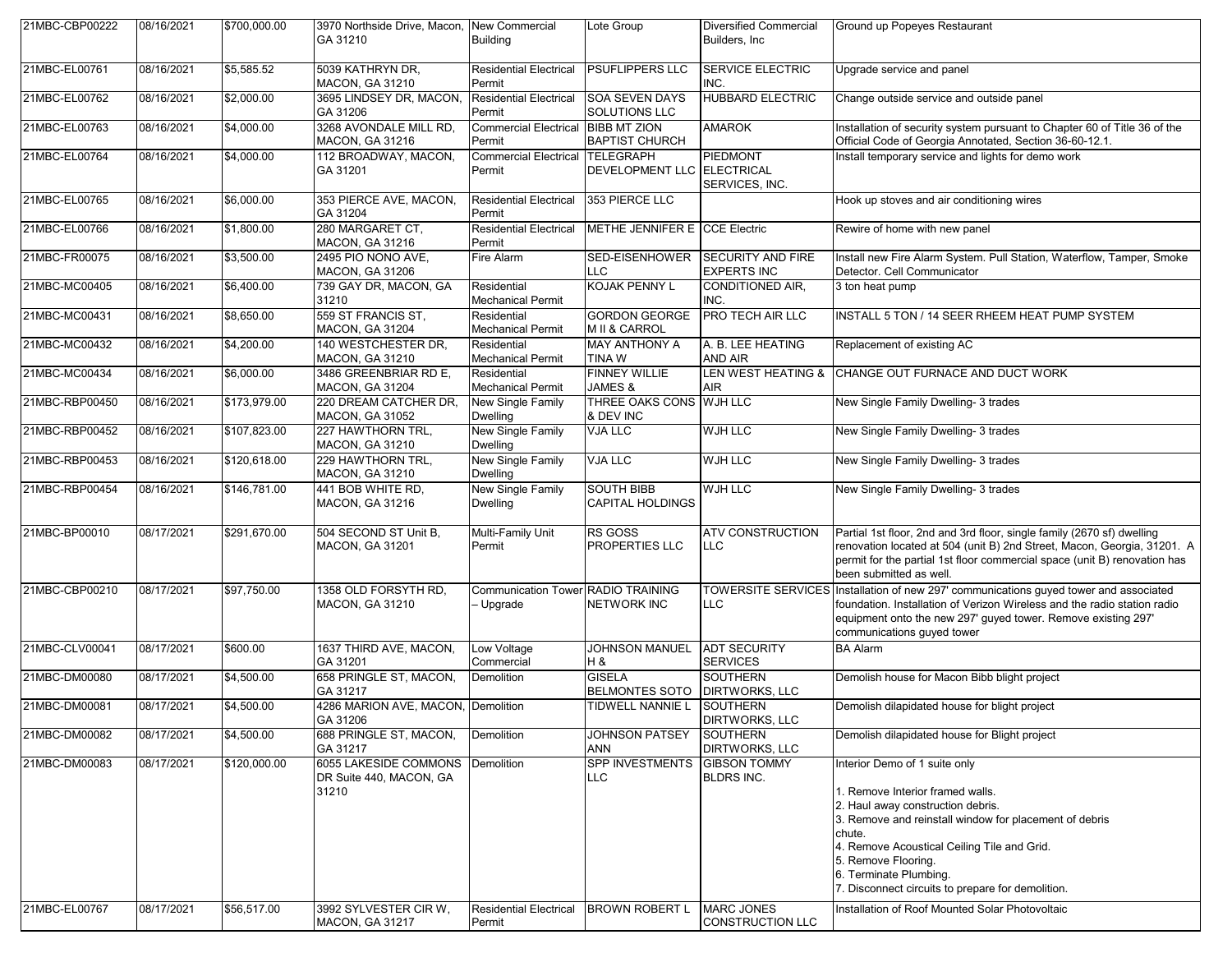| 21MBC-EL00769  | 08/17/2021 | \$50.00     | 1435 WINTON AVE, MACON, Commercial Electrical HOUSE 2 HOME<br>GA 31204         | Permit                                  | PROPERTIES INC                                   |                                                                   | POTENTIAL ELECTRIC Georgia power requires inspection for power                                                                                                                                                                                                                                                                                                                                  |
|----------------|------------|-------------|--------------------------------------------------------------------------------|-----------------------------------------|--------------------------------------------------|-------------------------------------------------------------------|-------------------------------------------------------------------------------------------------------------------------------------------------------------------------------------------------------------------------------------------------------------------------------------------------------------------------------------------------------------------------------------------------|
| 21MBC-EL00770  | 08/17/2021 | \$1,200.00  | 1342 DUBLIN AVE, MACON,<br>GA 31217                                            | <b>Residential Electrical</b><br>Permit | THE CLASSIC<br><b>INVESTMENT</b><br><b>GROUP</b> | <b>TRIDEN ELECTRIC</b>                                            | Adding Light Switches and receptacles in the living room and kitchen.                                                                                                                                                                                                                                                                                                                           |
| 21MBC-EL00771  | 08/17/2021 | \$4,000.00  | 165 ALEXANDRIA DR,<br><b>MACON, GA 31210</b>                                   | <b>Residential Electrical</b><br>Permit | <b>GCB PROPERTIES</b><br>LLC                     | <b>KEN GORDON</b><br><b>ELECTRIC</b>                              | Reinstate electrical permit 2019-05606 to get final inspection on rewire<br>house                                                                                                                                                                                                                                                                                                               |
| 21MBC-EL00772  | 08/17/2021 | \$150.00    | 3738 Eisenhower Parkway,<br>Macon, GA 31206                                    | <b>Commercial Electrical</b><br>Permit  | Summit Group                                     | <b>STARR ELECTRICAL</b><br><b>CONTRACTORS</b>                     | inspect to restore power per Ga Power                                                                                                                                                                                                                                                                                                                                                           |
| 21MBC-EL00775  | 08/17/2021 | \$2,900.00  | 572 ORMOND TERR,<br><b>MACON, GA 31206</b>                                     | <b>Residential Electrical</b><br>Permit | <b>GLS PROPERTIES</b><br><b>INVESTMENTS</b>      | <b>GENERAL SCIENTIFIC</b>                                         | <b>REWIRE</b>                                                                                                                                                                                                                                                                                                                                                                                   |
| 21MBC-EL00776  | 08/17/2021 | \$300.00    | 639 HIGHTOWER RD,<br><b>MACON, GA 31206</b>                                    | <b>Residential Electrical</b><br>Permit | LEE JR                                           | BURNETT WILBURN IGENERAL SCIENTIFIC                               | REPAIR SERVICE ENTRANCE CABLE/MAST.                                                                                                                                                                                                                                                                                                                                                             |
| 21MBC-EL00777  | 08/17/2021 | \$350.00    | 4487 HOUSTON AVE,<br>MACON, GA 31206                                           | <b>Commercial Electrical</b><br>Permit  | <b>DISABLED</b><br>AMERICAN VETS OF<br>GA        |                                                                   | INSTALL TEMPORARY SERVICE AND REWIRE                                                                                                                                                                                                                                                                                                                                                            |
| 21MBC-MC00382  | 08/17/2021 | \$7,100.00  | 4068 MEADOWBROOK DR.<br><b>MACON, GA 31204</b>                                 | Commercial<br><b>Mechanical Permit</b>  | <b>HOLT JOE SR &amp;</b><br><b>DOROTHY M</b>     | <b>AIR TEMPERATURE</b><br>CONTROL, INC.                           | Install new heating and air system                                                                                                                                                                                                                                                                                                                                                              |
| 21MBC-MC00391  | 08/17/2021 | \$6,390.00  | 224 TROTTERS RUN,<br><b>MACON, GA 31210</b>                                    | Residential<br><b>Mechanical Permit</b> | <b>DALAL NARENDER</b><br>& VEENA                 | <b>TOTAL COMFORT</b><br><b>COOLING AND</b><br><b>HEATING, LLC</b> | INSTAL 2.5 TON A/C                                                                                                                                                                                                                                                                                                                                                                              |
| 21MBC-MC00406  | 08/17/2021 | \$10,000.00 | 343 IVY STONE DR.<br>MACON, GA 31220                                           | Residential<br><b>Mechanical Permit</b> | <b>TRUSTEE</b>                                   | MENZIE REBECCA J WE CARE HEATING<br>AND AIR                       | Removing two existing A/C unit and replacing with two 2.5 units                                                                                                                                                                                                                                                                                                                                 |
| 21MBC-MC00433  | 08/17/2021 | \$7,768.15  | 120 PALMER DR, MACON,<br>GA 31210                                              | Residential<br><b>Mechanical Permit</b> | <b>OLIVER RICKI A</b>                            | <b>TOTAL COMFORT</b><br><b>COOLING AND</b><br><b>HEATING, LLC</b> | <b>INSTALL NEW FURNACE</b>                                                                                                                                                                                                                                                                                                                                                                      |
| 21MBC-MC00436  | 08/17/2021 | \$4,000.00  | 360 SEVENTH ST, MACON,<br>GA 31201                                             | Commercial<br><b>Mechanical Permit</b>  | <b>LLC</b>                                       | <b>COOLING</b>                                                    | 1882 INVESTMENTS AIRWORKS HEATING & Replacement of HVAC coil and condenser                                                                                                                                                                                                                                                                                                                      |
| 21MBC-RBP00464 | 08/17/2021 | \$2,000.00  | 4321 SHERATON DR,<br>MACON, GA 31210                                           | <b>Residential Remodel</b>              | <b>FINNEY ROLLAND</b>                            |                                                                   | INTERIOR RENOVATIONS, REPLACE CARPET, DRYWALL AS<br>NEEDED AND RE-POWER                                                                                                                                                                                                                                                                                                                         |
| 21MBC-RBP00468 | 08/17/2021 | \$30,000.00 | 169 RIVOLI RIDGE DR,<br><b>MACON, GA 31210</b>                                 | <b>Residential Addition</b>             | <b>TRESCOTT DAVID A</b>                          |                                                                   | RESIDENTIAL DECK AND ROOF ADDITION.                                                                                                                                                                                                                                                                                                                                                             |
| 21MBC-RLV00253 | 08/17/2021 | \$600.00    | 314 WESLEY CIR, MACON,<br>GA 31204                                             | Low Voltage<br>Residential              | <b>MULLINS HOMER S</b><br>& PRISCILLA            | <b>ADT SECURITY</b><br><b>SERVICES</b>                            | <b>BA Alarm</b>                                                                                                                                                                                                                                                                                                                                                                                 |
| 21MBC-RLV00254 | 08/17/2021 | \$600.00    | 4014 ATLANTIC AVE,<br><b>MACON, GA 31204</b>                                   | Low Voltage<br>Residential              | <b>HARRIS FRANCES</b><br><b>JOSEPH</b>           | <b>ADT SECURITY</b><br><b>SERVICES</b>                            | <b>BA Alarm</b>                                                                                                                                                                                                                                                                                                                                                                                 |
| 21MBC-RLV00255 | 08/17/2021 | \$600.00    | 329 CARILLON LN, MACON,<br>GA 31210                                            | Low Voltage<br>Residential              | <b>GUNN JAMES &amp;</b><br><b>ERIKA</b>          | <b>ADT SECURITY</b><br><b>SERVICES</b>                            | <b>BA Alarm</b>                                                                                                                                                                                                                                                                                                                                                                                 |
| 21MBC-RLV00256 | 08/17/2021 | \$600.00    | 2133 KNIGHTSBRIDGE RD,<br><b>MACON, GA 31211</b>                               | Low Voltage<br>Residential              | SAWYER GEORGE<br>W & JANET B                     | <b>ADT SECURITY</b><br><b>SERVICES</b>                            | <b>BA Alarm</b>                                                                                                                                                                                                                                                                                                                                                                                 |
| 21MBC-BP00011  | 08/18/2021 | \$20,000.00 | 3601 MERCER UNIVERSITY<br>DR Building 12 (1201-1208<br>units), MACON, GA 31204 | Multi-Family Unit<br>Permit             | <b>BELLA VISTA</b><br><b>EQUITIES LLC</b>        | <b>BRIDGESTONE HOME</b><br><b>BUILDERS</b>                        | Interior remodeling with all new MEP. New cabinets New Roof (New Felt<br>paper, shingles and Plywood as needed), Tile backsplash. New Hvac<br>system. Replace toilets and Vanities. New water heaters, Paint and<br>Drywall and Doors. Trim as needed. Replace electrical panels. New<br>outlets, Light switches, Light fixture, Ceiling fans in bedroom and<br>Recessed lighting.              |
| 21MBC-BP00013  | 08/18/2021 | \$28,000.00 | 3601 MERCER UNIVERSITY<br>DR Building 13 Unit 1301,<br>MACON, GA 31204         | Multi-Family Unit<br>Permit             | <b>BELLA VISTA</b><br><b>EQUITIES LLC</b>        | <b>BRIDGESTONE HOME</b><br><b>BUILDERS</b>                        | Interior remodeling with all new MEP. New cabinets, New Roof (New<br>Felt paper, shingles and Plywood as needed), Tile backsplash, New<br>Hvac system, Replace toilets and Vanities. Install New water heaters,<br>Paint and Drywall Doors. Trim as needed. Replace electrical panels.<br>Install New outlets, Light switches, Light fixture, Ceiling fans in bedroom<br>and Recessed lighting. |
| 21MBC-BP00020  | 08/18/2021 | \$20,000.00 | 3601 MERCER UNIVERSITY<br>DR Building 18 Unit 1802,<br>MACON, GA 31204         | Multi-Family Unit<br>Permit             | <b>BELLA VISTA</b><br><b>EQUITIES LLC</b>        | <b>BRIDGESTONE HOME</b><br><b>BUILDERS</b>                        | Interior remodeling with all new MEP:<br>New cabinets, New Roof (New Felt paper, shingles and Plywood as<br>needed), Tile backsplash, New Hvac system. Replace toilets and<br>vanities. Install New water heaters. Paint and Drywall. Doors. Trim as<br>needed. Replace electrical panels. New outlets. Light switches. Light<br>fixture. Ceiling fans in bedroom and Recessed lighting.        |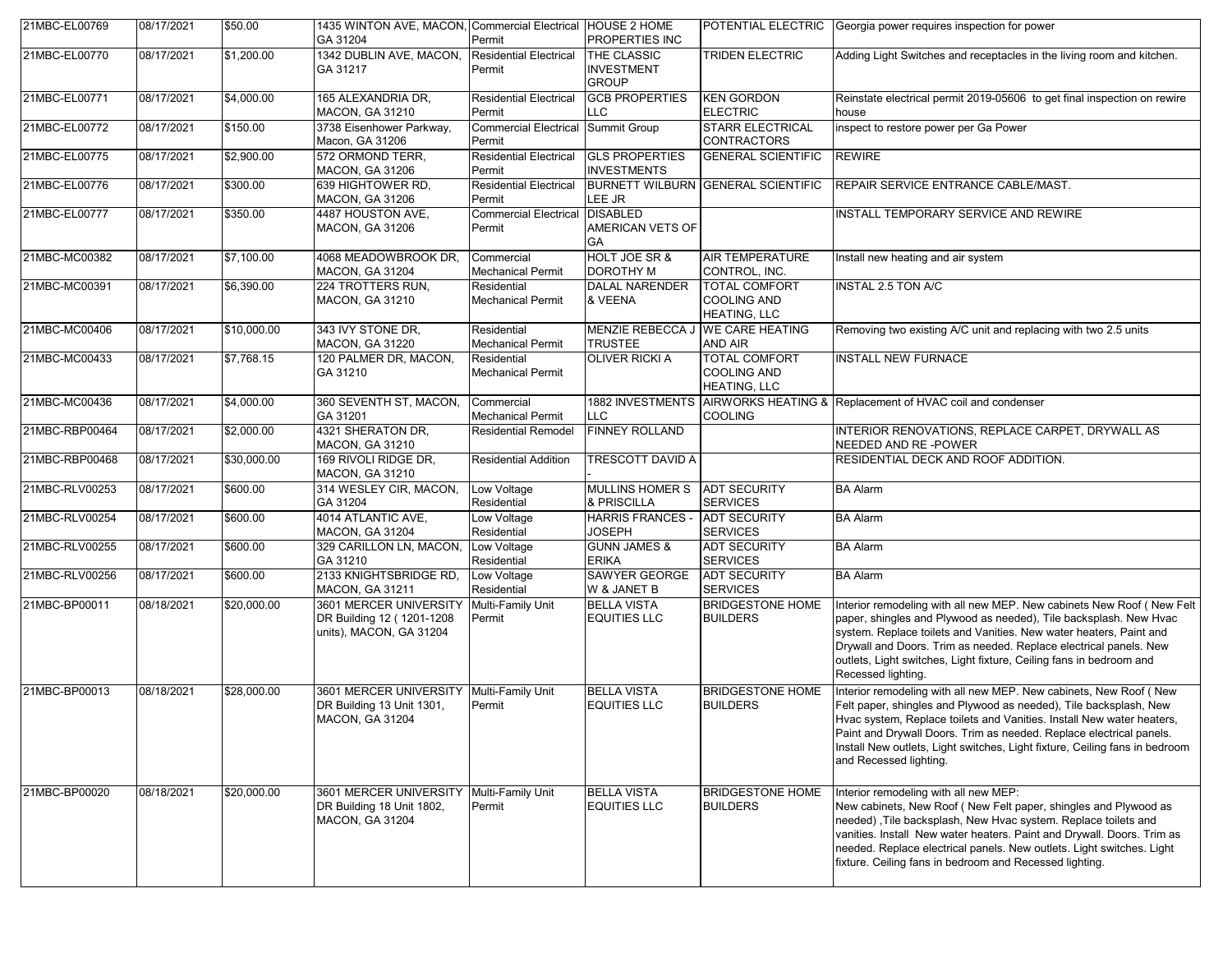| 21MBC-BP00028 | 08/18/2021 | \$25,000.00 | 3601 MERCER UNIVERSITY   Multi-Family Unit<br>DR Building 15 Unit 1505,<br>MACON, GA 31204      | Permit                      | <b>BELLA VISTA</b><br><b>EQUITIES LLC</b> | <b>BRIDGESTONE HOME</b><br><b>BUILDERS</b> | Interior remodeling with all new MEP. New cabinets, New Roof (New<br>Felt paper, shingles and Plywood as needed), Tile backsplash, New<br>Hvac system Replace toilets and Vanities New water heaters, Paint and<br>Drywall, Doors, Trim as needed, Replace electrical panels, New outlets,<br>light switches, Light fixture, Ceiling fans in bedroom and Recessed<br>lighting                                                                               |
|---------------|------------|-------------|-------------------------------------------------------------------------------------------------|-----------------------------|-------------------------------------------|--------------------------------------------|-------------------------------------------------------------------------------------------------------------------------------------------------------------------------------------------------------------------------------------------------------------------------------------------------------------------------------------------------------------------------------------------------------------------------------------------------------------|
| 21MBC-BP00033 | 08/18/2021 | \$20,000.00 | 3601 MERCER UNIVERSITY Multi-Family Unit<br>DR Building 16 Unit 1602,<br><b>MACON, GA 31204</b> | Permit                      | <b>BELLA VISTA</b><br><b>EQUITIES LLC</b> | <b>BRIDGESTONE HOME</b><br><b>BUILDERS</b> | Scope of Work for Building 16 (1602 unit)<br>Interior remodeling with all new MEP<br><b>Unit 1602</b><br>New cabinets<br>New Roof (New Felt paper, shingles and Plywood as needed)<br>Tile backsplash<br>New Hvac system<br>Replace toilets<br>Vanities<br>New water heaters<br>Paint and Drywall<br>Doors<br>Trim as needed<br>Replace electrical panels<br>New outlets<br>Light switches<br>Light fixture<br>Ceiling fans in bedroom<br>Recessed lighting |
| 21MBC-BP00034 | 08/18/2021 | \$20,000.00 | 3601 MERCER UNIVERSITY<br>DR Building 16 Unit 1603,<br><b>MACON, GA 31204</b>                   | Multi-Family Unit<br>Permit | <b>BELLA VISTA</b><br><b>EQUITIES LLC</b> | <b>BRIDGESTONE HOME</b><br><b>BUILDERS</b> | Scope of Work for Building 16 (1603 unit)<br>Interior remodeling with all new MEP<br>Unit 1603<br>New cabinets<br>New Roof (New Felt paper, shingles and Plywood as needed)<br>Tile backsplash<br>New Hvac system<br>Replace toilets<br>Vanities<br>New water heaters<br>Paint and Drywall<br>Doors<br>Trim as needed<br>Replace electrical panels<br>New outlets<br>Light switches<br>Light fixture<br>Ceiling fans in bedroom<br>Recessed lighting        |
| 21MBC-BP00035 | 08/18/2021 | \$20,000.00 | 3601 MERCER UNIVERSITY Multi-Family Unit<br>DR Building 16 Unit 1604,<br>MACON, GA 31204        | Permit                      | <b>BELLA VISTA</b><br><b>EQUITIES LLC</b> | <b>BRIDGESTONE HOME</b><br><b>BUILDERS</b> | Interior remodeling with all new MEP. New cabinets. New Roof (New<br>Felt paper, shingles and Plywood as needed). Tile backsplash. New<br>Hvac system. Replace toilets. Vanities. New water heaters. Paint and<br>Drywall. Doors. Trim as needed. Replace electrical panels. New outlets.<br>Light switches. Light fixture. Ceiling fans in bedroom and Recessed<br>lighting                                                                                |
| 21MBC-BP00036 | 08/18/2021 | \$20,000.00 | 3601 MERCER UNIVERSITY<br>DR Building 16 Unit 1605,<br><b>MACON, GA 31204</b>                   | Multi-Family Unit<br>Permit | <b>BELLA VISTA</b><br><b>EQUITIES LLC</b> | <b>BRIDGESTONE HOME</b><br><b>BUILDERS</b> | Interior remodeling with all new MEP. New cabinets. New Roof ( New<br>Felt paper, shingles and Plywood as needed). Tile backsplash. New<br>Hvac system. Replace toilets and Vanities. New water heaters. Paint and<br>Drywall. Doors, Trim as needed. Replace electrical panels, New outlets.<br>Light switches. Light fixture. Ceiling fans in bedroom and Recessed<br>lighting.                                                                           |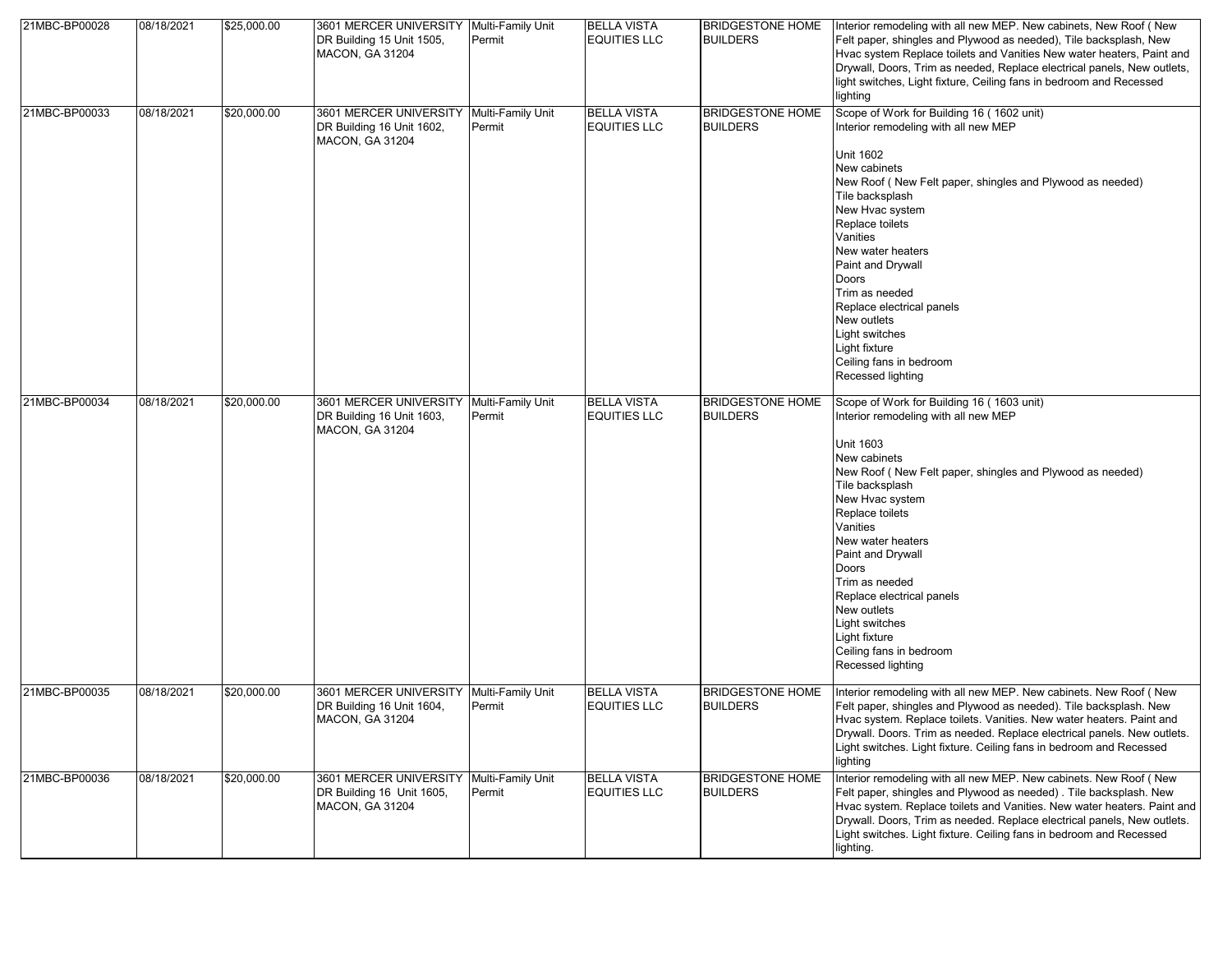| 21MBC-BP00039  | 08/18/2021 | \$20,000.00  | 3601 MERCER UNIVERSITY Multi-Family Unit<br>DR Building 18 unit 1804,<br><b>MACON, GA 31204</b> | Permit                                  | <b>BELLA VISTA</b><br><b>EQUITIES LLC</b>     | <b>BRIDGESTONE HOME</b><br><b>BUILDERS</b>            | Interior remodeling with all new MEP. New cabinets New Roof (New Felt<br>paper, shingles and Plywood as needed). Tile backsplash. New Hvac<br>system. Replace toilets. Vanities. New water heaters. Paint and Drywall.<br>Doors. Trim as needed. Replace electrical panels. New outlets. Light<br>switches. Light fixture. Ceiling fans in bedroom and Recessed lighting.         |
|----------------|------------|--------------|-------------------------------------------------------------------------------------------------|-----------------------------------------|-----------------------------------------------|-------------------------------------------------------|-----------------------------------------------------------------------------------------------------------------------------------------------------------------------------------------------------------------------------------------------------------------------------------------------------------------------------------------------------------------------------------|
| 21MBC-BP00040  | 08/18/2021 | \$20,000.00  | 3601 MERCER UNIVERSITY<br>DR BUILDING UNIT 1805,<br><b>MACON, GA 31204</b>                      | Multi-Family Unit<br>Permit             | <b>BELLA VISTA</b><br><b>EQUITIES LLC</b>     | <b>BRIDGESTONE HOME</b><br><b>BUILDERS</b>            | Interior remodeling with all new MEP. New cabinets. New Roof ( New<br>Felt paper, shingles and Plywood as needed). Tile backsplash. New<br>Hvac system. Replace toilets and Vanities. New water heaters. Paint and<br>Drywall Doors. Trim as needed. Replace electrical panels. New outlets.<br>Light switches, Light fixture. Ceiling fans in bedroom and Recessed<br>lighting   |
| 21MBC-BP00041  | 08/18/2021 | \$20,000.00  | 3601 MERCER UNIVERSITY<br>DR Building 18 unit 1806,<br><b>MACON, GA 31204</b>                   | Multi-Family Unit<br>Permit             | <b>BELLA VISTA</b><br><b>EQUITIES LLC</b>     | <b>BRIDGESTONE HOME</b><br><b>BUILDERS</b>            | Interior remodeling with all new MEP. New cabinets, New Roof ( New<br>Felt paper, shingles and Plywood as needed), Tile backsplash, New<br>Hvac system, Replace toilets and Vanities. New water heaters. Paint and<br>Drywall. Doors, Trim as needed. Replace electrical panels. New outlets.<br>Light switches. Light fixture. Ceiling fans in bedroom and Recessed<br>lighting  |
| 21MBC-BP00042  | 08/18/2021 | \$20,000.00  | 3601 MERCER UNIVERSITY<br>DR Building 18 Unit 1807,<br><b>MACON, GA 31204</b>                   | Multi-Family Unit<br>Permit             | <b>BELLA VISTA</b><br><b>EQUITIES LLC</b>     | <b>BRIDGESTONE HOME</b><br><b>BUILDERS</b>            | Interior remodeling with all new MEP. New cabinets. New Roof ( New<br>Felt paper, shingles and Plywood as needed) . Tile backsplash. New<br>Hvac system. Replace toilets and Vanities. New water heaters. Paint and<br>Drywall, Doors. Trim as needed. Replace electrical panels. New outlets.<br>Light switches. Light fixture. Ceiling fans in bedroom and Recessed<br>lighting |
| 21MBC-BP00047  | 08/18/2021 | \$20,000.00  | 3601 MERCER UNIVERSITY<br>DR Building 19 Unit 1905,<br><b>MACON, GA 31204</b>                   | Multi-Family Unit<br>Permit             | <b>BELLA VISTA</b><br><b>EQUITIES LLC</b>     | <b>BRIDGESTONE HOME</b><br><b>BUILDERS</b>            | Interior remodeling with all new MEP. New cabinets, New Roof ( New<br>Felt paper, shingles and Plywood as needed). Tile backsplash. New<br>Hvac system. Replace toilets. Vanities. New water heaters. Paint and<br>Drywall. Doors. Trim as needed. Replace electrical panels. New outlets.<br>Light switches. Light fixture. Ceiling fans in bedroom and Recessed<br>lighting.    |
| 21MBC-BP00051  | 08/18/2021 | \$25,000.00  | 3601 MERCER UNIVERSITY<br>DR Building 20 Unit 2001,<br><b>MACON, GA 31204</b>                   | Multi-Family Unit<br>Permit             | <b>BELLA VISTA</b><br><b>EQUITIES LLC</b>     | <b>BRIDGESTONE HOME</b><br><b>BUILDERS</b>            | Interior remodeling with all new MEP. New cabinets, New Roof (New<br>Felt paper, shingles and Plywood as needed), Tile backsplash, New<br>Hvac system, Replace toilets and Vanities. New water heaters<br>Paint and Drywall, Doors, Trim as needed, Replace electrical panels,<br>New outlets, Light switches, Light fixture, Ceiling fans in bedroom and<br>Recessed lighting.   |
| 21MBC-DM00079  | 08/18/2021 | \$5,000.00   | 466 CYNTHIA AVE, MACON, Demolition<br>GA 31206                                                  |                                         | STEPHENS MATTIE SOUTHERN<br><b>BLIFE EST-</b> | <b>DIRTWORKS, LLC</b>                                 | Demolish house for Macon Bibb Blight Project                                                                                                                                                                                                                                                                                                                                      |
| 21MBC-EL00492  | 08/18/2021 | \$65,626.00  | 2089 NEAL AVE, MACON,<br>GA 31204                                                               | <b>Residential Electrical</b><br>Permit | <b>GIBBS HENRY</b>                            | <b>MARC JONES</b><br>THOMAS & SANDRA CONSTRUCTION LLC | Installation of Roof Mounted Solar Photovoltaic                                                                                                                                                                                                                                                                                                                                   |
| 21MBC-EL00755  | 08/18/2021 | \$300.00     | 5708 EDWINA DR, MACON,<br>GA 31206                                                              | <b>Residential Electrical</b><br>Permit | <b>R&amp;B MACON</b><br>PROPERTIES LLC        | <b>SERVICES</b>                                       | HYGRADE ELECTRICAL Power Reconnect Inspection                                                                                                                                                                                                                                                                                                                                     |
| 21MBC-EL00778  | 08/18/2021 | \$7,500.00   | 2884 ANTIOCH RD. MACON. Residential Electrical<br>GA 31206                                      | Permit                                  | <b>SCOTT</b><br>CARLINGTON                    | <b>CME Electric</b>                                   | 200 amp service equipment upgrade for commercial duplex                                                                                                                                                                                                                                                                                                                           |
| 21MBC-EL00779  | 08/18/2021 | \$2,500.00   | 1011 NORTH PIERCE AVE,<br><b>MACON, GA 31204</b>                                                | <b>Residential Electrical</b><br>Permit | <b>HARDY ROSS C &amp;</b><br>ROBERT E         | <b>LAWHORN PLUMBING</b><br>& ELECTRIC                 | CHANGE OUT PANEL AND KITCHEN WIRING                                                                                                                                                                                                                                                                                                                                               |
| 21MBC-EL00780  | 08/18/2021 | \$12,000.00  | 3202 INGLESIDE AVE.<br><b>MACON, GA 31204</b>                                                   | <b>Residential Electrical</b><br>Permit | YACKEL CAROLYN<br>A &                         | <b>WISEPRO ELECTRIC</b>                               | UPGRADE PANEL: ADD NEW CIRCUITS AND WIRING<br>THROUGHOUT HOME                                                                                                                                                                                                                                                                                                                     |
| 21MBC-EL00781  | 08/18/2021 | \$8,000.00   | 5011 RIVERSIDE DR Suite A<br><b>MACON, GA 31210</b>                                             | <b>Commercial Electrical</b><br>Permit  | 5011 RIVERSIDE<br><b>COMMONS LLC</b>          | AMJ ELECTRICAL                                        | Relocating two floor box receptacles. Adding receptacles. Relocating light<br>fixture.                                                                                                                                                                                                                                                                                            |
| 21MBC-FR00123  | 08/18/2021 | \$2,475.00   | 3867 Log Cabin Drive, Macon, Fire Sprinkler<br>GA 31204                                         |                                         | Green Meadows<br>Townhomes                    | <b>GEORGIA AUTOMATIC</b><br><b>SPRINKLER</b>          | Parcel Number: M074-0051 GASC SCOPE OF WORK INCLUDES FIRE<br>PROTECTION (13R) IN THREE RESIDENTIAL BUILDINGS (D1, D2, &<br>E3). OUR POINT OF CONNECTION IS 1'-0" AFF IN THE RISER<br>ROOM.                                                                                                                                                                                        |
| 21MBC-MC00414  | 08/18/2021 | \$5,537.00   | 125 TEN KNOLLS DR.<br><b>MACON, GA 31210</b>                                                    | Residential<br><b>Mechanical Permit</b> | <b>ROBERTS</b><br><b>MEREDITH H</b>           | PRO TECH AIR LLC                                      | Replace 3 Ton Heat Pump system w/ 10KW Heat strips                                                                                                                                                                                                                                                                                                                                |
| 21MBC-MC00437  | 08/18/2021 | \$4,000.00   | 2942 MALVERN HILL DR.<br><b>MACON, GA 31204</b>                                                 | Residential<br><b>Mechanical Permit</b> | <b>HAZARD ETHAN J</b>                         | <b>COOLING</b>                                        | AIRWORKS HEATING & Replacement of HVAC coil and condenser.                                                                                                                                                                                                                                                                                                                        |
| 21MBC-RBP00455 | 08/18/2021 | \$298,990.00 | 189 Goodall Woods Drive,<br>Macon, GA 31210                                                     | New Single Family<br><b>Dwelling</b>    | Liberty Communities,<br><b>LLC</b>            | <b>LIBERTY</b><br><b>COMMUNITIES LLC</b>              | New single family residential dwelling.                                                                                                                                                                                                                                                                                                                                           |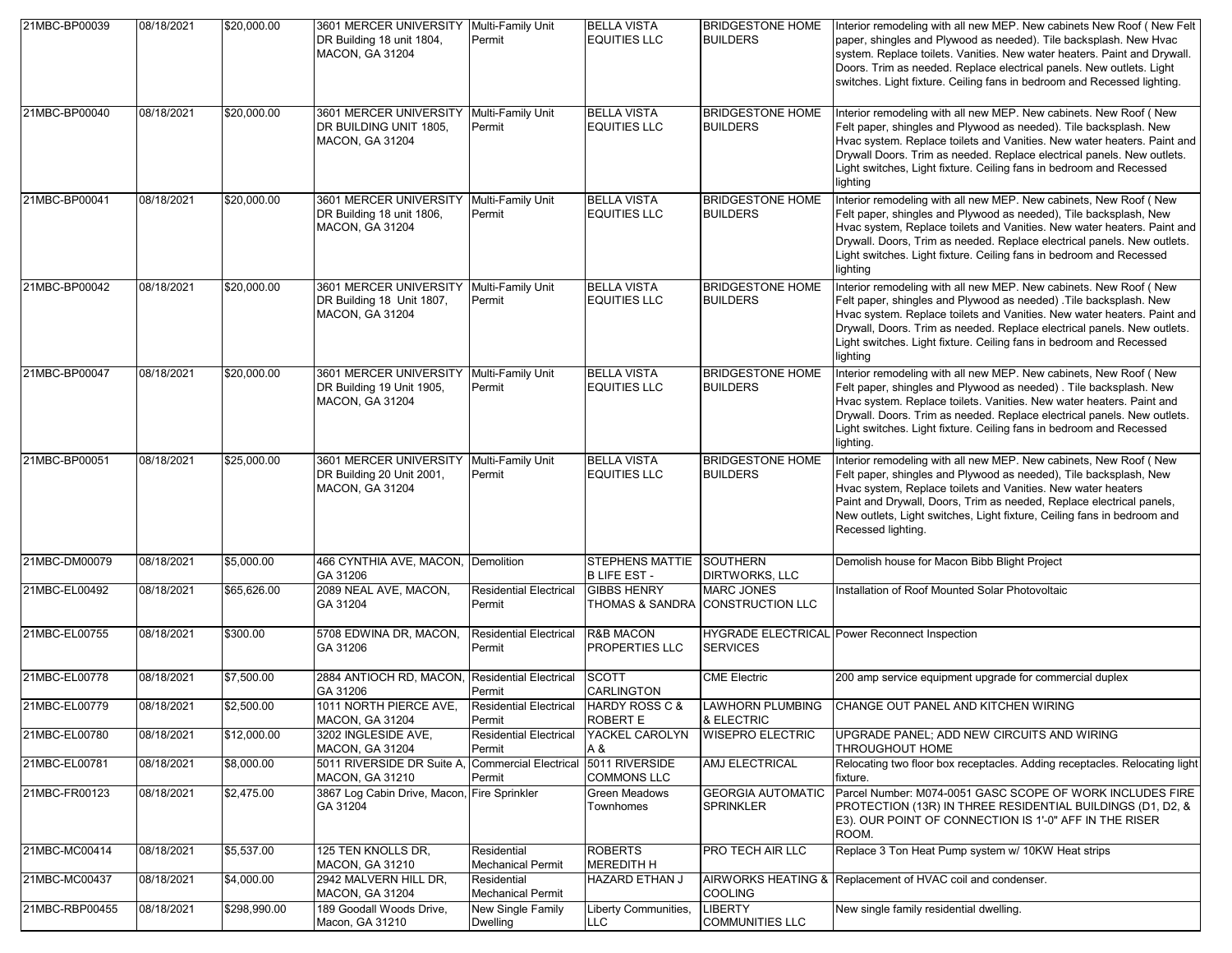| 21MBC-RBP00456 | 08/18/2021 | \$288,490.00 | 177 Goodall Woods Drive,                                                       | New Single Family                           | Liberty Communites,                       | <b>LIBERTY</b>                             | New single family residential dwelling                                                                                                                                                                                                                                                                                                                                                                                                               |
|----------------|------------|--------------|--------------------------------------------------------------------------------|---------------------------------------------|-------------------------------------------|--------------------------------------------|------------------------------------------------------------------------------------------------------------------------------------------------------------------------------------------------------------------------------------------------------------------------------------------------------------------------------------------------------------------------------------------------------------------------------------------------------|
| 21MBC-RBP00466 | 08/18/2021 | \$288,990.00 | Macon, GA 31210<br>117 River Birch Lane, Macon,                                | <b>Dwelling</b><br>New Single Family        | <b>LLC</b><br>Liberty Communities,        | <b>COMMUNITIES LLC</b><br>LIBERTY          | New single family residential dwelling                                                                                                                                                                                                                                                                                                                                                                                                               |
|                |            |              | GA 31210                                                                       | Dwelling                                    | LLC                                       | <b>COMMUNITIES LLC</b>                     |                                                                                                                                                                                                                                                                                                                                                                                                                                                      |
| 21MBC-RBP00467 | 08/18/2021 | \$298,990.00 | 115 River Birch Lane, Macon,                                                   | New Single Family                           | Liberty Communities,                      | <b>LIBERTY</b>                             | New single family residential dwelling                                                                                                                                                                                                                                                                                                                                                                                                               |
|                |            |              | GA 31210                                                                       | <b>Dwelling</b>                             | LLC                                       | <b>COMMUNITIES LLC</b>                     |                                                                                                                                                                                                                                                                                                                                                                                                                                                      |
| 21MBC-RBP00469 | 08/18/2021 | \$285,990.00 | 111 River Birch Lane, Macon,<br>GA 31210                                       | New Single Family<br><b>Dwelling</b>        | Liberty Communities,<br>LLC               | LIBERTY<br><b>COMMUNITIES LLC</b>          | New single family residential dwelling                                                                                                                                                                                                                                                                                                                                                                                                               |
| 21MBC-RBP00470 | 08/18/2021 | \$288,490.00 | 110 River Birch Lane, Macon,<br>GA 31210                                       | New Single Family<br><b>Dwelling</b>        | Liberty Communities,<br>LLC               | LIBERTY<br><b>COMMUNITIES LLC</b>          | New single family residential dwelling                                                                                                                                                                                                                                                                                                                                                                                                               |
| 21MBC-RBP00471 | 08/18/2021 | \$285,490.00 | 112 River Birch Lane, Macon,<br>GA 31210                                       | New Single Family<br><b>Dwelling</b>        | Liberty Communities,<br>LLC               | <b>LIBERTY</b><br><b>COMMUNITIES LLC</b>   | New single family residential dwelling.                                                                                                                                                                                                                                                                                                                                                                                                              |
| 21MBC-RBP00472 | 08/18/2021 | \$288,490.00 | 114 River Birch Lane, Macon,<br>GA 31210                                       | New Single Family<br><b>Dwelling</b>        | Liberty Communities,<br>LLC               | <b>LIBERTY</b><br><b>COMMUNITIES LLC</b>   | New single family residential dwelling                                                                                                                                                                                                                                                                                                                                                                                                               |
| 21MBC-RBP00473 | 08/18/2021 | \$285,490.00 | 116 River Birch Lane, Macon,<br>GA 31210                                       | New Single Family<br><b>Dwelling</b>        | Liberty Communities,<br>LLC               | <b>LIBERTY</b><br><b>COMMUNITIES LLC</b>   | New single family residential dwelling                                                                                                                                                                                                                                                                                                                                                                                                               |
| 21MBC-RBP00474 | 08/18/2021 | \$288,490.00 | 118 River Birch Lane, Macon,<br>GA 31210                                       | New Single Family<br><b>Dwelling</b>        | Liberty Communities,<br>LLC               | <b>LIBERTY</b><br><b>COMMUNITIES LLC</b>   | New single family residential dwelling                                                                                                                                                                                                                                                                                                                                                                                                               |
| 21MBC-RBP00475 | 08/18/2021 | \$298,990.00 | 164 Goodall Woods Drive,<br>Macon, GA 31210                                    | <b>New Single Family</b><br><b>Dwelling</b> | Liberty Communities,<br>LLC               | <b>LIBERTY</b><br><b>COMMUNITIES LLC</b>   | New single family residential dwelling                                                                                                                                                                                                                                                                                                                                                                                                               |
| 21MBC-RLV00257 | 08/18/2021 | \$600.00     | 1191 CARROLL ST, MACON,<br>GA 31206                                            | Low Voltage<br>Residential                  | <b>SANDERS HATTIE</b>                     | <b>ADT SECURITY</b><br><b>SERVICES</b>     | <b>BA Alarm</b>                                                                                                                                                                                                                                                                                                                                                                                                                                      |
| 21MBC-BP00012  | 08/19/2021 | \$20,000.00  | 3601 MERCER UNIVERSITY<br>DR Building 12 (1201-1208<br>units), MACON, GA 31204 | Multi-Family Unit<br>Permit                 | <b>BELLA VISTA</b><br><b>EQUITIES LLC</b> | <b>BRIDGESTONE HOME</b><br><b>BUILDERS</b> | New cabinets. New Roof (New Felt paper, shingles and Plywood as<br>needed). Tile backsplash. New Hvac system. Replace toilets and<br>Vanities. New water heaters. Paint and Drywall Doors. Trim as needed<br>Replace electrical panels. New outlets, Light switches, Light fixture,<br>Ceiling fans in bedroom and Recessed lighting                                                                                                                 |
| 21MBC-BP00014  | 08/19/2021 | \$20,000.00  | 3601 MERCER UNIVERSITY<br>DR Building 12 unit 1204,<br><b>MACON, GA 31204</b>  | Multi-Family Unit<br>Permit                 | <b>BELLA VISTA</b><br><b>EQUITIES LLC</b> | <b>BRIDGESTONE HOME</b><br><b>BUILDERS</b> | Scope of Work for Building 12 (1204 unit)<br>Interior remodeling with all new MEP<br>Unit 1204<br>New cabinets<br>New Roof (New Felt paper, shingles and Plywood as needed)<br>Tile backsplash<br>New Hvac system<br>Replace toilets<br>Vanities<br>New water heaters<br>Paint and Drywall<br>Doors<br>Trim as needed<br>Replace electrical panels<br>New outlets<br>Light switches<br>Light fixture<br>Ceiling fans in bedroom<br>Recessed lighting |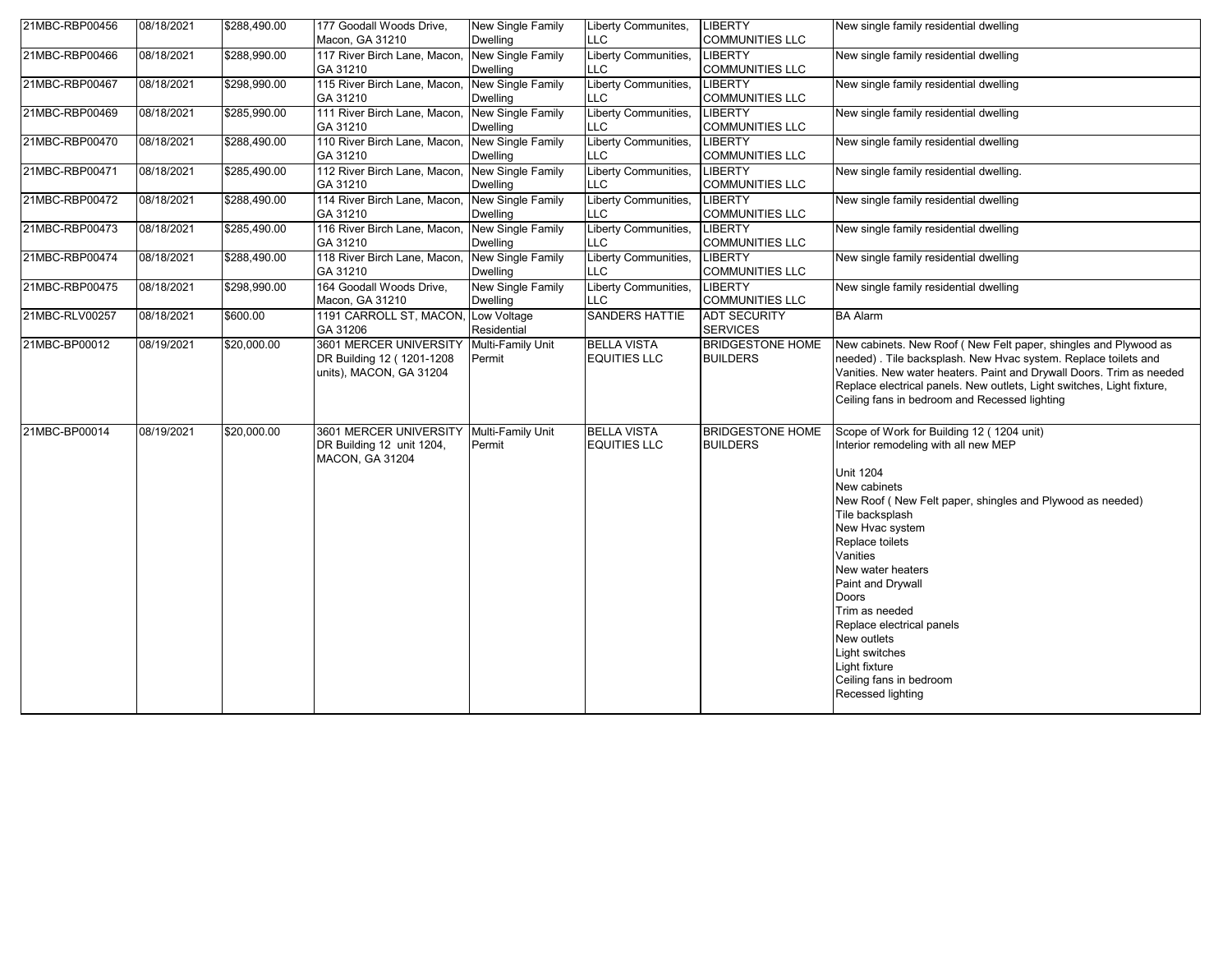| 21MBC-BP00015 | 08/19/2021 | \$20,000.00 | 3601 MERCER UNIVERSITY Multi-Family Unit |                   | <b>BELLA VISTA</b>  | <b>BRIDGESTONE HOME</b> | Interior remodeling with all new MEP                      |
|---------------|------------|-------------|------------------------------------------|-------------------|---------------------|-------------------------|-----------------------------------------------------------|
|               |            |             | DR Building 12 Unit 1205,                | Permit            | <b>EQUITIES LLC</b> | <b>BUILDERS</b>         |                                                           |
|               |            |             | <b>MACON, GA 31204</b>                   |                   |                     |                         | <b>Unit 1205</b>                                          |
|               |            |             |                                          |                   |                     |                         | New cabinets                                              |
|               |            |             |                                          |                   |                     |                         | New Roof (New Felt paper, shingles and Plywood as needed) |
|               |            |             |                                          |                   |                     |                         | Tile backsplash                                           |
|               |            |             |                                          |                   |                     |                         | New Hvac system                                           |
|               |            |             |                                          |                   |                     |                         | Replace toilets                                           |
|               |            |             |                                          |                   |                     |                         | Vanities                                                  |
|               |            |             |                                          |                   |                     |                         |                                                           |
|               |            |             |                                          |                   |                     |                         | New water heaters                                         |
|               |            |             |                                          |                   |                     |                         | Paint and Drywall                                         |
|               |            |             |                                          |                   |                     |                         | Doors                                                     |
|               |            |             |                                          |                   |                     |                         | Trim as needed                                            |
|               |            |             |                                          |                   |                     |                         | Replace electrical panels                                 |
|               |            |             |                                          |                   |                     |                         | New outlets                                               |
|               |            |             |                                          |                   |                     |                         | Light switches                                            |
|               |            |             |                                          |                   |                     |                         | Light fixture                                             |
|               |            |             |                                          |                   |                     |                         | Ceiling fans in bedroom                                   |
|               |            |             |                                          |                   |                     |                         | Recessed lighting                                         |
|               |            |             |                                          |                   |                     |                         |                                                           |
| 21MBC-BP00016 | 08/19/2021 | \$20,000.00 | 3601 MERCER UNIVERSITY                   | Multi-Family Unit | <b>BELLA VISTA</b>  | <b>BRIDGESTONE HOME</b> | Interior remodeling with all new MEP                      |
|               |            |             | DR Building 18 Unit 1801,                | Permit            | <b>EQUITIES LLC</b> | <b>BUILDERS</b>         |                                                           |
|               |            |             | <b>MACON, GA 31204</b>                   |                   |                     |                         | New cabinets                                              |
|               |            |             |                                          |                   |                     |                         | New Roof (New Felt paper, shingles and Plywood as needed) |
|               |            |             |                                          |                   |                     |                         | Tile backsplash                                           |
|               |            |             |                                          |                   |                     |                         | New Hvac system                                           |
|               |            |             |                                          |                   |                     |                         | Replace toilets                                           |
|               |            |             |                                          |                   |                     |                         | Vanities                                                  |
|               |            |             |                                          |                   |                     |                         | New water heaters                                         |
|               |            |             |                                          |                   |                     |                         | Paint and Drywall                                         |
|               |            |             |                                          |                   |                     |                         | Doors                                                     |
|               |            |             |                                          |                   |                     |                         | Trim as needed                                            |
|               |            |             |                                          |                   |                     |                         | Replace electrical panels                                 |
|               |            |             |                                          |                   |                     |                         | New outlets                                               |
|               |            |             |                                          |                   |                     |                         |                                                           |
|               |            |             |                                          |                   |                     |                         | Light switches                                            |
|               |            |             |                                          |                   |                     |                         | Light fixture                                             |
|               |            |             |                                          |                   |                     |                         | Ceiling fans in bedroom                                   |
|               |            |             |                                          |                   |                     |                         | Recessed lighting                                         |
|               | 08/19/2021 |             |                                          |                   |                     | <b>BRIDGESTONE HOME</b> |                                                           |
| 21MBC-BP00017 |            | \$20,000.00 | 3601 MERCER UNIVERSITY Multi-Family Unit |                   | <b>BELLA VISTA</b>  |                         | Interior remodeling with all new MEP                      |
|               |            |             | DR Building 12 Unit 1206,                | Permit            | <b>EQUITIES LLC</b> | <b>BUILDERS</b>         |                                                           |
|               |            |             | <b>MACON, GA 31204</b>                   |                   |                     |                         | New cabinets                                              |
|               |            |             |                                          |                   |                     |                         | New Roof (New Felt paper, shingles and Plywood as needed) |
|               |            |             |                                          |                   |                     |                         | Tile backsplash                                           |
|               |            |             |                                          |                   |                     |                         | New Hvac system                                           |
|               |            |             |                                          |                   |                     |                         | Replace toilets                                           |
|               |            |             |                                          |                   |                     |                         | Vanities                                                  |
|               |            |             |                                          |                   |                     |                         | New water heaters                                         |
|               |            |             |                                          |                   |                     |                         | Paint and Drywall                                         |
|               |            |             |                                          |                   |                     |                         | Doors                                                     |
|               |            |             |                                          |                   |                     |                         | Trim as needed                                            |
|               |            |             |                                          |                   |                     |                         | Replace electrical panels                                 |
|               |            |             |                                          |                   |                     |                         | New outlets                                               |
|               |            |             |                                          |                   |                     |                         | Light switches                                            |
|               |            |             |                                          |                   |                     |                         | Light fixture                                             |
|               |            |             |                                          |                   |                     |                         | Ceiling fans in bedroom                                   |
|               |            |             |                                          |                   |                     |                         | Recessed lighting                                         |
|               |            |             |                                          |                   |                     |                         |                                                           |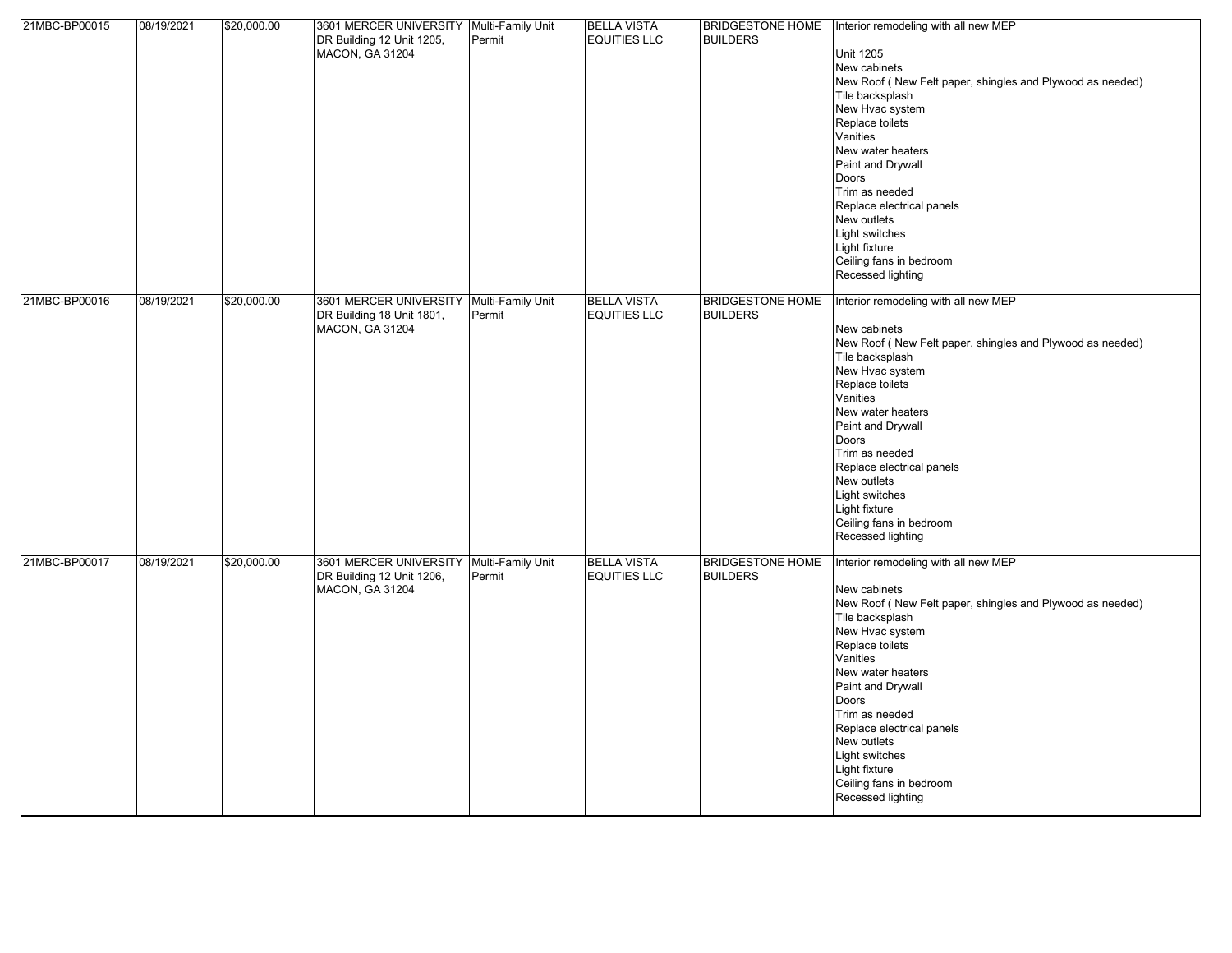| 21MBC-BP00018 | 08/19/2021 | \$20,000.00 | 3601 MERCER UNIVERSITY Multi-Family Unit<br>DR Building 12 (1207 unit),<br><b>MACON, GA 31204</b> | Permit                      | <b>BELLA VISTA</b><br><b>EQUITIES LLC</b> | <b>BRIDGESTONE HOME</b><br><b>BUILDERS</b> | Scope of Work for Building 12 (1207 unit)<br>Interior remodeling with all new MEP<br><b>Unit 1207</b><br>New cabinets<br>New Roof (New Felt paper, shingles and Plywood as needed)<br>Tile backsplash<br>New Hvac system<br>Replace toilets<br>Vanities<br>New water heaters<br>Paint and Drywall<br>Doors<br>Trim as needed<br>Replace electrical panels<br>New outlets<br>Light switches<br>Light fixture<br>Ceiling fans in bedroom<br>Recessed lighting |
|---------------|------------|-------------|---------------------------------------------------------------------------------------------------|-----------------------------|-------------------------------------------|--------------------------------------------|-------------------------------------------------------------------------------------------------------------------------------------------------------------------------------------------------------------------------------------------------------------------------------------------------------------------------------------------------------------------------------------------------------------------------------------------------------------|
| 21MBC-BP00019 | 08/19/2021 | \$20,000.00 | 3601 MERCER UNIVERSITY<br>DR Building 12 (1208 unit),<br><b>MACON, GA 31204</b>                   | Multi-Family Unit<br>Permit | <b>BELLA VISTA</b><br><b>EQUITIES LLC</b> | <b>BRIDGESTONE HOME</b><br><b>BUILDERS</b> | Scope of Work for Building 12 (1208 unit)<br>Interior remodeling with all new MEP<br><b>Unit 1208</b><br>New cabinets<br>New Roof (New Felt paper, shingles and Plywood as needed)<br>Tile backsplash<br>New Hvac system<br>Replace toilets<br>Vanities<br>New water heaters<br>Paint and Drywall<br>Doors<br>Trim as needed<br>Replace electrical panels<br>New outlets<br>Light switches<br>Light fixture<br>Ceiling fans in bedroom<br>Recessed lighting |
| 21MBC-BP00021 | 08/19/2021 | \$25,000.00 | 3601 MERCER UNIVERSITY<br>DR Building 14 unit 1401,<br><b>MACON, GA 31204</b>                     | Multi-Family Unit<br>Permit | <b>BELLA VISTA</b><br><b>EQUITIES LLC</b> | <b>BRIDGESTONE HOME</b><br><b>BUILDERS</b> | Interior remodeling with all new MEP<br>New cabinets<br>New Roof (New Felt paper, shingles and Plywood as needed)<br>Tile backsplash<br>New Hvac system<br>Replace toilets<br>Vanities<br>New water heaters<br>Paint and Drywall<br>Doors<br>Trim as needed<br>Replace electrical panels<br>New outlets<br><b>Light switches</b><br>Light fixture<br>Ceiling fans in bedroom<br>Recessed lighting                                                           |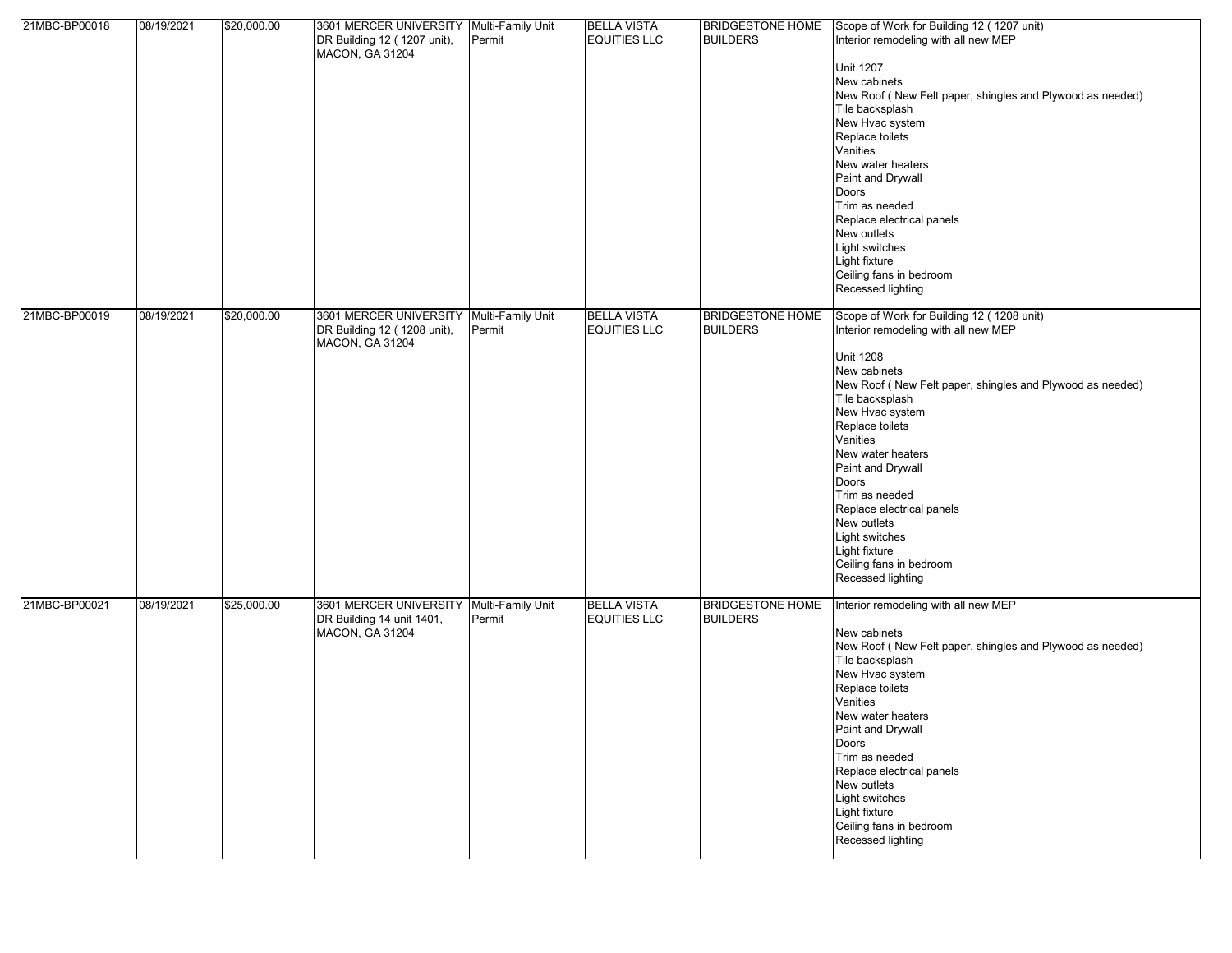| 21MBC-BP00022 | 08/19/2021 | \$25,000.00 | 3601 MERCER UNIVERSITY Multi-Family Unit<br>DR Building 14 Unit 1402,<br>MACON, GA 31204 | Permit                      | <b>BELLA VISTA</b><br><b>EQUITIES LLC</b> | <b>BRIDGESTONE HOME</b><br><b>BUILDERS</b> | Interior remodeling with all new MEP<br>New cabinets<br>New Roof (New Felt paper, shingles and Plywood as needed)<br>Tile backsplash<br>New Hvac system<br>Replace toilets<br>Vanities<br>New water heaters<br>Paint and Drywall<br>Doors<br>Trim as needed<br>Replace electrical panels<br>New outlets<br>Light switches<br>Light fixture<br>Ceiling fans in bedroom<br>Recessed lighting |
|---------------|------------|-------------|------------------------------------------------------------------------------------------|-----------------------------|-------------------------------------------|--------------------------------------------|--------------------------------------------------------------------------------------------------------------------------------------------------------------------------------------------------------------------------------------------------------------------------------------------------------------------------------------------------------------------------------------------|
| 21MBC-BP00023 | 08/19/2021 | \$25,000.00 | 3601 MERCER UNIVERSITY<br>DR Building 14 Unit 1403,<br><b>MACON, GA 31204</b>            | Multi-Family Unit<br>Permit | <b>BELLA VISTA</b><br><b>EQUITIES LLC</b> | <b>BRIDGESTONE HOME</b><br><b>BUILDERS</b> | Interior remodeling with all new MEP<br>New cabinets<br>New Roof (New Felt paper, shingles and Plywood as needed)<br>Tile backsplash<br>New Hvac system<br>Replace toilets<br>Vanities<br>New water heaters<br>Paint and Drywall<br>Doors<br>Trim as needed<br>Replace electrical panels<br>New outlets<br>Light switches<br>Light fixture<br>Ceiling fans in bedroom<br>Recessed lighting |
| 21MBC-BP00024 | 08/19/2021 | \$20,000.00 | 3601 MERCER UNIVERSITY<br>DR Building 16 Unit 1607,<br>MACON, GA 31204                   | Multi-Family Unit<br>Permit | <b>BELLA VISTA</b><br><b>EQUITIES LLC</b> | <b>BRIDGESTONE HOME</b><br><b>BUILDERS</b> | Interior remodeling with all new MEP<br>New cabinets<br>New Roof (New Felt paper, shingles and Plywood as needed)<br>Tile backsplash<br>New Hvac system<br>Replace toilets<br>Vanities<br>New water heaters<br>Paint and Drywall<br>Doors<br>Trim as needed<br>Replace electrical panels<br>New outlets<br>Light switches<br>Light fixture<br>Ceiling fans in bedroom<br>Recessed lighting |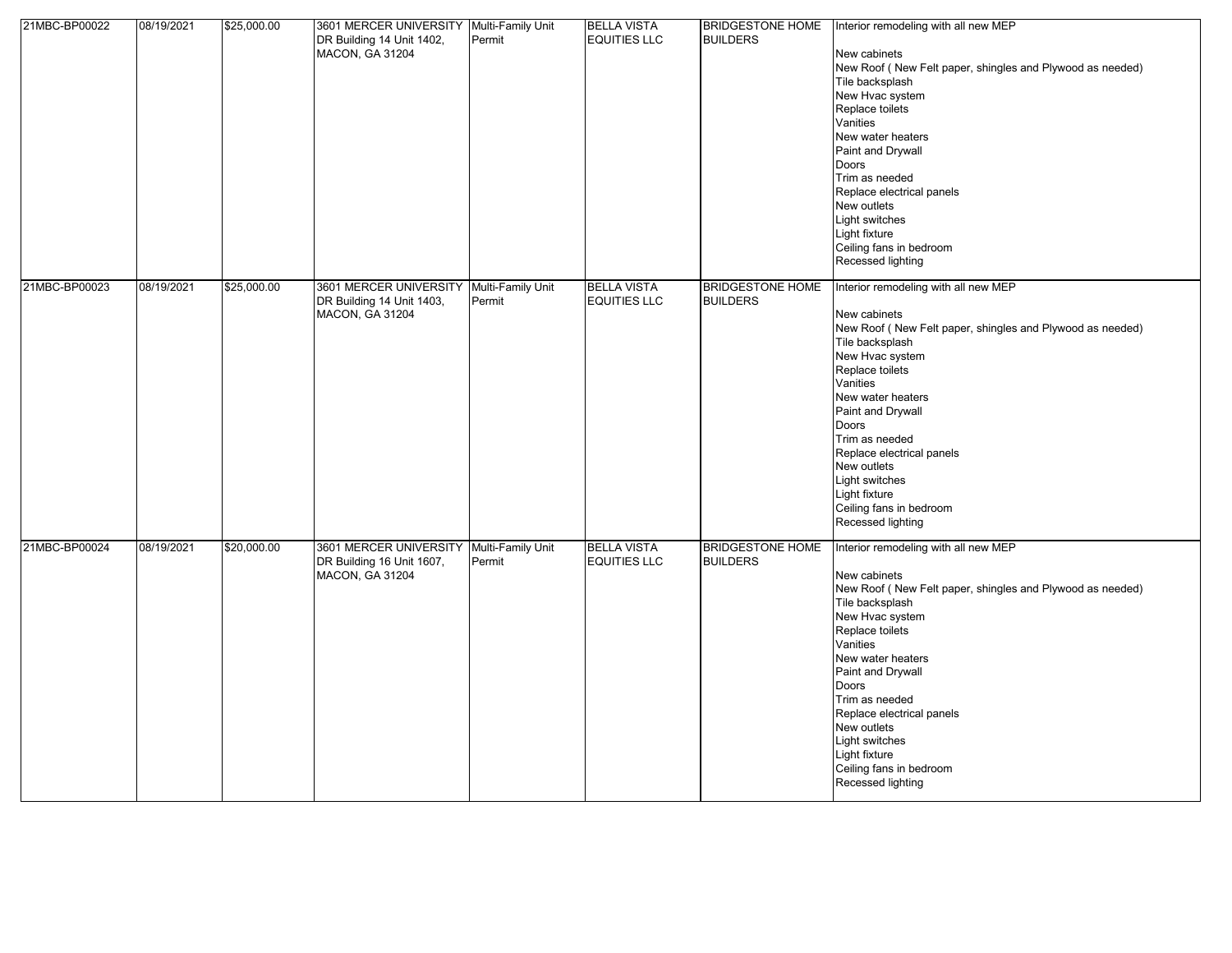| 21MBC-BP00025 | 08/19/2021 | \$25,000.00 | 3601 MERCER UNIVERSITY Multi-Family Unit<br>DR Building 14 unit 1404,<br><b>MACON, GA 31204</b> | Permit                      | <b>BELLA VISTA</b><br><b>EQUITIES LLC</b> | <b>BRIDGESTONE HOME</b><br><b>BUILDERS</b> | Scope of Work for Building 14 (1404 unit)<br>Interior remodeling with all new MEP<br><b>Unit 1404</b><br>New cabinets<br>New Roof (New Felt paper, shingles and Plywood as needed)<br>Tile backsplash<br>New Hvac system<br>Replace toilets<br>Vanities<br>New water heaters<br>Paint and Drywall<br>Doors<br>Trim as needed<br>Replace electrical panels<br>New outlets<br>Light switches        |
|---------------|------------|-------------|-------------------------------------------------------------------------------------------------|-----------------------------|-------------------------------------------|--------------------------------------------|---------------------------------------------------------------------------------------------------------------------------------------------------------------------------------------------------------------------------------------------------------------------------------------------------------------------------------------------------------------------------------------------------|
|               |            |             |                                                                                                 |                             |                                           |                                            | Light fixture<br>Ceiling fans in bedroom<br>Recessed lighting                                                                                                                                                                                                                                                                                                                                     |
| 21MBC-BP00027 | 08/19/2021 | \$25,000.00 | 3601 MERCER UNIVERSITY<br>DR Building 14 Unit 1406,<br><b>MACON, GA 31204</b>                   | Multi-Family Unit<br>Permit | <b>BELLA VISTA</b><br><b>EQUITIES LLC</b> | <b>BRIDGESTONE HOME</b><br><b>BUILDERS</b> | Interior remodeling with all new MEP<br>New cabinets<br>New Roof (New Felt paper, shingles and Plywood as needed)<br>Tile backsplash<br>New Hvac system<br>Replace toilets<br>Vanities<br>New water heaters<br>Paint and Drywall<br>Doors<br>Trim as needed<br>Replace electrical panels<br>New outlets<br><b>Light switches</b><br>Light fixture<br>Ceiling fans in bedroom<br>Recessed lighting |
| 21MBC-BP00029 | 08/19/2021 | \$20,000.00 | 3601 MERCER UNIVERSITY<br>DR Building 16 Unit 1601,<br>MACON, GA 31204                          | Multi-Family Unit<br>Permit | <b>BELLA VISTA</b><br><b>EQUITIES LLC</b> | <b>BRIDGESTONE HOME</b><br><b>BUILDERS</b> | Interior remodeling with all new MEP<br>New cabinets<br>New Roof (New Felt paper, shingles and Plywood as needed)<br>Tile backsplash<br>New Hvac system<br>Replace toilets<br>Vanities<br>New water heaters<br>Paint and Drywall<br>Doors<br>Trim as needed<br>Replace electrical panels<br>New outlets<br>Light switches<br>Light fixture<br>Ceiling fans in bedroom<br>Recessed lighting        |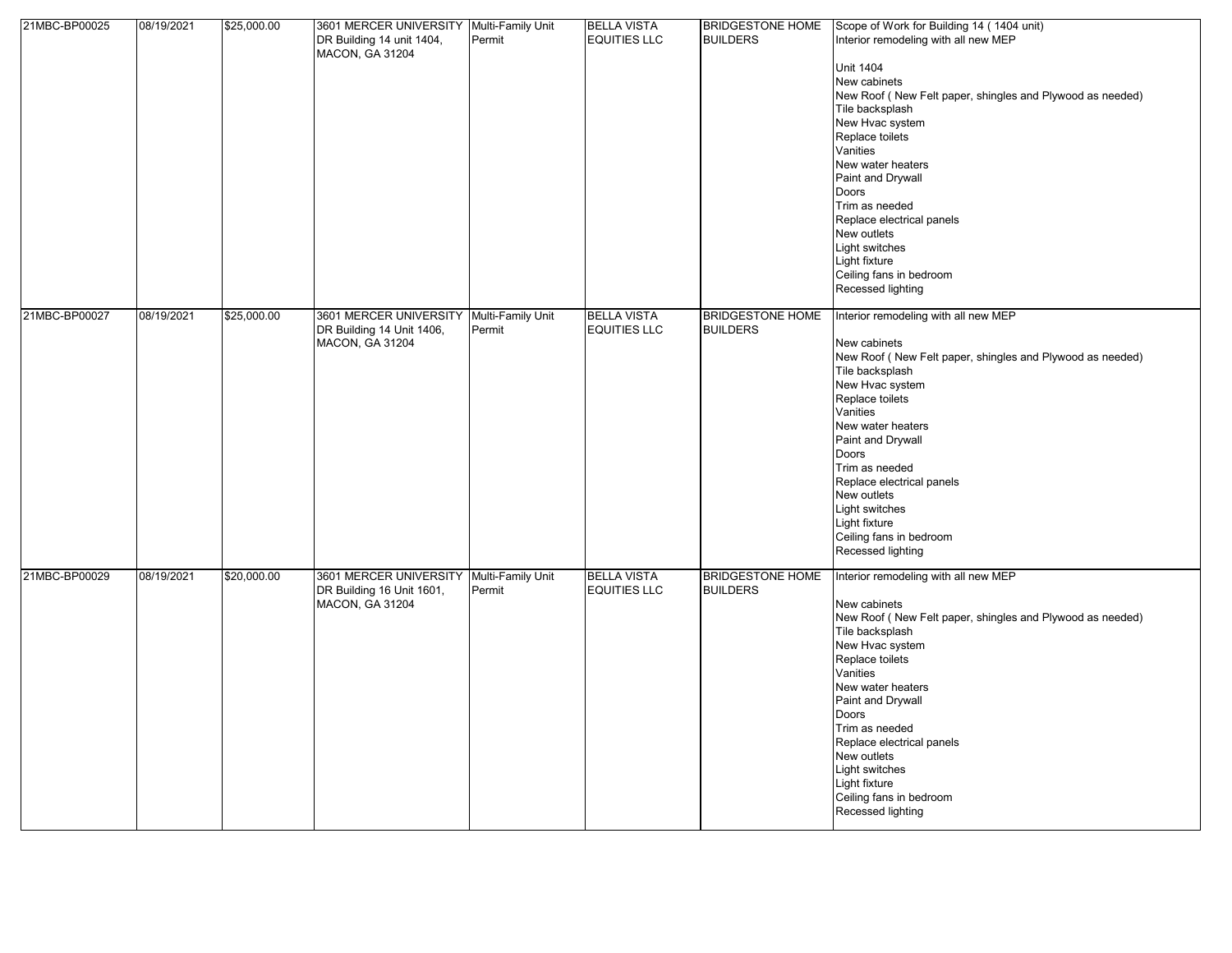| 21MBC-BP00030 | 08/19/2021 | \$25,000.00 | 3601 MERCER UNIVERSITY Multi-Family Unit<br>DR Building 15 Unit 1504,<br>MACON, GA 31204 | Permit                      | <b>BELLA VISTA</b><br><b>EQUITIES LLC</b> | <b>BRIDGESTONE HOME</b><br><b>BUILDERS</b> | Interior remodeling with all new MEP<br>New cabinets<br>New Roof (New Felt paper, shingles and Plywood as needed)<br>Tile backsplash<br>New Hvac system<br>Replace toilets<br>Vanities<br>New water heaters<br>Paint and Drywall<br>Doors<br>Trim as needed<br>Replace electrical panels<br>New outlets<br>Light switches<br>Light fixture<br>Ceiling fans in bedroom<br>Recessed lighting                                                                  |
|---------------|------------|-------------|------------------------------------------------------------------------------------------|-----------------------------|-------------------------------------------|--------------------------------------------|-------------------------------------------------------------------------------------------------------------------------------------------------------------------------------------------------------------------------------------------------------------------------------------------------------------------------------------------------------------------------------------------------------------------------------------------------------------|
| 21MBC-BP00037 | 08/19/2021 | \$20,000.00 | 3601 MERCER UNIVERSITY<br>DR Building 16 Unit 1606,<br><b>MACON, GA 31204</b>            | Multi-Family Unit<br>Permit | <b>BELLA VISTA</b><br><b>EQUITIES LLC</b> | <b>BRIDGESTONE HOME</b><br><b>BUILDERS</b> | Interior remodeling with all new MEP                                                                                                                                                                                                                                                                                                                                                                                                                        |
| 21MBC-BP00043 | 08/19/2021 | \$20,000.00 | 3601 MERCER UNIVERSITY<br>DR Building 18 UNIT 1808,<br><b>MACON, GA 31204</b>            | Multi-Family Unit<br>Permit | <b>BELLA VISTA</b><br><b>EQUITIES LLC</b> | <b>BRIDGESTONE HOME</b><br><b>BUILDERS</b> | Interior remodeling with all new MEP<br>New cabinets<br>New Roof (New Felt paper, shingles and Plywood as needed)<br>Tile backsplash<br>New Hvac system<br>Replace toilets<br>Vanities<br>New water heaters<br>Paint and Drywall<br>Doors<br>Trim as needed<br>Replace electrical panels<br>New outlets<br>Light switches<br>Light fixture<br>Ceiling fans in bedroom<br>Recessed lighting                                                                  |
| 21MBC-BP00044 | 08/19/2021 | \$20,000.00 | 3601 MERCER UNIVERSITY<br>DR Building 19 UNIT 1901,<br>MACON, GA 31204                   | Multi-Family Unit<br>Permit | <b>BELLA VISTA</b><br><b>EQUITIES LLC</b> | <b>BRIDGESTONE HOME</b><br><b>BUILDERS</b> | Scope of Work for Building 19 (1901 unit)<br>Interior remodeling with all new MEP<br><b>Unit 1901</b><br>New cabinets<br>New Roof (New Felt paper, shingles and Plywood as needed)<br>Tile backsplash<br>New Hvac system<br>Replace toilets<br>Vanities<br>New water heaters<br>Paint and Drywall<br>Doors<br>Trim as needed<br>Replace electrical panels<br>New outlets<br>Light switches<br>Light fixture<br>Ceiling fans in bedroom<br>Recessed lighting |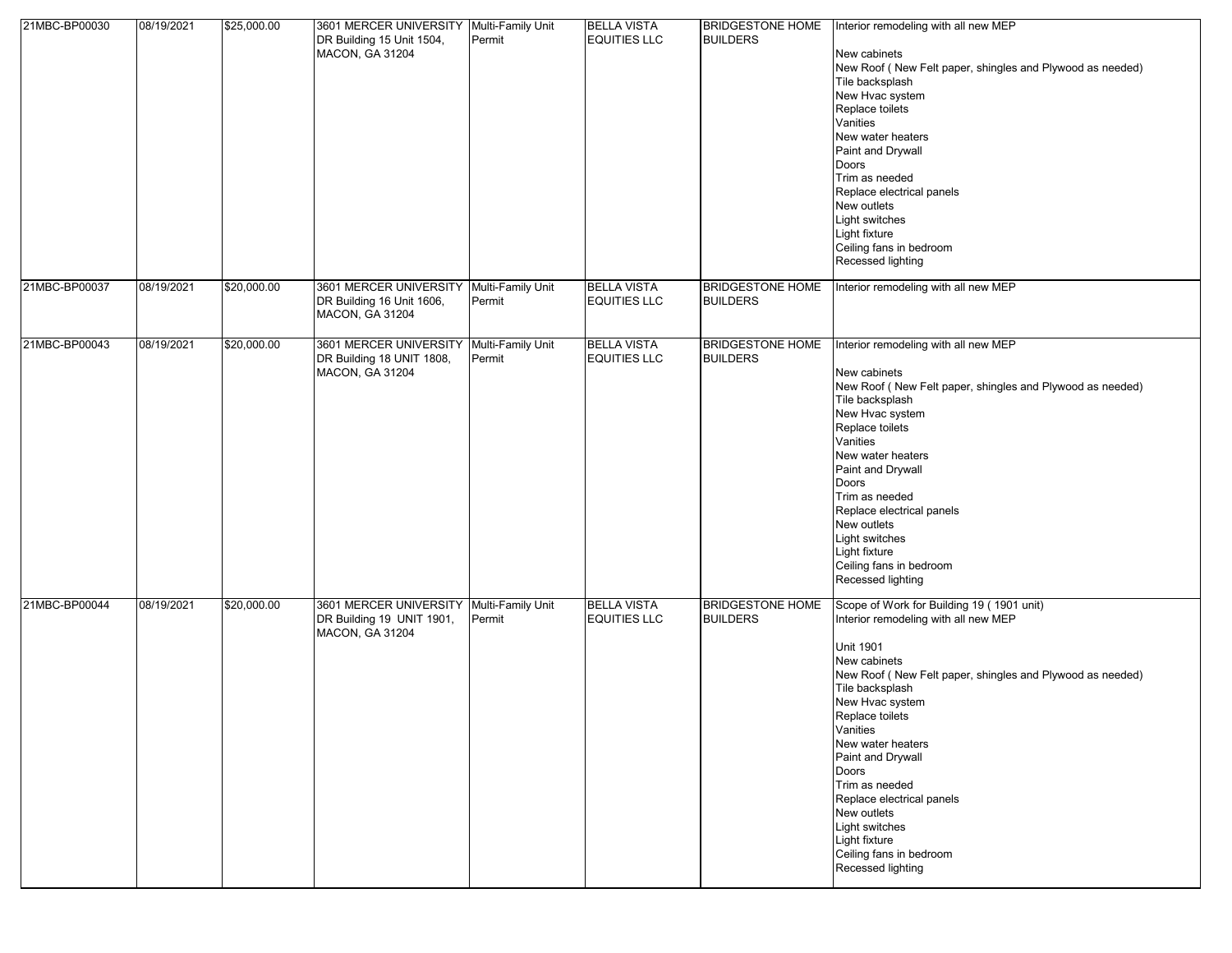| 21MBC-BP00045 | 08/19/2021 | \$20,000.00 | 3601 MERCER UNIVERSITY Multi-Family Unit<br>DR Building 19 Unit 1903,<br><b>MACON, GA 31204</b> | Permit                      | <b>BELLA VISTA</b><br><b>EQUITIES LLC</b> | <b>BRIDGESTONE HOME</b><br><b>BUILDERS</b> | Scope of Work for Building 19 (1903 unit)<br>Interior remodeling with all new MEP<br><b>Unit 1903</b><br>New cabinets<br>New Roof (New Felt paper, shingles and Plywood as needed)<br>Tile backsplash<br>New Hvac system<br>Replace toilets<br>Vanities<br>New water heaters<br>Paint and Drywall<br>Doors<br>Trim as needed<br>Replace electrical panels<br>New outlets<br>Light switches<br>Light fixture<br>Ceiling fans in bedroom<br>Recessed lighting |
|---------------|------------|-------------|-------------------------------------------------------------------------------------------------|-----------------------------|-------------------------------------------|--------------------------------------------|-------------------------------------------------------------------------------------------------------------------------------------------------------------------------------------------------------------------------------------------------------------------------------------------------------------------------------------------------------------------------------------------------------------------------------------------------------------|
| 21MBC-BP00046 | 08/19/2021 | \$20,000.00 | 3601 MERCER UNIVERSITY<br>DR Building 19 UNIT 1904,<br>MACON, GA 31204                          | Multi-Family Unit<br>Permit | <b>BELLA VISTA</b><br><b>EQUITIES LLC</b> | <b>BRIDGESTONE HOME</b><br><b>BUILDERS</b> | Interior remodeling with all new MEP<br>New cabinets<br>New Roof (New Felt paper, shingles and Plywood as needed)<br>Tile backsplash<br>New Hvac system<br>Replace toilets<br>Vanities<br>New water heaters<br>Paint and Drywall<br>Doors<br>Trim as needed<br>Replace electrical panels<br>New outlets<br>Light switches<br>Light fixture<br>Ceiling fans in bedroom<br>Recessed lighting                                                                  |
| 21MBC-BP00048 | 08/19/2021 | \$20,000.00 | 3601 MERCER UNIVERSITY Multi-Family Unit<br>DR Building 19 Unit 1906,<br><b>MACON, GA 31204</b> | Permit                      | <b>BELLA VISTA</b><br><b>EQUITIES LLC</b> | <b>BRIDGESTONE HOME</b><br><b>BUILDERS</b> | Interior remodeling with all new MEP<br><b>Unit 1906</b><br>New cabinets<br>New Roof (New Felt paper, shingles and Plywood as needed)<br>Tile backsplash<br>New Hvac system<br>Replace toilets<br>Vanities<br>New water heaters<br>Paint and Drywall<br>Doors<br>Trim as needed<br>Replace electrical panels<br>New outlets<br>Light switches<br>Light fixture<br>Ceiling fans in bedroom<br>Recessed lighting                                              |
| 21MBC-BP00049 | 08/19/2021 | \$20,000.00 | 3601 MERCER UNIVERSITY Multi-Family Unit<br>DR UNIT 1907, MACON, GA<br>31204                    | Permit                      | <b>BELLA VISTA</b><br><b>EQUITIES LLC</b> | <b>BRIDGESTONE HOME</b><br><b>BUILDERS</b> | Interior remodeling with all new MEP. New cabinets. New Roof (New<br>Felt paper, shingles and Plywood as needed). Tile backsplash. New<br>Hvac system. Replace toilets and Vanities. New water heaters. Paint and<br>Drywall. Doors. Trim as needed. Replace electrical panels, New outlets,<br>Light switches, Light fixture, Ceiling fans in bedroom and Recessed<br>lighting                                                                             |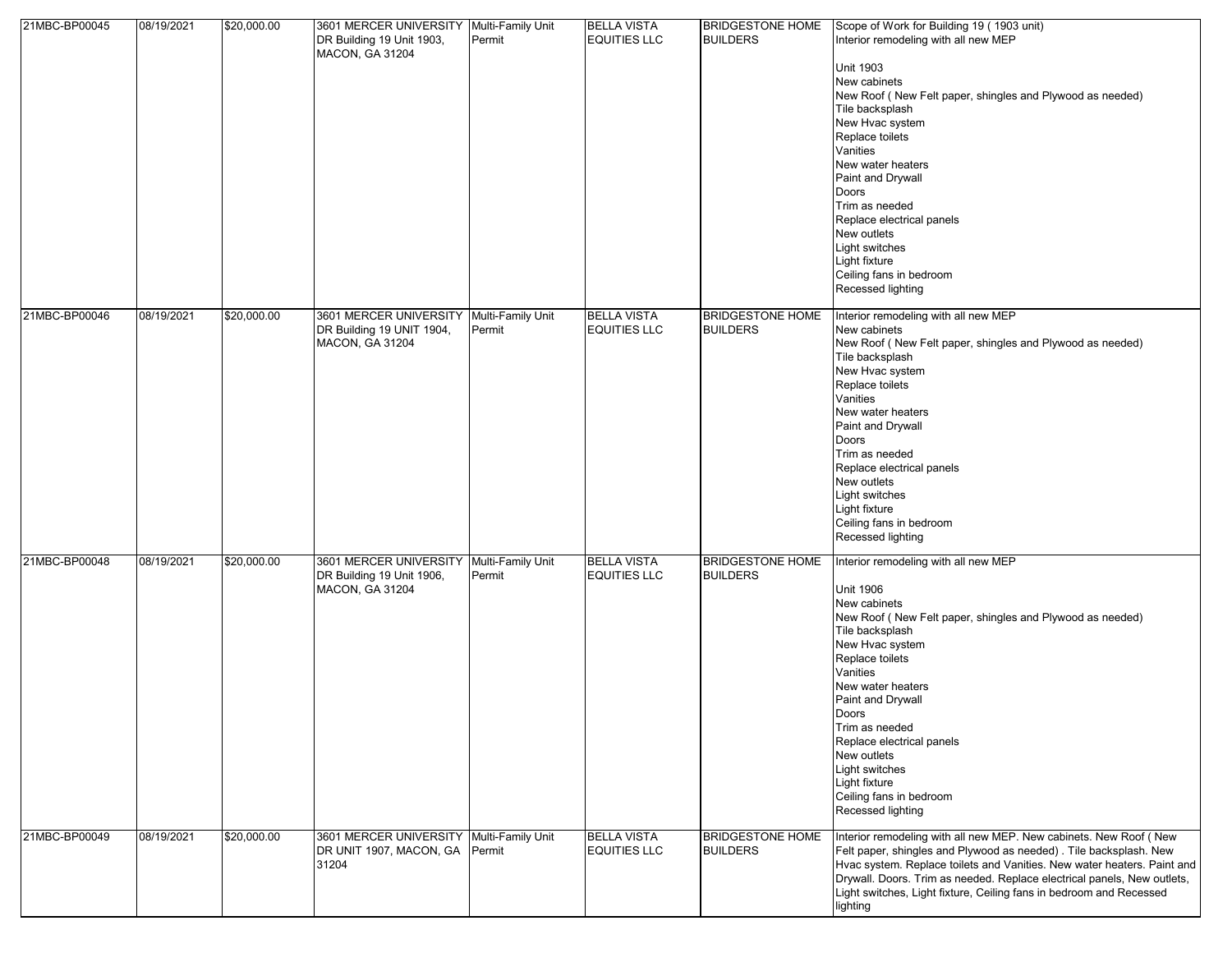| 21MBC-BP00050 | 08/19/2021 | \$20,000.00 | 3601 MERCER UNIVERSITY Multi-Family Unit<br>DR Building 19 Unit 1908,<br>MACON, GA 31204 | Permit                      | <b>BELLA VISTA</b><br><b>EQUITIES LLC</b> | <b>BRIDGESTONE HOME</b><br><b>BUILDERS</b> | Scope of Work for Building 19 (1908 unit)<br>Interior remodeling with all new MEP<br><b>Unit 1908</b><br>New cabinets<br>New Roof (New Felt paper, shingles and Plywood as needed)<br>Tile backsplash<br>New Hvac system<br>Replace toilets<br>Vanities<br>New water heaters<br>Paint and Drywall<br>Doors<br>Trim as needed<br>Replace electrical panels<br>New outlets<br>Light switches<br>Light fixture<br>Ceiling fans in bedroom<br>Recessed lighting |
|---------------|------------|-------------|------------------------------------------------------------------------------------------|-----------------------------|-------------------------------------------|--------------------------------------------|-------------------------------------------------------------------------------------------------------------------------------------------------------------------------------------------------------------------------------------------------------------------------------------------------------------------------------------------------------------------------------------------------------------------------------------------------------------|
| 21MBC-BP00052 | 08/19/2021 | \$25,000.00 | 3601 MERCER UNIVERSITY<br>DR Building 20 Unit 2002,<br><b>MACON, GA 31204</b>            | Multi-Family Unit<br>Permit | <b>BELLA VISTA</b><br><b>EQUITIES LLC</b> | <b>BRIDGESTONE HOME</b><br><b>BUILDERS</b> | Interior remodeling with all new MEP<br>New cabinets. New Roof (New Felt paper, shingles and Plywood as<br>needed). Tile backsplash. New Hvac system. Replace toilets and<br>Vanities. New water heaters. Paint and Drywall. Install Doors. Trim as<br>needed<br>Replace electrical panels. New outlets. Light switches. Light fixture.<br>Ceiling fans in bedroom and Recessed lighting                                                                    |
| 21MBC-BP00053 | 08/19/2021 | \$25,000.00 | 3601 MERCER UNIVERSITY<br>DR Building 20 Unit 2003,<br><b>MACON, GA 31204</b>            | Multi-Family Unit<br>Permit | <b>BELLA VISTA</b><br><b>EQUITIES LLC</b> | <b>BRIDGESTONE HOME</b><br><b>BUILDERS</b> | Scope of Work for Building 20 (2003 unit)<br>Interior remodeling with all new MEP<br><b>Unit 2003</b><br>New cabinets<br>New Roof (New Felt paper, shingles and Plywood as needed)<br>Tile backsplash<br>New Hvac system<br>Replace toilets<br>Vanities<br>New water heaters<br>Paint and Drywall<br>Doors<br>Trim as needed<br>Replace electrical panels<br>New outlets<br>Light switches<br>Light fixture<br>Ceiling fans in bedroom<br>Recessed lighting |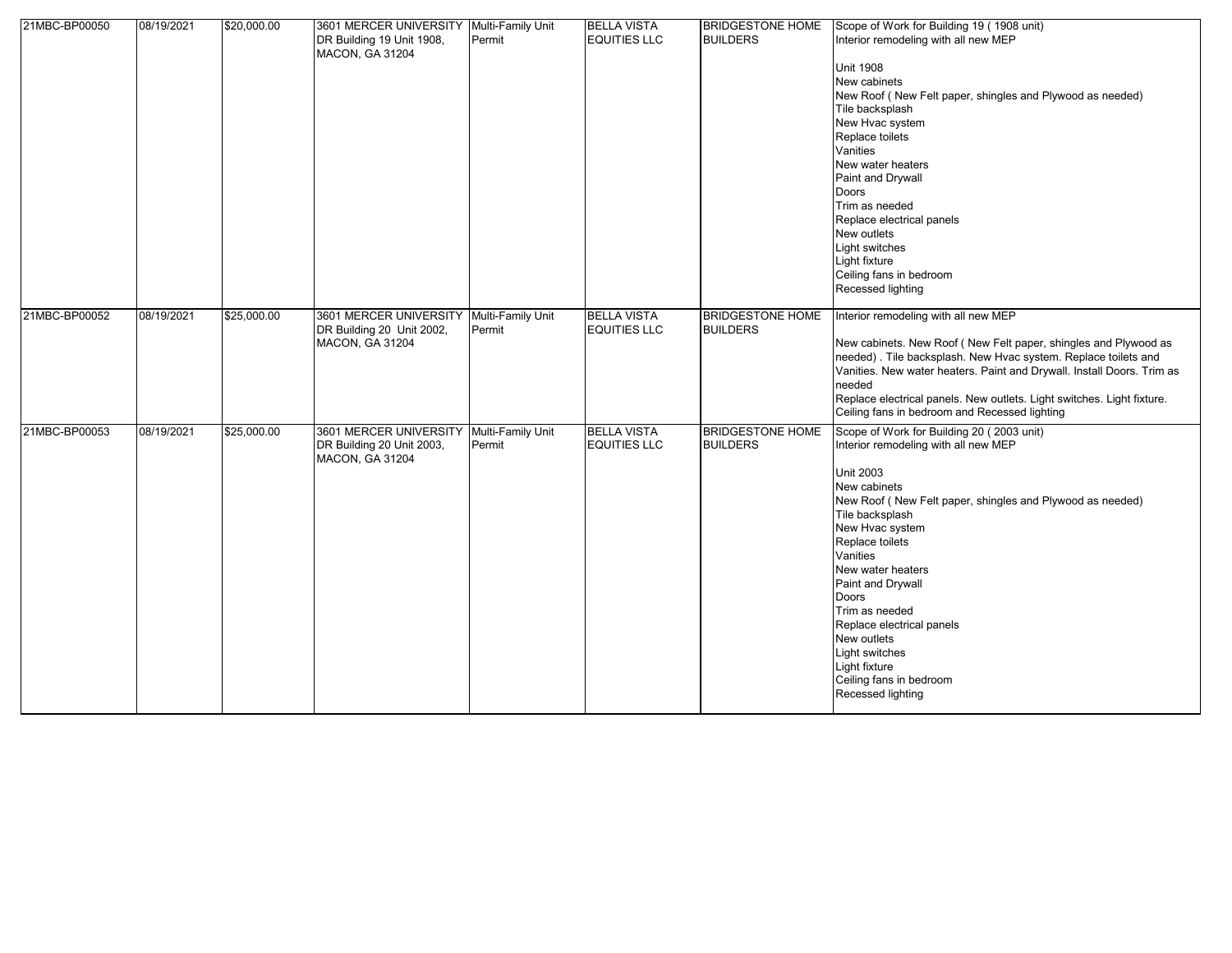| 21MBC-BP00054  | 08/19/2021 | \$25,000.00  | 3601 MERCER UNIVERSITY Multi-Family Unit<br>DR Building 20 Unit 2004,<br><b>MACON, GA 31204</b> | Permit                      | <b>BELLA VISTA</b><br><b>EQUITIES LLC</b> | <b>BRIDGESTONE HOME</b><br><b>BUILDERS</b>                       | Interior remodeling with all new MEP<br>New cabinets<br>New Roof (New Felt paper, shingles and Plywood as needed)<br>Tile backsplash<br>New Hvac system<br>Replace toilets<br>Vanities<br>New water heaters<br>Paint and Drywall<br>Doors<br>Trim as needed<br>Replace electrical panels<br>New outlets<br>Light switches<br>Light fixture<br>Ceiling fans in bedroom<br>Recessed lighting |
|----------------|------------|--------------|-------------------------------------------------------------------------------------------------|-----------------------------|-------------------------------------------|------------------------------------------------------------------|--------------------------------------------------------------------------------------------------------------------------------------------------------------------------------------------------------------------------------------------------------------------------------------------------------------------------------------------------------------------------------------------|
| 21MBC-BP00055  | 08/19/2021 | \$25,000.00  | 3601 MERCER UNIVERSITY<br>DR Building 20 Unit 2005,<br><b>MACON, GA 31204</b>                   | Multi-Family Unit<br>Permit | <b>BELLA VISTA</b><br><b>EQUITIES LLC</b> | <b>BRIDGESTONE HOME</b><br><b>BUILDERS</b>                       | Interior remodeling with all new MEP. New cabinets. New Roof (New<br>Felt paper, shingles and Plywood as needed) . Tile backsplash. New<br>Hvac system. Replace toilets<br>Vanities<br>New water heaters<br>Paint and Drywall<br>Doors<br>Trim as needed<br>Replace electrical panels<br>New outlets<br>Light switches<br>Light fixture<br>Ceiling fans in bedroom<br>Recessed lighting    |
| 21MBC-CBP00231 | 08/19/2021 | \$138,000.00 | 4226 HARTLEY BRIDGE RD.<br><b>MACON, GA 31216</b>                                               | <b>Tenant Finish</b>        | <b>TAMGLOW FAMILY</b><br><b>LLLP ETAL</b> | <b>BHI HOME</b><br><b>IMPROVEMENT/BHI</b><br><b>CONSTRUCTION</b> | Interior build out to expand existing Dental Office.                                                                                                                                                                                                                                                                                                                                       |
| 21MBC-CBP00232 | 08/19/2021 | \$100,000.00 | 5585 THOMASTON RD Suite<br>A600, MACON, GA 31220                                                | <b>Commercial Remodel</b>   |                                           | <b>PALMETTO</b><br>CONSTRUCTION CO<br>INC.                       | 1) errect walls, counters cabinets and doors as depicted in attached<br>drawings<br>2) demo and reconfigure electrical as depicted in attached drawings<br>3) demo and reconfigure HVAC duct work and air return as depicted in<br>attached drawings<br>4) configure plumbing as depicted in attached drawings<br>5) pour concrete in 33.33 ft x 9 ft trough to finish slab                |
| 21MBC-CBP00237 | 08/19/2021 | \$71,013.00  | 504 SECOND ST, MACON,<br>GA 31201                                                               | <b>Commercial Remodel</b>   | <b>RS GOSS</b><br>PROPERTIES LLC          | <b>ATV CONSTRUCTION</b><br>LLC                                   | Remodel of 1st floor commercial space (650 sf) located at 504 2nd<br>Street, Macon, Ga 31201. The remainder of the 1st floor space along<br>with the 2nd and 3rd floors will be a single family dwelling remodel. I am<br>applying for a permit for that as well.                                                                                                                          |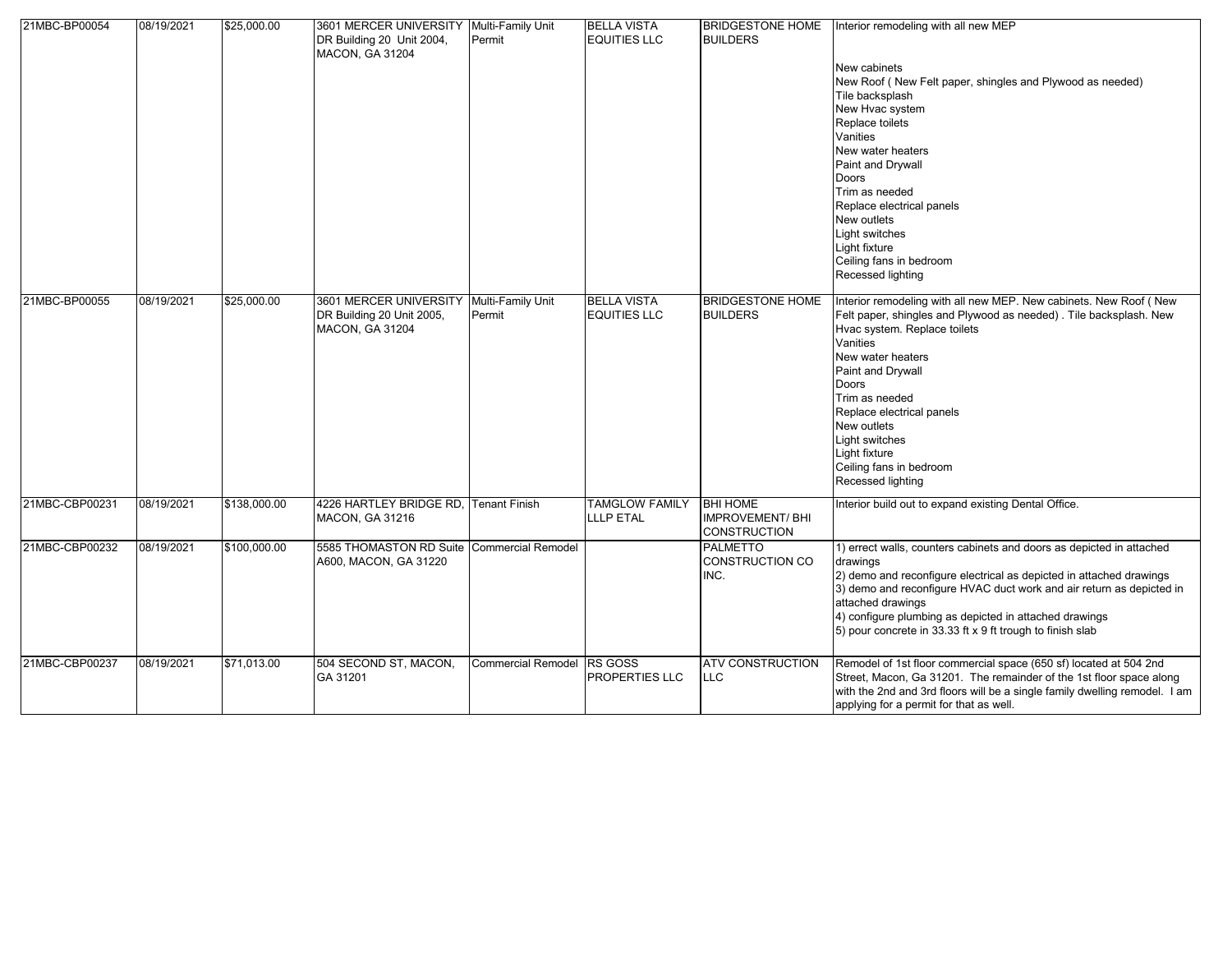| 21MBC-CBP00240 | 08/19/2021 | \$20,000.00  | 3601 Mercer University DR<br>Building 12 Unit 1203, macon,<br>GA 31204 | Commercial Remodel Madison On Mercer,   | <b>LLC</b>                                         | <b>BUILDERS</b>                                         | BRIDGESTONE HOME   Interior remodeling with all new MEP<br>New cabinets<br>New Roof (New Felt paper, shingles and Plywood as needed)<br>Tile backsplash<br>New Hvac system<br>Replace toilets<br>Vanities<br>New water heaters<br>Paint and Drywall<br><b>Doors</b><br>Trim as needed<br>Replace electrical panels<br>New outlets<br>Light switches<br>Light fixture<br>Ceiling fans in bedroom<br>Recessed lighting                                               |
|----------------|------------|--------------|------------------------------------------------------------------------|-----------------------------------------|----------------------------------------------------|---------------------------------------------------------|--------------------------------------------------------------------------------------------------------------------------------------------------------------------------------------------------------------------------------------------------------------------------------------------------------------------------------------------------------------------------------------------------------------------------------------------------------------------|
| 21MBC-CBP00242 | 08/19/2021 | \$200,000.00 | 2460 RIVERSIDE DR.<br><b>MACON, GA 31204</b>                           | Commercial Remodel NOTNORTH LLLP        |                                                    | <b>B. GREEN</b><br><b>CONSTRUCTION LLC</b>              | Commercial renovation. Building will be an Enterprise truck rental. This is<br>a change of occupancy, with the need for a new CO                                                                                                                                                                                                                                                                                                                                   |
| 21MBC-CBP00243 | 08/19/2021 | \$25,000.00  | 3601 Mercer University DR<br>Building 15 Unit 1506, Macon,<br>GA 31204 | <b>Commercial Remodel</b>               | Madison On Mercer,<br><b>LLC</b>                   | <b>BRIDGESTONE HOME</b><br><b>BUILDERS</b>              | Scope of Work for Building 15 (1506 unit)<br>Interior remodeling with all new MEP<br><b>Unit 1506</b><br>New cabinets<br>New Roof (New Felt paper, shingles and Plywood as needed)<br>Tile backsplash<br>New Hvac system<br>Replace toilets<br>Vanities<br>New water heaters<br>Paint and Drywall<br><b>Doors</b><br>Trim as needed<br>Replace electrical panels<br>New outlets<br>Light switches<br>Light fixture<br>Ceiling fans in bedroom<br>Recessed lighting |
| 21MBC-CBP00247 | 08/19/2021 | \$55,000.00  | 5080 RIVERSIDE DR Ste<br>232, MACON, GA 31210                          | <b>Commercial Remodel</b>               | THE HIGBEE CO                                      | Southtree Commercial<br>Construction                    | Interior remodel of existing retail space                                                                                                                                                                                                                                                                                                                                                                                                                          |
| 21MBC-CBP00249 | 08/19/2021 | \$30,000.00  | 776 BACONSFIELD DR.<br>MACON, GA 31211                                 | <b>Commercial Remodel</b>               | BACONSFIELD<br><b>APARTMENTS LLC</b>               | USA, INC.                                               | KUNJ CONSTRUCTION   repair on structure due to fire damage                                                                                                                                                                                                                                                                                                                                                                                                         |
| 21MBC-EL00784  | 08/19/2021 | \$3,000.00   | 1575 LONE OAK DR,<br><b>MACON, GA 31211</b>                            | <b>Residential Electrical</b><br>Permit | <b>GORMAN JUDITH E</b>                             | <b>MATLOCK AC</b><br><b>SERVICES</b>                    | Install Heat pump with Electric Air Handler and electrical subpanel for<br>heat strips                                                                                                                                                                                                                                                                                                                                                                             |
| 21MBC-FR00105  | 08/19/2021 | \$44,625.00  | 421 LAMAR RD N BLDG 4,<br>MACON, GA 31220                              | Fire Sprinkler                          | C & SL PROPERTIES US SPRINKLER INC.<br>LLU         |                                                         | Fire Sprinkler Building 4 Submittal                                                                                                                                                                                                                                                                                                                                                                                                                                |
| 21MBC-MC00427  | 08/19/2021 | \$5,400.00   | 409 GENTRY WALK.<br>MACON, GA 31210                                    | Residential<br>Mechanical Permit        | DUKE JO ANNE &<br>EDGAR LEE III                    | <b>BUZZELL PLUMBING</b><br><b>HEATING &amp; AIR INC</b> | Changeout 2ton 14seer HVAC                                                                                                                                                                                                                                                                                                                                                                                                                                         |
| 21MBC-RBP00461 | 08/19/2021 | \$219,675.00 | 245 TRELLIS WALK,<br><b>MACON, GA 31220</b>                            | New Single Family<br>Dwelling           | EDGAR HUGHSTON EDGAR HOUSTON<br><b>BUILDER INC</b> | <b>BUILDER, INC</b>                                     | New Single Family Residence                                                                                                                                                                                                                                                                                                                                                                                                                                        |
| 21MBC-RBP00462 | 08/19/2021 | \$298,990.00 | 119 River Birch Lane, Macon,<br>GA 31210                               | New Single Family<br>Dwelling           | Liberty Communities,<br><b>LLC</b>                 | <b>LIBERTY</b><br><b>COMMUNITIES LLC</b>                | New single family residential dwelling                                                                                                                                                                                                                                                                                                                                                                                                                             |
| 21MBC-RBP00463 | 08/19/2021 | \$285,990.00 | 167 Goodall Woods Drive,<br>Macon, GA 31210                            | New Single Family<br>Dwelling           | Liberty Communities,<br><b>LLC</b>                 | <b>LIBERTY</b><br><b>COMMUNITIES LLC</b>                | New single family residential dwelling                                                                                                                                                                                                                                                                                                                                                                                                                             |
| 21MBC-RBP00465 | 08/19/2021 | \$289,990.00 | 163 Goodall Woods Drive,<br>Macon, GA 31210                            | New Single Family<br>Dwelling           | Liberty Communities.<br>LLC                        | <b>LIBERTY</b><br><b>COMMUNITIES LLC</b>                | New single family residential dwelling                                                                                                                                                                                                                                                                                                                                                                                                                             |
| 21MBC-RBP00479 | 08/19/2021 | \$8,000.00   | 4124 VILLA AVE, MACON,<br>GA 31204                                     | <b>Residential Remodel</b>              | KING MARY JO &<br><b>ETAL</b>                      |                                                         | Work on wiring, windows and sockets                                                                                                                                                                                                                                                                                                                                                                                                                                |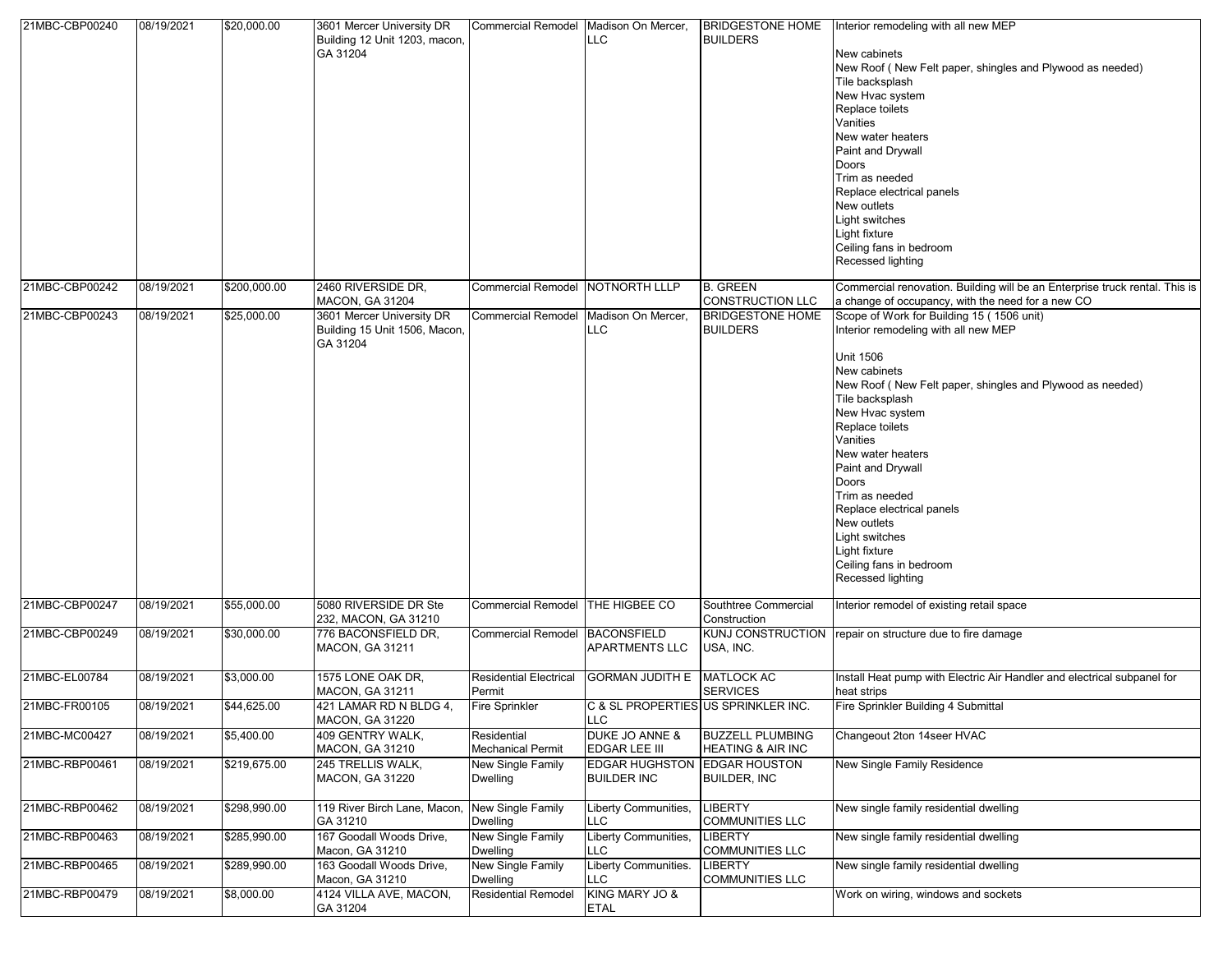| 21MBC-RBP00481 | 08/19/2021 | \$8,000.00         | 3581 WEST POINT CIR,                                 | <b>Residential Remodel</b>                  | <b>BURNETT</b>                                             |                                                                     | Enclosing rear porch to existing structure                                                                                                                                                                                                     |
|----------------|------------|--------------------|------------------------------------------------------|---------------------------------------------|------------------------------------------------------------|---------------------------------------------------------------------|------------------------------------------------------------------------------------------------------------------------------------------------------------------------------------------------------------------------------------------------|
|                |            |                    | <b>MACON, GA 31052</b>                               |                                             | <b>VERONICA &amp; GENE</b><br><b>FULLER</b>                |                                                                     |                                                                                                                                                                                                                                                |
| 21MBC-RBP00482 | 08/19/2021 | \$50,000.00        | 2966 EMERSON CIR,<br><b>MACON, GA 31206</b>          | New Single Family<br>Dwelling               | <b>MESSIAS MARK &amp;</b><br><b>CHELSIE</b>                | Three Kings Home<br><b>Renovations LLC</b>                          | To construct a single family detached dwelling. No trades to be added.<br>MEP will require separate permits.                                                                                                                                   |
| 21MBC-CBP00230 | 08/20/2021 | \$583,000.00       | 915 HILL PARK, MACON, GA Commercial Remodel<br>31201 |                                             | MACON-BIBB CO<br><b>URBAN DEV AUTH</b>                     | <b>STAFFORD BUILDERS</b><br>& CONSULTANTS. INC.                     | <b>Interior Renovations</b>                                                                                                                                                                                                                    |
| 21MBC-CBP00253 | 08/20/2021 | \$5,200.00         | 596 CHERRY STREET,<br>Macon, GA 31201                | Commercial Structure 596 CHERRY LLC         |                                                            | <b>STAFFORD BUILDERS</b><br>& CONSULTANTS, INC.                     | Installation of ATM at 596 Cherry Street                                                                                                                                                                                                       |
| 21MBC-CBP00256 | 08/20/2021 | \$30,000.00        | 4581 FORSYTH RD Unit A,<br>MACON, GA 31210           | <b>Commercial Remodel</b>                   | <b>KENNEDY FAMILY</b><br><b>INVMTS LLLP</b>                | <b>ICB CONSTRUCTION</b><br><b>GROUP</b>                             | <b>Interior Renovation</b>                                                                                                                                                                                                                     |
| 21MBC-EL00786  | 08/20/2021 | \$1,000.00         | 3783 SAN JUAN AVE Unit A,<br><b>MACON, GA 31206</b>  | <b>Residential Electrical</b><br>Permit     | <b>ENIOLA RASAQ</b>                                        | <b>OJ'S ELECTRIC</b><br><b>SERVICES</b>                             | <b>Total Rewire</b>                                                                                                                                                                                                                            |
| 21MBC-EL00787  | 08/20/2021 | \$1,000.00         | 3783 SAN JUAN AVE Unit B.<br><b>MACON, GA 31206</b>  | <b>Residential Electrical</b><br>Permit     | <b>ENIOLA RASAQ</b>                                        | <b>OJ'S ELECTRIC</b><br><b>SERVICES</b>                             | <b>Total Rewire</b>                                                                                                                                                                                                                            |
| 21MBC-EL00788  | 08/20/2021 | \$1,500.00         | 2220 MCMILLAN DR,<br><b>MACON, GA 31216</b>          | <b>Residential Electrical</b><br>Permit     | <b>HIGGINS LAURIE</b>                                      | K & P ELECTRICAL<br><b>SERVICES INC</b>                             | <b>REPLACE SERVICE</b>                                                                                                                                                                                                                         |
| 21MBC-EL00789  | 08/20/2021 | \$2,000.00         | 2054 Hart Smith Avenue,<br>MACON, GA 31204           | <b>Residential Electrical</b><br>Permit     | <b>BURNEY JOAN</b>                                         | <b>SAFE ELECTRIC</b>                                                | Alternative wiring                                                                                                                                                                                                                             |
| 21MBC-PL00131  | 08/20/2021 | \$650.00           | 225 NORTHRIDGE DR.<br><b>MACON, GA 31220</b>         | <b>Residential Plumbing</b><br>Permit       |                                                            | NELSON PHYLLIS D   BUZZELL PLUMBING<br><b>HEATING &amp; AIR INC</b> | Replace 25ft gas line to stove                                                                                                                                                                                                                 |
| 21MBC-PL00132  | 08/20/2021 | $\sqrt{$2,100.00}$ | 2806 KENT DR, MACON, GA<br>31206                     | <b>Residential Plumbing</b><br>Permit       | <b>SLATER BETTY</b><br><b>JEAN</b>                         | <b>BUZZELL PLUMBING</b><br><b>HEATING &amp; AIR INC</b>             | Replace 25ft gas line to stove                                                                                                                                                                                                                 |
| 21MBC-PL00135  | 08/20/2021 | \$1,800.00         | 3705 SANDY CIR, MACON,<br>GA 31216                   | <b>Residential Plumbing</b><br>Permit       | <b>LANE BARBARA L</b>                                      | Fix the Drip Plumbing<br>Company                                    | Replacing 1 inch Galvanized water Service. Installing new dual check<br>valve customer side shut off in separate meter box. Installing Pressure<br>Reducing Valve and Isolation Valve in Crawl Space and reconnect<br>service to distribution. |
| 21MBC-RBP00478 | 08/20/2021 | \$131,397.00       | 1080 BROOKFORD RD,<br>MACON, GA 31210                | <b>New Single Family</b><br><b>Dwelling</b> | <b>Three Oaks</b><br>Construction and<br>Development, INc. | <b>THREE OAKS</b><br><b>CONSTRUCTION AND</b><br>DEVELOPMENT, INC    | New single family home construction                                                                                                                                                                                                            |
| 21MBC-RBP00486 | 08/20/2021 | \$1,000.00         | 872 PERRY DR, MACON, GA Residential Remodel<br>31217 |                                             | <b>SKYERS MARCIA</b>                                       |                                                                     | Adding Paint to whole house, titles to the bathroom and full cleaning and<br>electrical                                                                                                                                                        |
| 21MBC-RLV00258 | 08/20/2021 | \$600.00           | 151 SUMMER GROVE LN,<br>MACON, GA 31206              | Low Voltage<br>Residential                  | <b>THREE OAKS</b><br><b>CONST &amp; DEV</b>                | <b>ADT SECURITY</b><br><b>SERVICES</b>                              | <b>BA Alarm</b>                                                                                                                                                                                                                                |
| 21MBC-RO00181  | 08/20/2021 | \$4,115.00         | 3261 MATHESON DR.<br>MACON, GA 31204                 | <b>Residential Reroof</b>                   |                                                            |                                                                     | JEWELL CHRISTINE CROSBY ROOFING CO. <sup>*</sup> FULL SHINGLE ROOF REPLACEMENT * WOOD/FACIA REPAIR *                                                                                                                                           |
| 21MBC-RO00182  | 08/20/2021 | \$7,315.00         | 1018 ALMA DR, MACON, GA Residential Reroof<br>31216  |                                             | <b>DOROTHY B</b>                                           | COLLINS JAMES M & CROSBY ROOFING CO.                                | * FULL SHINGLE ROOF REPLACEMENT *                                                                                                                                                                                                              |
| 21MBC-RO00185  | 08/20/2021 | \$5,779.00         | 2944 SOUTHSHORE CT,<br>MACON, GA 31204               | <b>Residential Reroof</b>                   | <b>SMITH ANDREW T</b><br>JR & POPPI I                      | CROSBY ROOFING CO.                                                  | *FULL SHINGLE ROOF REPLACEMENT *                                                                                                                                                                                                               |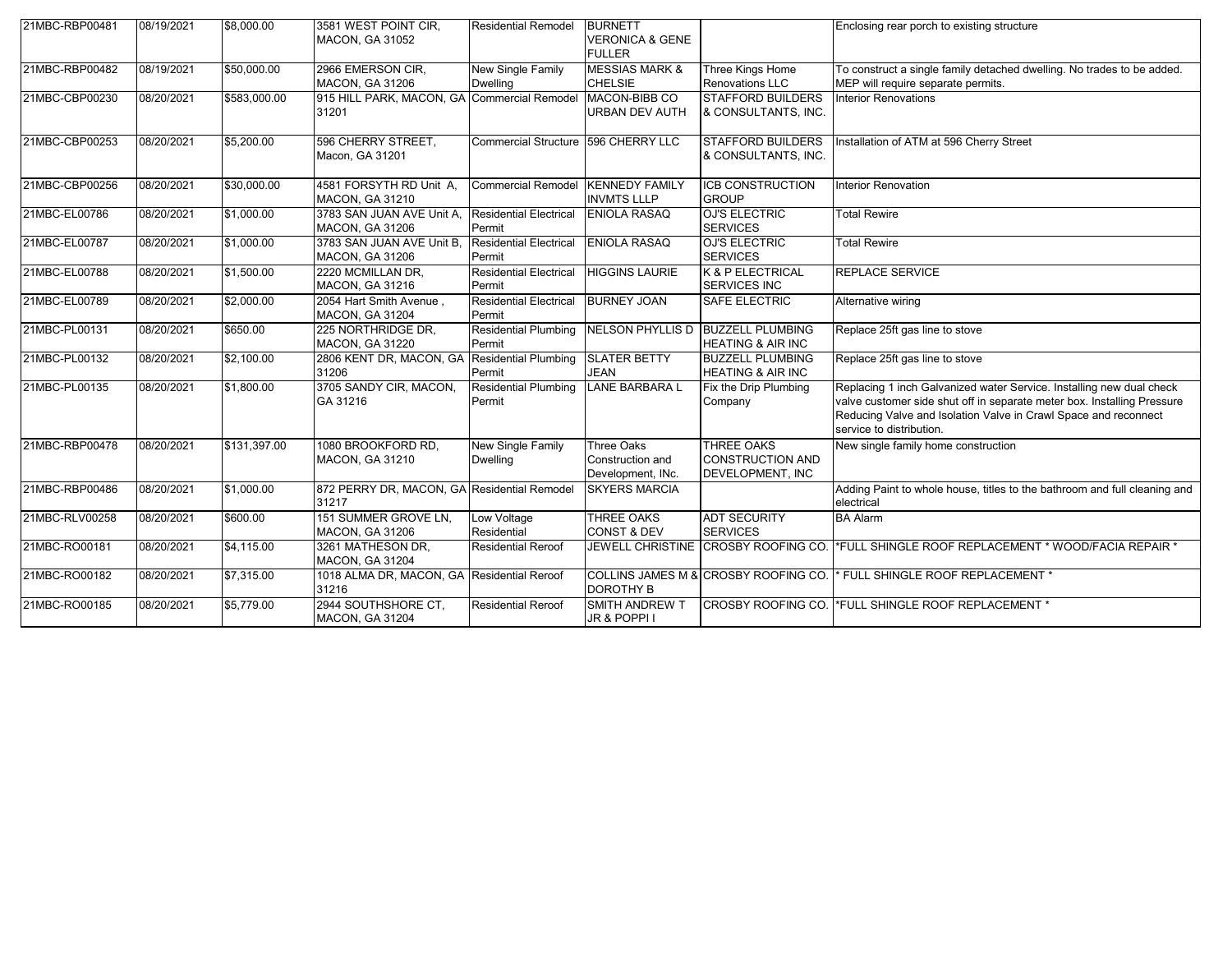| 21MBC-BP00008  | 08/23/2021 | \$30,000.00  | 4416 Mumford Road Unit C5, Multi-Family Unit |                                                | Kingston Gardens                               | CONTRACTORS INC                          | Kingston Gardens Scope of work for Unit C5                                                                                                                                                                                                                                                                                   |
|----------------|------------|--------------|----------------------------------------------|------------------------------------------------|------------------------------------------------|------------------------------------------|------------------------------------------------------------------------------------------------------------------------------------------------------------------------------------------------------------------------------------------------------------------------------------------------------------------------------|
|                |            |              | Macon, GA 31204                              | Permit                                         | Unit C5                                        |                                          | This unit was damaged in a fire. We are bringing this unit back up and<br>ready for residents to move in. We will be completing the following work<br>listed below:                                                                                                                                                          |
|                |            |              |                                              |                                                |                                                |                                          | Item1: Provide materials, labor, supervision, and permits necessary to<br>restore the damaged unit C5                                                                                                                                                                                                                        |
|                |            |              |                                              |                                                |                                                |                                          | Item 2: Trash out the damaged unit                                                                                                                                                                                                                                                                                           |
|                |            |              |                                              |                                                |                                                |                                          | Item 3: Repair the exterior of the unit (Replace damaged or burned siding<br>and paint exterior of unit C5)                                                                                                                                                                                                                  |
|                |            |              |                                              |                                                |                                                |                                          | Item4: Replace all electrical and bring up to local codes including panel,<br>breakers, circuits and disconnects, gfci, smoke alarms, and fixtures to<br>match existing                                                                                                                                                      |
|                |            |              |                                              |                                                |                                                |                                          | Item 5: Plumbing repairs include water supply and drain lines, fixtures<br>replacement and hardware to match existing                                                                                                                                                                                                        |
|                |            |              |                                              |                                                |                                                |                                          | Item 6: Remove and replace with new water heater                                                                                                                                                                                                                                                                             |
|                |            |              |                                              |                                                |                                                |                                          | Item 7: HVAC to include furnace replacement and new ductwork in the<br>unit                                                                                                                                                                                                                                                  |
|                |            |              |                                              |                                                |                                                |                                          | Item 8: Provide new insulation in walls and ceiling                                                                                                                                                                                                                                                                          |
|                |            |              |                                              |                                                |                                                |                                          | Item 9: Remove and replace drywall in unit                                                                                                                                                                                                                                                                                   |
|                |            |              |                                              |                                                |                                                |                                          | Item 10: Paint 1 coat primer and 2 coats, including finish and texture                                                                                                                                                                                                                                                       |
|                |            |              |                                              |                                                |                                                |                                          | Item 11: Provide and install kitchen cabinets and countertops to match<br>existing layout                                                                                                                                                                                                                                    |
| 21MBC-CBP00161 | 08/23/2021 | \$138,656.00 | 175 TOM HILL SR BLVD                         |                                                | Commercial Remodel WHLR - RIVERGATE MANAGEMENT |                                          | Item 12: Provide and install bathroom vanities and countertons.<br>interior alteration, finishes, fixtures, electrical, plumbing.                                                                                                                                                                                            |
|                |            |              | UNIT A, MACON, GA 31210                      |                                                | LLC                                            | <b>RESOURCE SYSTEMS</b><br>INC.          |                                                                                                                                                                                                                                                                                                                              |
| 21MBC-CBP00250 | 08/23/2021 | \$125,000.00 | 892 PIERCE AVE, MACON,<br>GA 31204           | <b>Commercial Remodel</b>                      | <b>JBDG MACON LLC</b>                          | <b>RESCORP LLC</b>                       | Project provides for the re-opening of an existing Mercantile Occupancy<br>Building located at 898 Pierce Ave. Macon, Ga. The scope of the work<br>includes the following:                                                                                                                                                   |
|                |            |              |                                              |                                                |                                                |                                          | Install new flooring and finishes, add new wall for Back Room and new<br>Offices. Existing ceiling tile, lighting and HVAC to remain. Add additional<br>electrical outlets, exit signs, emergency lighting and power for sign.<br>Total Building Area: 8,450 square feet. Contractor is Rescorp LLC,<br>License # RLCO004381 |
| 21MBC-CBP00254 | 08/23/2021 | \$30,000.00  | 1961 MILLERFIELD RD,<br>MACON, GA 31217      | <b>Commercial Remodel</b>                      | <b>SUNILAND</b><br><b>LAUNDRIES INC</b>        | AND AIR-<br><b>CONDITIONING</b>          | PEACHSTATE HEATING Renovating Existing coin laundromat.                                                                                                                                                                                                                                                                      |
| 21MBC-CLV00035 | 08/23/2021 | \$7,921.00   | 715 OGLETHORPE ST.<br>MACON, GA 31201        | Low Voltage<br>Commercial                      | MACON-BIBB<br><b>COUNTY</b>                    | <b>MAJOR AND</b><br>ASSOCIATES, INC.     | INSTALL VOICE/DATA SYSTEM FOR RENOVATIONS OF TRAIN<br><b>RECREATION CENTER</b>                                                                                                                                                                                                                                               |
| 21MBC-DM00085  | 08/23/2021 | \$10,000.00  | 1101 LOWER POPLAR ST.<br>MACON, GA 31201     | Demolition                                     | <b>MACON WATER</b><br><b>AUTHORITY</b>         | C-N-A DIGGING &<br><b>HAULING LLC</b>    | DEMOLITION OF ENTIRE BUILDING                                                                                                                                                                                                                                                                                                |
| 21MBC-DM00086  | 08/23/2021 | \$9,652.00   | 4694 BROOKLAWN ST.<br>MACON, GA 31210        | Demolition                                     | <b>CURRY LAKESIA</b>                           | <b>FRANK TAYLOR</b><br>ENTERPRISES, INC. | DEMOLISH ENTIRE RESIDENTIAL DWELLING                                                                                                                                                                                                                                                                                         |
| 21MBC-EL00677  | 08/23/2021 | \$650.00     | 2430 SHURLING DR,<br>MACON, GA 31211         | Commercial Electrical RELIANCE TRUST<br>Permit | <b>COMPANY</b>                                 | <b>SERVICE ELECTRIC</b><br>INC.          | Communications receptacle and conduit                                                                                                                                                                                                                                                                                        |
| 21MBC-EL00790  | 08/23/2021 | \$380.00     | 3925 ZANA DR, MACON, GA<br>31217             | <b>Residential Electrical</b><br>Permit        | <b>WRIGHT EARNEST</b><br>E SR                  | M.A.B. ELECTRICAL<br><b>SERVICE</b>      | Replacing meter base                                                                                                                                                                                                                                                                                                         |
| 21MBC-EL00791  | 08/23/2021 | \$1,500.00   | 1140 BASS RD, MACON, GA<br>31210             | <b>Residential Electrical</b><br>Permit        | <b>NAPIER MICHAEL K</b><br>SR & PAMEL          | <b>BLU SOLAR ENERGY</b>                  | Solar system installation on roof top                                                                                                                                                                                                                                                                                        |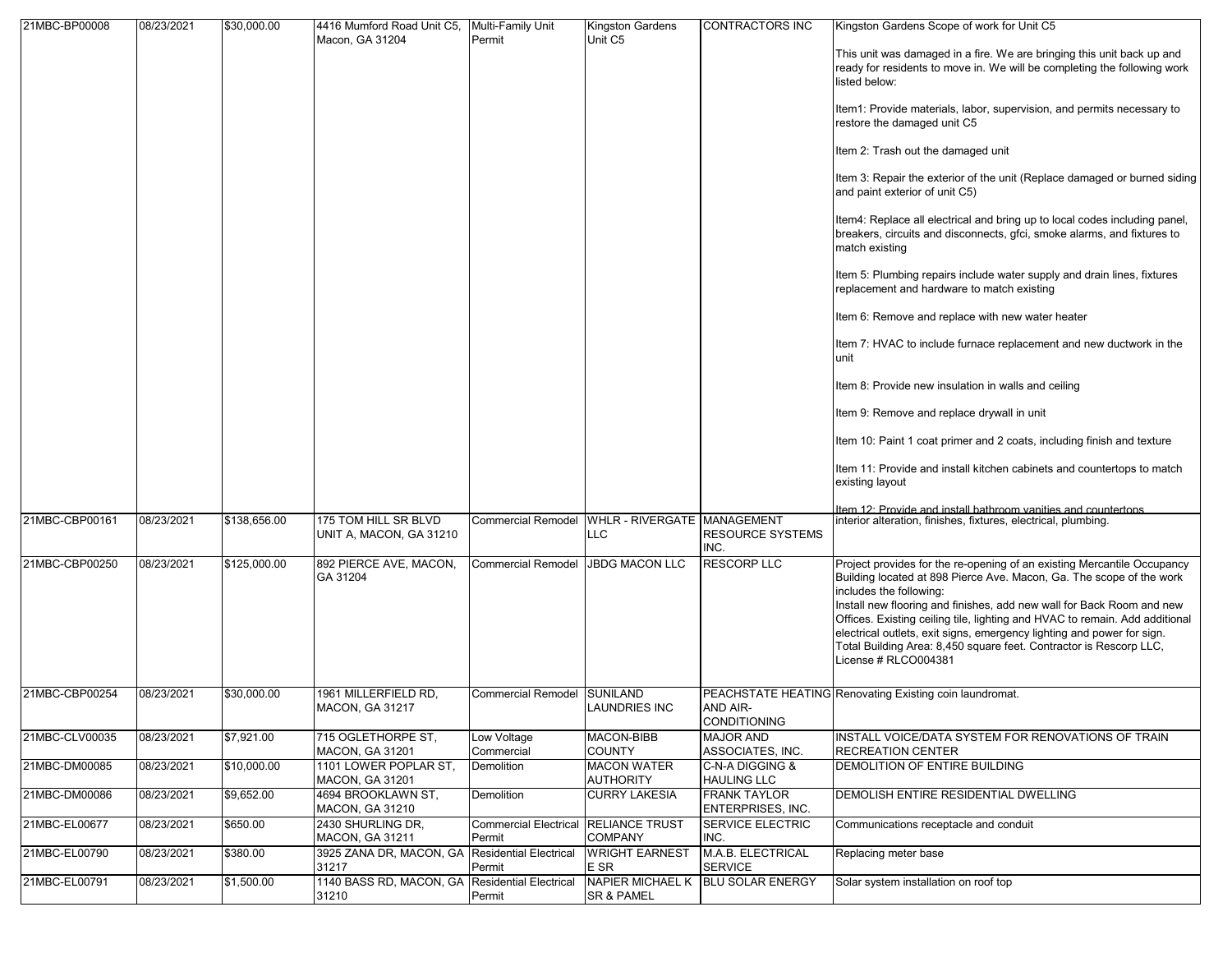| 21MBC-EL00793  | 08/23/2021 | \$550.00       | <b>125 PLANTATION CENTRE</b><br>DR S Suite 750, MACON, GA Permit<br>31210 |                                         | Commercial Electrical LONDON COMPANY SERVICE ELECTRIC<br><b>LLC</b> | INC.                                                           | Communications conduit                                                                                                                                     |
|----------------|------------|----------------|---------------------------------------------------------------------------|-----------------------------------------|---------------------------------------------------------------------|----------------------------------------------------------------|------------------------------------------------------------------------------------------------------------------------------------------------------------|
| 21MBC-EL00796  | 08/23/2021 | \$500.00       | 364 FOREST HILL RD,<br>MACON, GA 31210                                    | <b>Residential Electrical</b><br>Permit | <b>TAYLOR ELECTRIC</b><br>CO. INC.                                  | TAYLOR ELECTRIC CO. New Service<br>INC.                        |                                                                                                                                                            |
| 21MBC-EL00802  | 08/23/2021 | \$94,489.00    | 6117 SKIPPERTON RD,<br><b>MACON, GA 31216</b>                             | <b>Residential Electrical</b><br>Permit | <b>THE CARSON</b><br><b>FAMILY LIVING TRU</b>                       | <b>MARC JONES</b><br><b>CONSTRUCTION LLC</b>                   | Install solar panels to existing residential roof and complete solar wiring.<br>Install (2) solar batteries; temporary disconnect needed for panel upgrade |
| 21MBC-EL00803  | 08/23/2021 | \$3,500.00     | 4342 PERSHING AVE,<br><b>MACON, GA 31206</b>                              | <b>Residential Electrical</b><br>Permit | E & DEBORAH                                                         | <b>WEBSTER RICHARD GENERAL SCIENTIFIC</b>                      | Rewire                                                                                                                                                     |
| 21MBC-MC00435  | 08/23/2021 | \$7,100.00     | 768 CHERRY ST, MACON,<br>GA 31201                                         | Residential<br><b>Mechanical Permit</b> | <b>INGLE BURNEY R &amp;</b><br><b>AMERSON JOY</b>                   | <b>TOTAL COMFORT</b><br>COOLING AND<br>HEATING, LLC            | INSTALL 2.5 TON AC UNIT                                                                                                                                    |
| 21MBC-RBP00487 | 08/23/2021 | \$107,448.00   | 205 DREAM CATCHER DR,<br><b>MACON, GA 31052</b>                           | New Single Family<br>Dwelling           | THREE OAKS CONS WJH LLC<br>& DEV INC                                |                                                                | New Single Family Dwelling- 3 trades                                                                                                                       |
| 21MBC-CBP00239 | 08/24/2021 | \$350,000.00   | 3500 RIVERSIDE DR,<br>MACON, GA 31210                                     | <b>Commercial Remodel</b>               | <b>RAMSAY YOUTH</b><br>SERV OF GA INC                               |                                                                | Scope of work: Complete gypsum wall board installation and rated<br>separations affected by water damage                                                   |
| 21MBC-CLV00043 | 08/24/2021 | \$600.00       | 2809 HOLLIS RD, MACON,<br>GA 31206                                        | Low Voltage<br>Commercial               | <b>PSYCARE LLC</b>                                                  | <b>ADT SECURITY</b><br><b>SERVICES</b>                         | <b>BA Alarm</b>                                                                                                                                            |
| 21MBC-DM00084  | 08/24/2021 | \$10,000.00    | 2830 AVONDALE MILL RD,<br>MACON, GA 31216                                 | Demolition                              | MACON-BIBB CO<br><b>IND AUTH</b>                                    | <b>SACAL GLOBAL</b><br>SOLUTIONS INC.                          | Demolition of structures                                                                                                                                   |
| 21MBC-DM00088  | 08/24/2021 | \$3,000,000.00 | 2600 WEAVER RD, MACON, Demolition<br>GA 31217                             |                                         | <b>CUMBERLAND -</b><br><b>WESTERN RES LLC</b>                       | <b>EJ SPIRTAS GROUP</b>                                        | <b>INTERIOR DEMOLITION</b>                                                                                                                                 |
| 21MBC-EL00792  | 08/24/2021 | \$400.00       | 730 MARSHALL DR.<br>MACON, GA 31210                                       | <b>Residential Electrical</b><br>Permit | <b>PERRY MARCIA</b><br><b>DONNA</b>                                 | M.L. DAVIDSON<br><b>ELECTRIC</b>                               | Alterations-Replacing service mast due to being bent.                                                                                                      |
| 21MBC-EL00800  | 08/24/2021 | \$200.00       | 2980 RIDGE AVE, MACON,<br>GA 31204                                        | <b>Residential Electrical</b><br>Permit | <b>BUCHOLTZ</b><br><b>JENNIFER</b>                                  | M.L. DAVIDSON<br><b>ELECTRIC</b>                               | Need inspection to get power turned on due to power being off over a<br>year.                                                                              |
| 21MBC-EL00801  | 08/24/2021 | \$1,500.00     | 5788 MECHILLE DR,<br><b>MACON, GA 31216</b>                               | <b>Residential Electrical</b><br>Permit | <b>Starr Electrical</b><br>Contractors, LLC                         | <b>STARR ELECTRICAL</b><br><b>CONTRACTORS</b>                  | Replace electrical panel box, resident has no power                                                                                                        |
| 21MBC-EL00804  | 08/24/2021 | \$250.00       | 2980 RIDGE AVE, MACON,<br>GA 31204                                        | <b>Residential Electrical</b><br>Permit | <b>BUCHOLTZ</b><br><b>JENNIFER</b>                                  | <b>HUBBARD ELECTRIC</b>                                        | Inspection for GA Power                                                                                                                                    |
| 21MBC-EL00807  | 08/24/2021 | \$1,800.00     | 3140 NAPIER AVE, MACON,<br>GA 31204                                       | Residential Electrical<br>Permit        | <b>RICHARDS</b><br><b>CAROLYN V</b>                                 | <b>GENERAL SCIENTIFIC</b>                                      | Rewire                                                                                                                                                     |
| 21MBC-PL00136  | 08/24/2021 | \$300.00       | 1137 Kitchens Street, Macon,<br>GA 31211                                  | Permit                                  | Commercial Plumbing Union Baptist Church                            | <b>WHEELER'S</b><br><b>IRRIGATION &amp;</b><br><b>PLUMBING</b> | 1" backflow                                                                                                                                                |
| 21MBC-PL00138  | 08/24/2021 | \$7,700.00     | 2134 ROBIN HOOD RD,<br><b>MACON, GA 31206</b>                             | <b>Residential Plumbing</b><br>Permit   | <b>HICKS JIMMY S &amp;</b><br><b>CHARLES D</b>                      | <b>WEST PLUMBING INC.</b>                                      | INSTALL NEW PVC HORIZONTAL MAIN HOUSE DRAIN ALONG<br>WITH KITCHEN AND WASHING MACHINE DRAIN                                                                |
| 21MBC-RBP00485 | 08/24/2021 | \$134,637.00   | 203 DREAM CATCHER DR,<br>MACON, GA 31052                                  | <b>New Single Family</b><br>Dwelling    | THREE OAKS CONS WJH LLC<br>& DEV INC                                |                                                                | New Single Family Dwelling- 3 trades                                                                                                                       |
| 21MBC-RBP00491 | 08/24/2021 | \$135,780.00   | 3232 BRIDGEWOOD DR,<br>MACON, GA 31216                                    | New Single Family<br>Dwelling           | <b>MOFVII PROPERTY</b><br>CO LLC                                    | <b>LGI HOMES</b>                                               | Building new single family dwelling                                                                                                                        |
| 21MBC-RLV00259 | 08/24/2021 | \$600.00       | 498 WESLEYAN DR,<br><b>MACON, GA 31210</b>                                | Low Voltage<br>Residential              | <b>JONES M KADAR &amp;</b><br><b>KIMP</b>                           | <b>ADT SECURITY</b><br><b>SERVICES</b>                         | <b>BA Alarm</b>                                                                                                                                            |
| 21MBC-RLV00260 | 08/24/2021 | \$600.00       | 116 RIVOLI OAKS CIR,<br>MACON, GA 31210                                   | Low Voltage<br>Residential              | <b>DEAN STEVEN S &amp;</b><br><b>KAREN B</b>                        | ADT SECURITY<br><b>SERVICES</b>                                | <b>BA</b> Alarm                                                                                                                                            |
| 21MBC-RLV00261 | 08/24/2021 | \$600.00       | 2856 PORTLAND PL,<br><b>MACON, GA 31211</b>                               | Low Voltage<br>Residential              | <b>THOMAS LINDA J</b>                                               | <b>ADT SECURITY</b><br><b>SERVICES</b>                         | <b>BA Alarm</b>                                                                                                                                            |
| 21MBC-RO00189  | 08/24/2021 | \$8,100.00     | 2010 PIO NONO AVE.<br><b>MACON, GA 31204</b>                              | <b>Residential Reroof</b>               | <b>NORWOOD</b><br><b>SYLVANIA</b>                                   | <b>CROSBY ROOFING CO.</b>                                      | FULL SHINGLE ROOF REPLACEMENT - WOOD AND FACIA REPAIR                                                                                                      |
| 21MBC-RO00190  | 08/24/2021 | \$5,007.50     | 948 INDIA AVE, MACON, GA Residential Reroof<br>31206                      |                                         | <b>DUGGER JOHN</b>                                                  | CROSBY ROOFING CO.                                             | * FULL SHINGLE ROOF REPLACEMENT * WOOD/FACIA + T1-11<br>REPAIR *                                                                                           |
| 21MBC-RO00191  | 08/24/2021 | \$5,170.00     | 1636 WINSTON DR.<br><b>MACON, GA 31206</b>                                | <b>Residential Reroof</b>               | <b>HUDSON LOUISE</b>                                                | CROSBY ROOFING CO.                                             | *FULL SHINGLE ROOF REPLACEMENT *                                                                                                                           |
| 21MBC-RO00192  | 08/24/2021 | \$9,158.00     | 596 MONROE ST, MACON,<br>GA 31201                                         | <b>Residential Reroof</b>               | <b>PROPERTY PAGE</b><br><b>LLC</b>                                  | CROSBY ROOFING CO.                                             | FULL SHINGLE ROOF REPLACEMENT *                                                                                                                            |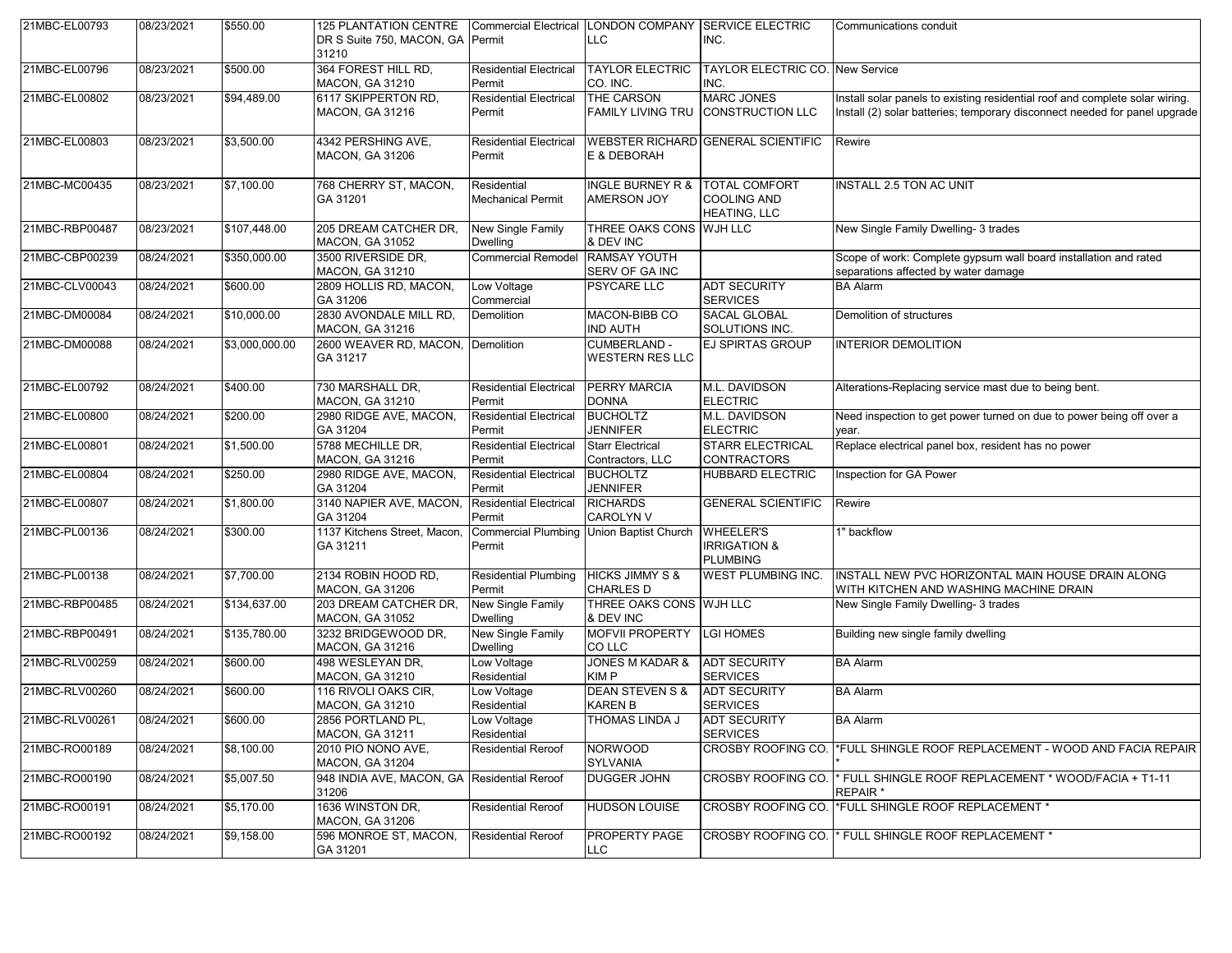| 21MBC-BP00038  | 08/25/2021 | \$20,000.00  | 3601 MERCER UNIVERSITY   Multi-Family Unit<br>DR UNIT 1803, MACON, GA Permit<br>31204 |                                                      | <b>BELLA VISTA</b><br><b>EQUITIES LLC</b>            | <b>BRIDGESTONE HOME</b><br><b>BUILDERS</b>                     | Scope of Work for Building 18 (1803 unit)<br>Interior remodeling with all new MEP                                                                                           |
|----------------|------------|--------------|---------------------------------------------------------------------------------------|------------------------------------------------------|------------------------------------------------------|----------------------------------------------------------------|-----------------------------------------------------------------------------------------------------------------------------------------------------------------------------|
|                |            |              |                                                                                       |                                                      |                                                      |                                                                | <b>Unit 1803</b><br>New cabinets<br>New Roof (New Felt paper, shingles and Plywood as needed)<br>Tile backsplash<br>New Hvac system<br>Replace toilets<br>Vanities          |
|                |            |              |                                                                                       |                                                      |                                                      |                                                                | New water heaters<br>Paint and Drywall<br>Doors<br>Trim as needed<br>Replace electrical panels<br>New outlets<br>Light switches<br>Light fixture<br>Ceiling fans in bedroom |
|                |            |              |                                                                                       |                                                      |                                                      |                                                                | Recessed lighting                                                                                                                                                           |
| 21MBC-CLV00042 | 08/25/2021 | \$7,800.00   | 400 PIO NONO AVE,<br>MACON, GA 31204                                                  | Low Voltage<br>Commercial                            | 400 PIO NONO<br><b>AVENUE LLC</b>                    | <b>AUDIO ENGINEERING</b>                                       | <b>Card Access</b>                                                                                                                                                          |
| 21MBC-EL00782  | 08/25/2021 | \$2,500.00   | 3861 BLOSSFIELD AVE,<br>MACON, GA 31204                                               | <b>Residential Electrical</b><br>Permit              | <b>DURHAM RUFINO</b>                                 | <b>ACE ELECTRICAL</b><br><b>SERVICE</b>                        | Replace main exterior panel.                                                                                                                                                |
| 21MBC-EL00783  | 08/25/2021 | \$1,400.00   | 3533 BROOKDALE AVE,<br>MACON, GA 31204                                                | <b>Residential Electrical</b><br>Permit              | <b>MUSCHAMP</b><br><b>CARGILL</b>                    | ALFREDO DANIEL                                                 | Rewire and New Service                                                                                                                                                      |
| 21MBC-EL00798  | 08/25/2021 | \$105,000.00 | 3150 AVONDALE MILL RD,<br>MACON, GA 31216                                             | Commercial Electrical MACON-BIBB CO<br>Permit        | <b>IND AUTH</b>                                      | <b>JARRELL ELECTRIC</b><br>COMPANY, INC.                       | Install raceway and wire pull to new manufacturing equipment only                                                                                                           |
| 21MBC-EL00799  | 08/25/2021 | \$20,716.00  | 121 ASTON HALL, MACON,<br>GA 31210                                                    | <b>Residential Electrical</b><br>Permit              | <b>BARROW MARK E</b>                                 | <b>GO SOLAR POWER</b><br>LLC.                                  | Solar PV Roof System                                                                                                                                                        |
| 21MBC-EL00805  | 08/25/2021 | \$3,000.00   | 796 MALVERN HILL DR,<br>MACON, GA 31204                                               | <b>Residential Electrical</b><br>Permit              |                                                      | <b>TUCKER MARILYN MISTARR ELECTRICAL</b><br><b>CONTRACTORS</b> | install generator and transfer switch                                                                                                                                       |
| 21MBC-EL00806  | 08/25/2021 | \$200.00     | 2720 RIVERSIDE DR Suite<br>119, MACON, GA 31204                                       | Commercial Electrical ROYAL<br>Permit                | <b>HOSPITALITY</b><br><b>GROUP INC</b>               | M.L. DAVIDSON<br><b>ELECTRIC</b>                               | Need electrical inspection to get power turned on in suite due to power<br>being off over a year.                                                                           |
| 21MBC-EL00808  | 08/25/2021 | \$300.00     | 3165 BLOOMFIELD DR<br>Apartment P-4, MACON, GA<br>31206                               | Commercial Electrical MIGA VILLA LLC<br>Permit       |                                                      | <b>HOGAN'S ELECTRIC</b>                                        | <b>REPAIR METER BASE</b>                                                                                                                                                    |
| 21MBC-EL00809  | 08/25/2021 | \$7,500.00   | 6020 HARRISON RD.<br>MACON, GA 31206                                                  | Commercial Electrical WAL-MART REAL<br>Permit        | <b>BUSINESS TRUST</b>                                | <b>NETWORK CABLING</b><br><b>INFRASTRUCTURE</b>                | Low voltage cabling for interior remodel. Working with approx. 25 data<br>cables either moving or re-installing. The scope depends on the store<br>managers needs.          |
| 21MBC-EL00817  | 08/25/2021 | \$6,000.00   | 2347 HEATH RD, MACON,<br>GA 31206                                                     | <b>Residential Electrical</b><br>Permit              | <b>MARSHALL KEITH</b>                                | <b>Stoddard Electric</b>                                       | Total rewire of home                                                                                                                                                        |
| 21MBC-EL00818  | 08/25/2021 | \$1,800.00   | 3041 NAPIER AVE, MACON,<br>GA 31204                                                   | <b>Commercial Electrical NAPIER AVENUE</b><br>Permit | <b>MACON GA BIBB</b>                                 | <b>GENERAL SCIENTIFIC</b>                                      | Rewire                                                                                                                                                                      |
| 21MBC-EL00819  | 08/25/2021 | \$1,400.00   | 3202 THUNDERBIRD RD.<br>MACON, GA 31217                                               | <b>Residential Electrical</b><br>Permit              | SHAKESPEARE<br>JOSEPH - SANDRA                       | <b>GENERAL SCIENTIFIC</b>                                      | Service Upgrade                                                                                                                                                             |
| 21MBC-FR00133  | 08/25/2021 | \$15,000.00  | 400 PIO NONO AVE,<br><b>MACON, GA 31204</b>                                           | Fire Alarm                                           | 400 PIO NONO<br><b>AVENUE LLC</b>                    | <b>AUDIO ENGINEERING</b>                                       | Provide a complete operable Fire Alarm System for a build out of a<br>storage facility for an existing building.                                                            |
| 21MBC-PL00113  | 08/25/2021 | \$3,000.00   | 3641 DAWN ST, MACON,<br>GA 31204                                                      | <b>Residential Plumbing</b><br>Permit                | <b>HIGHTOWER</b><br><b>BARBARA A &amp; JOHN</b><br>W | The CLOG DAWG<br><b>PLUMBING</b>                               | Rough-in plumbing in an entire house that has 1 bathroom and 1<br>bedroom.                                                                                                  |
| 21MBC-RBP00476 | 08/25/2021 | \$288,490.00 | 166 Goodall Woods Drive,<br>Macon, GA 31210                                           | New Single Family<br>Dwelling                        | Liberty Communities,<br><b>LLC</b>                   | LIBERTY<br><b>COMMUNITIES LLC</b>                              | New single family residential dwelling                                                                                                                                      |
| 21MBC-RBP00477 | 08/25/2021 | \$289,990.00 | 168 Goodall Woods Drive,<br>Macon, GA 31210                                           | New Single Family<br>Dwelling                        | Liberty Communities,<br><b>LLC</b>                   | <b>LIBERTY</b><br><b>COMMUNITIES LLC</b>                       | New single family residential dwelling                                                                                                                                      |
| 21MBC-RBP00488 | 08/25/2021 | \$151,500.00 | 3229 BRIDGEWOOD DR.<br>MACON, GA 31216                                                | New Single Family<br>Dwelling                        | <b>MOFVII PROPERTY</b><br>CO LLC                     | LGI HOMES                                                      | building a new single family home                                                                                                                                           |
| 21MBC-RBP00489 | 08/25/2021 | \$185,340.00 | 3219 BRIDGEWOOD DR.<br><b>MACON, GA 31216</b>                                         | New Single Family<br><b>Dwelling</b>                 | <b>MOFVII PROPERTY</b><br>CO LLC                     | LGI HOMES                                                      | building new single family home                                                                                                                                             |
| 21MBC-RBP00490 | 08/25/2021 | \$165,360.00 | 3236 BRIDGEWOOD DR,<br>MACON, GA 31216                                                | <b>New Single Family</b><br>Dwelling                 | <b>MOFVII PROPERTY</b><br>CO LLC                     | <b>LGI HOMES</b>                                               | Building new single-family dwelling                                                                                                                                         |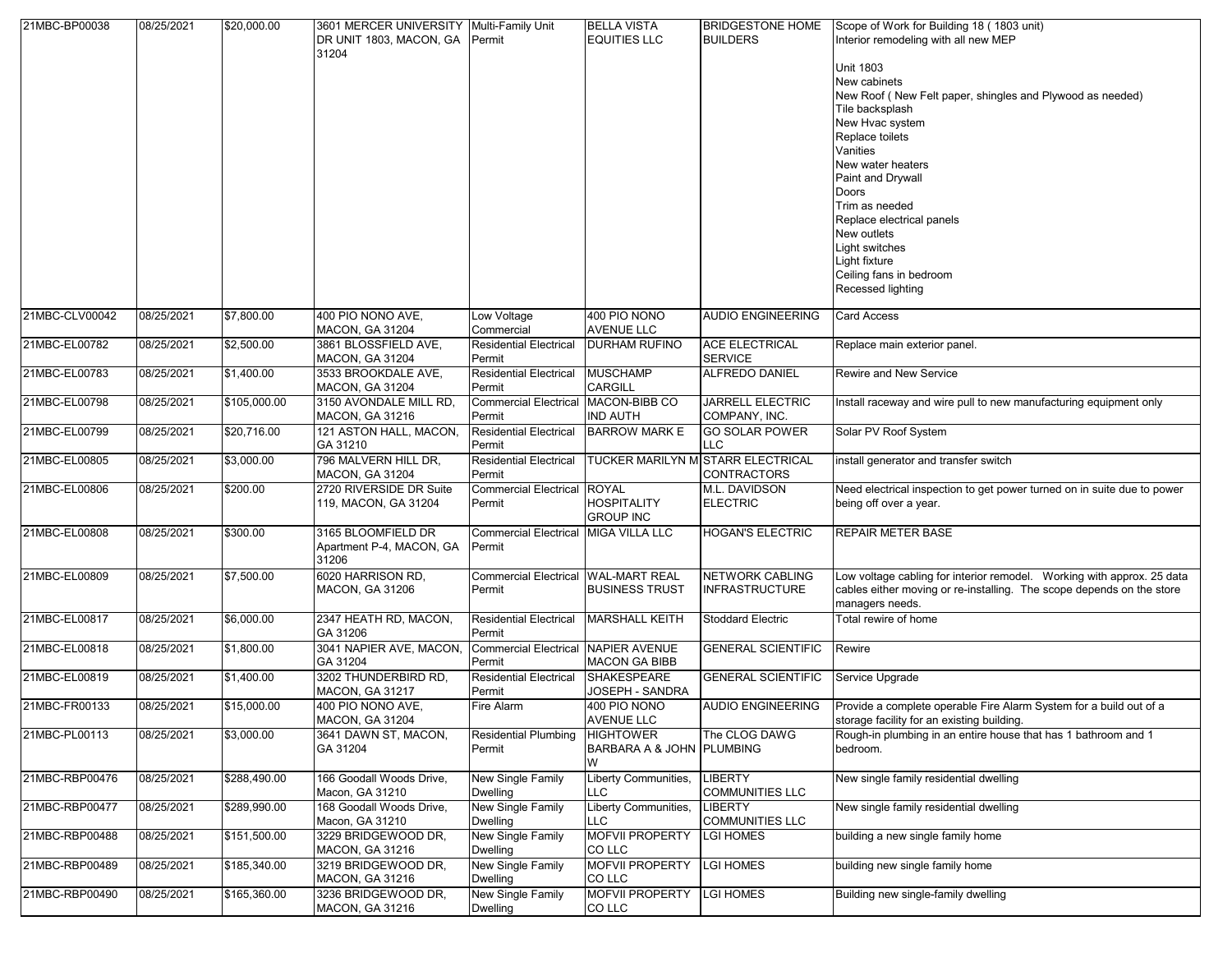| 21MBC-CBP00214 | 08/26/2021 | \$285,000.00 | 4977 MT PLEASANT<br>CHURCH RD, MACON, GA<br>31216 | Commercial Structure 247 GROUP LLC               |                                                        | <b>BARBER PETROLEUM</b><br>AND EQUIPMENT<br>COMPANY, INC.                            | Canopy and underground fuel installation.                                                                                                                                                                                                                     |
|----------------|------------|--------------|---------------------------------------------------|--------------------------------------------------|--------------------------------------------------------|--------------------------------------------------------------------------------------|---------------------------------------------------------------------------------------------------------------------------------------------------------------------------------------------------------------------------------------------------------------|
| 21MBC-DM00089  | 08/26/2021 | \$5,500.00   | 1181 SCHLEY ST, MACON,<br>GA 31206                | Demolition                                       | <b>PFINILLC</b>                                        | <b>SOUTHERN</b><br>DIRTWORKS, LLC                                                    | Demolish house                                                                                                                                                                                                                                                |
| 21MBC-EL00596  | 08/26/2021 | \$1,000.00   | 1610 BROADWAY, MACON,<br>GA 31201                 | <b>Commercial Electrical</b><br>Permit           | <b>PABLA</b><br><b>INVESTMENT LLC</b>                  | <b>BALLARD ELECTRICAL</b><br><b>SERVICES</b>                                         | Reconnect. Services drop replacent.                                                                                                                                                                                                                           |
| 21MBC-EL00785  | 08/26/2021 | \$40,000.00  | 4214 FULTON MILL ROAD,<br>MACON, GA 31216         | Commercial Electrical MACON-BIBB CO<br>Permit    | <b>IND AUTH</b>                                        | <b>Cherry Street Energy</b>                                                          | Install feeder for electrical panel from disconnect switch.                                                                                                                                                                                                   |
| 21MBC-EL00795  | 08/26/2021 | \$72,411.00  | 6261 GLEN HOLLY DR.<br><b>MACON, GA 31216</b>     | <b>Commercial Electrical</b><br>Permit           | <b>RAGINS OTIS J &amp;</b><br>LYDIA D                  | <b>MARC JONES</b><br><b>CONSTRUCTION LLC</b>                                         | Installation of roof mounted solar panels onto residential home, with one<br>battery which will require a disconnect and reconnect.                                                                                                                           |
| 21MBC-EL00811  | 08/26/2021 | \$1,500.00   | 415 VISTA CIR, MACON, GA<br>31204                 | <b>Residential Electrical</b><br>Permit          | <b>WELLS BEN R</b>                                     | EDWARD A.<br><b>WILLOUGHBY</b>                                                       | Wiring in new addition and covered deck                                                                                                                                                                                                                       |
| 21MBC-EL00813  | 08/26/2021 | \$100.00     | 2720 RIVERSIDE DR Suite<br>119, MACON, GA 31204   | <b>Commercial Electrical</b><br>Permit           | <b>ROYAL</b><br><b>HOSPITALITY</b><br><b>GROUP INC</b> | <b>METRO POWER</b>                                                                   | Tentant space has not had power on over six months.                                                                                                                                                                                                           |
| 21MBC-MH00014  | 08/26/2021 | \$30,000.00  | 5500 Forest Place Lot 108,<br>Macon, GA 31206     | Home                                             |                                                        | Manufactured / Mobile Cincinnati MH Rentals LOLLIE MOBILE HOME<br><b>SERVICE LLC</b> | Install new mobile home on existing lot                                                                                                                                                                                                                       |
| 21MBC-PL00137  | 08/26/2021 | \$4,200.00   | 1975 CANTON ST, MACON,<br>GA 31204                | <b>Residential Plumbing</b><br>Permit            | <b>DREAM TEAM ONE</b><br>LLC                           | SCONYERS PLUMBING Fixture renewal<br>CO LLC                                          | 2 tub/showers<br>2 toilets<br>2 lavatories<br>1 washer<br>1 water heater                                                                                                                                                                                      |
| 21MBC-PL00142  | 08/26/2021 | \$50,000.00  | 3970 Northside Drive, Macon,<br>GA 31210          | Commercial Plumbing Lote Group<br>Permit         |                                                        | <b>CONLEY PLUMBING</b><br>CONTRACTORS, LLC                                           | New construction plumbing installation for Popeye's resturant.                                                                                                                                                                                                |
| 21MBC-RBP00493 | 08/26/2021 | \$157,038.00 | 207 DREAM CATCHER DR.<br>MACON, GA 31052          | New Single Family<br><b>Dwelling</b>             | THREE OAKS CONS WJH LLC<br>& DEV INC                   |                                                                                      | New Single Family Dwelling- 3 trades                                                                                                                                                                                                                          |
| 21MBC-RBP00494 | 08/26/2021 | \$107,448.00 | 209 DREAM CATCHER DR.<br><b>MACON, GA 31052</b>   | New Single Family<br><b>Dwelling</b>             | THREE OAKS CONS WJH LLC<br>& DEV INC                   |                                                                                      | New Single Family Dwelling- 3 trades                                                                                                                                                                                                                          |
| 21MBC-RBP00495 | 08/26/2021 | \$107,268.00 | 211 DREAM CATCHER DR,<br><b>MACON, GA 31052</b>   | New Single Family<br><b>Dwelling</b>             | THREE OAKS CONS WJH LLC<br>& DEV INC                   |                                                                                      | New Single Family Dwelling- 3 trades                                                                                                                                                                                                                          |
| 21MBC-RBP00502 | 08/26/2021 | \$22,000.00  | 2792 NANCY DR, MACON,<br>GA 31206                 | <b>Residential Remodel</b>                       | <b>JONES</b><br><b>CHRISTOPHER D</b>                   |                                                                                      | DIVERSIFIED 2004, LLC REMODEL OF RESIDENTIAL DWELLING TO INCLUDE REROOF,<br>REPLACE DAMAGED SIDING, WINDOWS, SHEETROCK;<br>ELECTRICAL REWIRE, CAULK AND PAINT; INSTALL NEW<br>PLUMBING FIXTURES AND FLOORING, NO TRADES INCLUDED OR<br>TO BE ADDED TO PERMIT. |
| 21MBC-RBP00503 | 08/26/2021 | \$23,000.00  | 2105 WALNUT ST, MACON,<br>GA 31204                | <b>Residential Addition</b>                      | 2105 WALNUT<br><b>TRUST</b>                            |                                                                                      | DIVERSIFIED 2004, LLC KITCHEN AND BATHROOM ADDITION TO EXISTING RESIDENCE<br>WITH NO TRADES TO BE INCLUDED OR ADDED.                                                                                                                                          |
| 21MBC-RBP00504 | 08/26/2021 | \$13,000.00  | 4450 MASSEY RD, MACON,<br>GA 31206                | <b>Residential Addition</b>                      | <b>MYRICK LESTER &amp;</b><br><b>KAREN DAVIS</b>       |                                                                                      | DIVERSIFIED 2004, LLC RESIDENTIAL DWELLING ADDITION (ENCLOSING EXISTING<br>CARPORT). NO TRADES INCLUDED OR TO BE ADDED.                                                                                                                                       |
| 21MBC-CBP00248 | 08/27/2021 | \$50,000.00  | 3920 ARKWRIGHT RD Suite<br>165, MACON, GA 31210   | <b>Commercial Remodel</b>                        | CPVF II HIGHRIDGE KR WITWER INC<br><b>LLC</b>          |                                                                                      | INTERIOR BUILDOUT IN EXISTING BUILDING. EXTENT OF WORK<br>TO INCLUDE: DEMOLITION OF INTERIOR PARTITIONS,<br><b>CONSTRUCTION OF NEW</b><br>PARTITIONS, DOORS, WINDOWS AND INTERIOR FINISHES.<br>MODIFICATIONS TO M.E.P. AS REQUIRED.                           |
| 21MBC-DM00087  | 08/27/2021 | \$7,500.00   | 2816 AVONDALE MILL RD,<br>MACON, GA 31216         | Demolition                                       | MACON-BIBB CO<br><b>IND AUTH</b>                       | <b>SACAL GLOBAL</b><br>SOLUTIONS INC.                                                | Demolition of structures                                                                                                                                                                                                                                      |
| 21MBC-EL00820  | 08/27/2021 | \$200.00     | 2832 DEEB DR, MACON, GA<br>31206                  | <b>Residential Electrical</b><br>Permit          | LLC                                                    | TIFIKO ENTERPRISE STARR ELECTRICAL<br><b>CONTRACTORS</b>                             | inspect to restore power per Ga Power                                                                                                                                                                                                                         |
| 21MBC-EL00821  | 08/27/2021 | \$200.00     | 4017 Napier Ave Unit 14-A,<br>Macon, GA 31204     | Commercial Electrical Napier Macon LLC<br>Permit |                                                        | M.L. DAVIDSON<br><b>ELECTRIC</b>                                                     | Need electrical inspection for rough & power release.                                                                                                                                                                                                         |
| 21MBC-EL00822  | 08/27/2021 | \$200.00     | 4017 Napier Ave Unit 25-B,<br>Macon, GA 31204     | Commercial Electrical Napier Macon LLC<br>Permit |                                                        | M.L. DAVIDSON<br><b>ELECTRIC</b>                                                     | Need electrical inspection for power release.                                                                                                                                                                                                                 |
| 21MBC-EL00823  | 08/27/2021 | \$8,500.00   | 713 MULBERRY ST.<br><b>MACON, GA 31201</b>        | <b>Commercial Electrical</b><br>Permit           | <b>MULBERRY ST</b><br>UNITED METH CH                   | <b>STARR ELECTRICAL</b><br><b>CONTRACTORS</b>                                        | Repairs due to water damage                                                                                                                                                                                                                                   |
| 21MBC-EL00824  | 08/27/2021 | \$500.00     | 2763 VILLAGE GREEN LN,<br><b>MACON, GA 31206</b>  | <b>Residential Electrical</b><br>Permit          | <b>JACKSON EVRAL &amp;</b><br>MARY P                   |                                                                                      | Replace meter base                                                                                                                                                                                                                                            |
| 21MBC-MC00442  | 08/27/2021 | \$9,567.00   | 1365 PEAVY DR, MACON,<br>GA 31206                 | Residential<br><b>Mechanical Permit</b>          | lan Kerchner                                           | <b>TOTAL COMFORT</b><br><b>COOLING AND</b><br>HEATING, LLC                           | Install 2 ton heat pump and ductwork                                                                                                                                                                                                                          |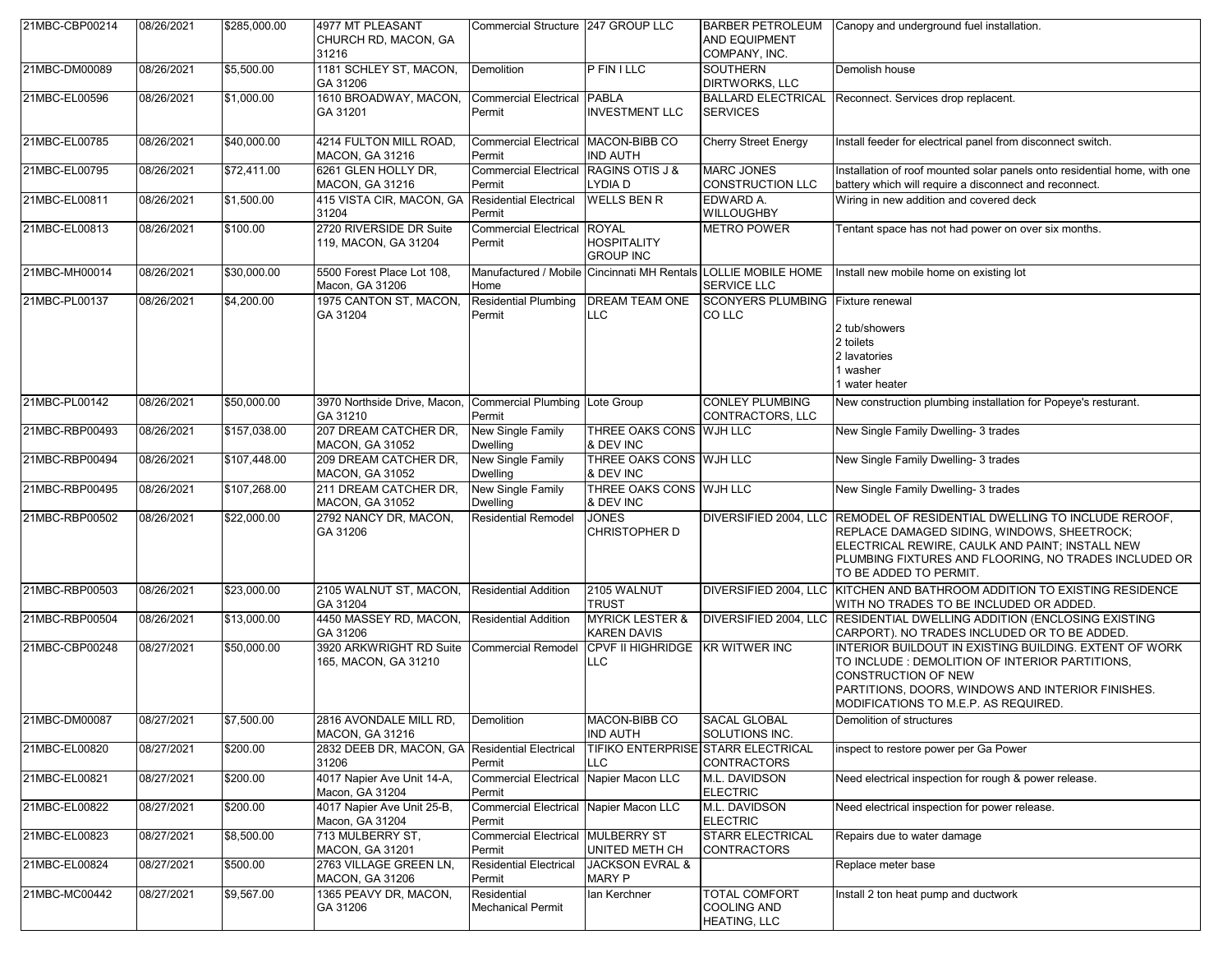| 21MBC-PL00139  | 08/27/2021 | \$4,000.00   | 3477 VINEVILLE AVE,<br><b>MACON, GA 31204</b>                      | Permit                                      |                                                    | CO                                                                      | Commercial Plumbing WOODAL VILLA LLC ADVANCED PLUMBING replace tub, water heater, repipe hot & cold water lines  |
|----------------|------------|--------------|--------------------------------------------------------------------|---------------------------------------------|----------------------------------------------------|-------------------------------------------------------------------------|------------------------------------------------------------------------------------------------------------------|
| 21MBC-PL00140  | 08/27/2021 | \$4,000.00   | 3479 VINEVILLE AVE,<br><b>MACON, GA 31204</b>                      | Permit                                      |                                                    | CO                                                                      | Commercial Plumbing WOODAL VILLA LLC ADVANCED PLUMBING Replace tub & water heater Repipe hot & cold water lines  |
| 21MBC-PL00141  | 08/27/2021 | \$4,000.00   | 3481 VINEVILLE AVE,<br><b>MACON, GA 31204</b>                      | Permit                                      |                                                    | CO                                                                      | Commercial Plumbing WOODAL VILLA LLC ADVANCED PLUMBING Replace Tub & Water Heater, Repipe Hot & Cold water lines |
| 21MBC-RBP00483 | 08/27/2021 | \$118,707.00 | 304 SHALAKO LN, MACON,<br>GA 31052                                 | New Single Family<br>Dwelling               | THREE OAKS CONS WJH LLC<br>& DEV INC               |                                                                         | New Single Family Dwelling - 3 trades                                                                            |
| 21MBC-RBP00484 | 08/27/2021 | \$119,442.00 | 300 SHALAKO LN, MACON,<br>GA 31052                                 | New Single Family<br><b>Dwelling</b>        | THREE OAKS CONS WJH LLC<br>& DEV INC               |                                                                         | New Single Family Dwelling- 3 trades                                                                             |
| 21MBC-RBP00492 | 08/27/2021 | \$165,360.00 | 3228 BRIDGEWOOD DR,<br><b>MACON, GA 31216</b>                      | New Single Family<br>Dwelling               | <b>MOFVII PROPERTY</b><br>CO LLC                   | <b>LGI HOMES</b>                                                        | Construction of new single family home                                                                           |
| 21MBC-RBP00496 | 08/27/2021 | \$136,041.00 | 417 BIG OAK CIR, MACON,<br>GA 31052                                | New Single Family<br>Dwelling               | <b>THREE OAKS</b><br><b>CONST &amp; DEV INC</b>    | <b>THREE OAKS</b><br><b>CONSTRUCTION AND</b><br>DEVELOPMENT, INC        | New single family home                                                                                           |
| 21MBC-RBP00497 | 08/27/2021 | \$142,260.00 | 3224 BRIDGEWOOD DR,<br>MACON, GA 31216                             | New Single Family<br><b>Dwelling</b>        | <b>MOFVII PROPERTY</b><br>CO LLC                   | <b>LGI HOMES</b>                                                        | building new single family home                                                                                  |
| 21MBC-RBP00505 | 08/27/2021 | \$130,000.00 | 2435 DENNIS RD, MACON,<br>GA 31220                                 | New Single Family<br>Dwelling               | KING<br><b>CHRISTOPHER &amp;</b><br><b>VALERIE</b> |                                                                         | New Single Family Dwelling. Three trades to be added                                                             |
| 21MBC-RLV00262 | 08/27/2021 | \$600.00     | 5294 NISBET DR, MACON,<br>GA 31206                                 | Low Voltage<br>Residential                  | <b>SMITH WILLIE C -</b><br>LENA J                  | <b>ADT SECURITY</b><br><b>SERVICES</b>                                  | <b>BA Alarm</b>                                                                                                  |
| 21MBC-RLV00263 | 08/27/2021 | \$600.00     | 123 HUDSON WAY, MACON,<br>GA 31216                                 | Low Voltage<br>Residential                  | MULLINS WILLIAM J ADT SECURITY<br>& DONNA M        | <b>SERVICES</b>                                                         | <b>BA Alarm</b>                                                                                                  |
| 21MBC-RLV00264 | 08/27/2021 | \$600.00     | 137 COURTNEY LEIGH LN,<br><b>MACON, GA 31210</b>                   | Low Voltage<br>Residential                  | <b>THREE OAKS</b><br><b>CONSTRUCTION &amp;</b>     | <b>ADT SECURITY</b><br><b>SERVICES</b>                                  | Ba Alarm                                                                                                         |
| 21MBC-RLV00265 | 08/27/2021 | \$600.00     | 5327 RIVOLI DR, MACON,<br>GA 31210                                 | Low Voltage<br>Residential                  | <b>FITZGIBBONS</b><br><b>MATTHEW T &amp;</b>       | <b>ADT SECURITY</b><br><b>SERVICES</b>                                  | <b>BA Alarm</b>                                                                                                  |
| 21MBC-RLV00266 | 08/27/2021 | \$600.00     | 171 BIG WATER DR.<br><b>MACON, GA 31220</b>                        | Low Voltage<br>Residential                  | MCCRANIE JUDY A                                    | <b>ADT SECURITY</b><br><b>SERVICES</b>                                  | <b>BA Alarm</b>                                                                                                  |
| 21MBC-RLV00267 | 08/27/2021 | \$600.00     | 1795 ANTHONY RD.<br><b>MACON, GA 31204</b>                         | Low Voltage<br>Residential                  | <b>HITCHCOCK</b><br><b>CHERYL VERNICE</b>          | <b>ADT SECURITY</b><br><b>SERVICES</b>                                  | <b>BA Alarm</b>                                                                                                  |
| 21MBC-RLV00268 | 08/27/2021 | \$600.00     | 3458 GLYNN AVE, MACON,<br>GA 31204                                 | Low Voltage<br>Residential                  | <b>HOLLIMAN EVA R</b>                              | <b>ADT SECURITY</b><br><b>SERVICES</b>                                  | <b>BA Alarm</b>                                                                                                  |
| 21MBC-RO00194  | 08/27/2021 | \$7,017.00   | 3936 DAVIS RD, MACON,<br>GA 31217                                  | <b>Residential Reroof</b>                   | <b>ETAL</b>                                        |                                                                         | PAULDO ZENOBIA A CROSBY ROOFING CO.  *** FULL SHINGLE ROOF REPLACEMENT ***                                       |
| 21MBC-RO00195  | 08/27/2021 | \$19,908.50  | 247 CORBIN AVE, MACON,<br>GA 31204                                 | Residential Reroof                          |                                                    | PITTMAN DOLORES CROSBY ROOFING CO.                                      | * FULL SHINGLE ROOF REPLACEMENT * TPO ROOF *                                                                     |
| 21MBC-RO00196  | 08/27/2021 | \$10,380.00  | 4730 OXFORD RD, MACON,<br>GA 31210                                 | <b>Residential Reroof</b>                   | COLE ROY L JR &<br><b>ALETHIA</b>                  | CROSBY ROOFING CO.                                                      | * FULL SHINGLE ROOF REPLACEMENT *                                                                                |
| 21MBC-CLV00044 | 08/30/2021 | \$600.00     | 3555 Mercer University Drive<br>Ste 101-4, Macon, GA 31204         | Low Voltage<br>Commercial                   | Helen Nails                                        | <b>ADT SECURITY</b><br><b>SERVICES</b>                                  | <b>BA Alarm</b>                                                                                                  |
| 21MBC-DM00092  | 08/30/2021 | \$6,000.00   | 1883 FOURTH AVE,<br>MACON, GA 31201                                | Demolition                                  | <b>WILSON GEORGE -</b><br>PARA LEE                 | <b>SOUTHERN</b><br>DIRTWORKS, LLC                                       | Demolish house                                                                                                   |
| 21MBC-DM00094  | 08/30/2021 | \$5,000.00   | 1891 FOURTH AVE,<br><b>MACON, GA 31201</b>                         | Demolition                                  | <b>WILSON GEORGE -</b><br>PARA LEE                 | <b>SOUTHERN</b><br>DIRTWORKS, LLC                                       | Demolish house                                                                                                   |
| 21MBC-EL00812  | 08/30/2021 | \$1,500.00   | 1836 BROADWAY, MACON, Commercial Electrical BRADFORD &<br>GA 31201 | Permit                                      | SULLIVAN LLC                                       | <b>SPEIR &amp; ASSOCIATES</b><br><b>ELECTRICAL</b><br>CONTRACTORS, INC. | Set pole for future site lighting                                                                                |
| 21MBC-EL00814  | 08/30/2021 | \$85,855.00  | 7595 GOODALL MILL RD,<br>MACON, GA 31216                           | <b>Residential Electrical</b><br>Permit     | <b>PERKINS</b><br>ALEXANDER W SR & LLC             | POWER HOME SOLAR                                                        | Installation of 35 grid tied roof mounted solar panels with 11.90kw,<br>675.85 sq ft, & adding a battery backup. |
| 21MBC-EL00815  | 08/30/2021 | \$66,628.00  | 311 PHEASANT RUN,<br>MACON, GA 31216                               | <b>Residential Electrical</b><br>Permit     | <b>KEYS KENNETH</b>                                | POWER HOME SOLAR<br><b>LLC</b>                                          | Installation of 22 grid tied roof mounted solar panels with 7.48kw and<br>adding a battery backup.               |
| 21MBC-EL00816  | 08/30/2021 | \$77,695.00  | 2058 DERBYSHIRE DR,<br>MACON, GA 31216                             | <b>Residential Electrical</b><br>Permit     |                                                    | FOLSOM BRANDON POWER HOME SOLAR<br><b>LLC</b>                           | Installation of 29 grid tied roof mounted solar panels with 9.86kw, 598.61<br>sq ft, and adding a battery        |
| 21MBC-EL00825  | 08/30/2021 | \$3,500.00   | 2129 RIVERSIDE DR,<br><b>MACON, GA 31204</b>                       | Commercial Electrical KW PAWN INC<br>Permit |                                                    | <b>STARR ELECTRICAL</b><br><b>CONTRACTORS</b>                           | replace panels                                                                                                   |
| 21MBC-EL00826  | 08/30/2021 | \$10,000.00  | 557 Cherry Street, macon, GA<br>31201                              | Commercial Electrical City Scape<br>Permit  | Development LLC                                    | M.A.B. ELECTRICAL<br><b>SERVICE</b>                                     | Remodel existing building                                                                                        |
| 21MBC-EL00831  | 08/30/2021 | \$6,000.00   | 1361 DUNCAN AVE,<br>MACON, GA 31201                                | <b>Residential Electrical</b><br>Permit     | MILLER STEPHANIE 3D ELECTRICAL<br>W                |                                                                         | Temporary Power and Rewire of Structure                                                                          |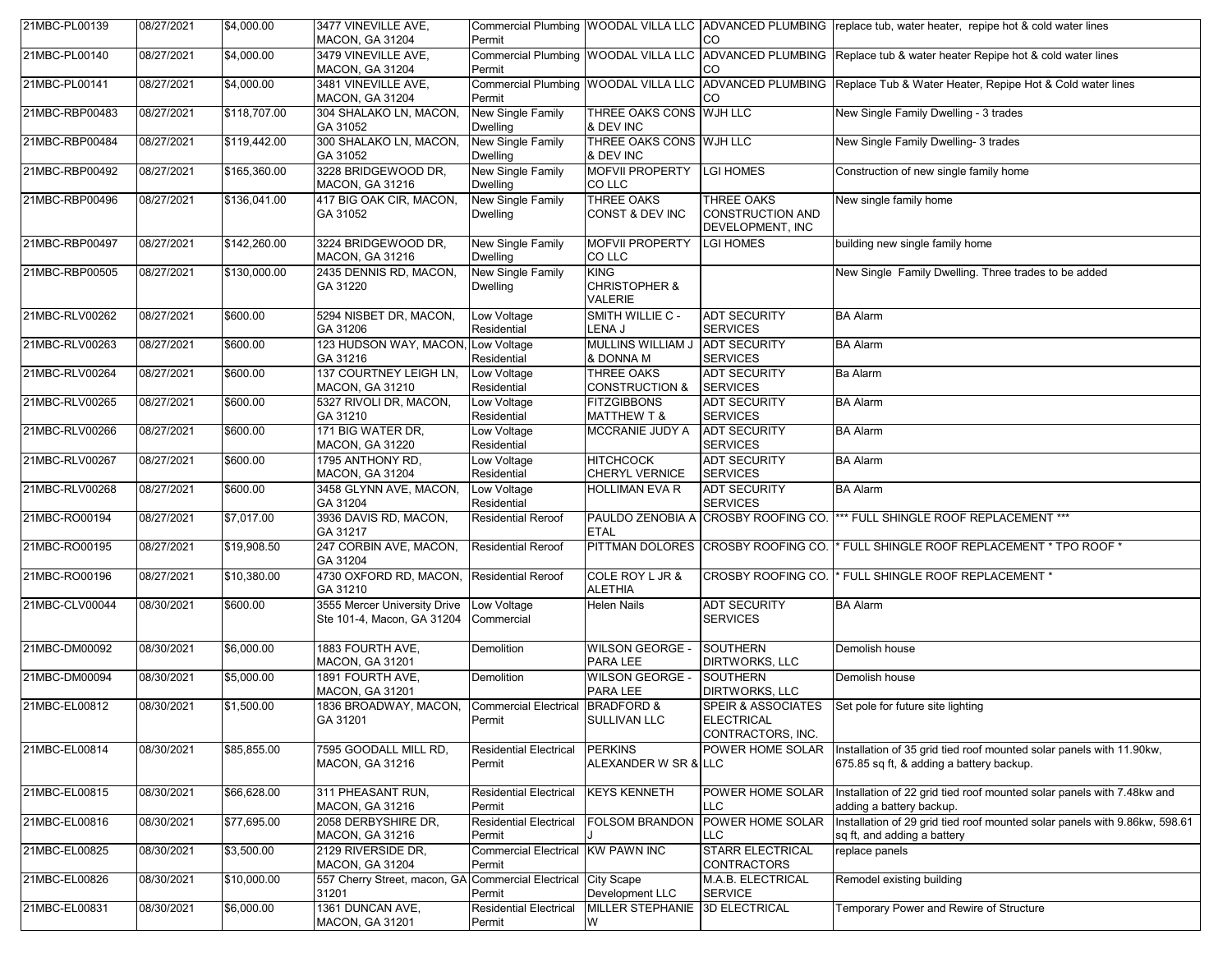| 21MBC-EL00832  | 08/30/2021 | \$64,348.00  | 3229 HAMLIN RD, MACON,<br>GA 31052                       | <b>Residential Electrical</b><br>Permit     | DAVIS RONALD E                                 | <b>LLC</b>                                | POWER HOME SOLAR Installation of 16 ground mounted modules, grid tied, 5.44kw for solar<br>and adding a battery                                                                                                                          |
|----------------|------------|--------------|----------------------------------------------------------|---------------------------------------------|------------------------------------------------|-------------------------------------------|------------------------------------------------------------------------------------------------------------------------------------------------------------------------------------------------------------------------------------------|
| 21MBC-EL00833  | 08/30/2021 | \$3,400.00   | 1185 LAWTON DR, MACON,<br>GA 31201                       | <b>Residential Electrical</b><br>Permit     |                                                | HAMLIN CORTNEY C GENERAL SCIENTIFIC       | Rewire                                                                                                                                                                                                                                   |
| 21MBC-EL00834  | 08/30/2021 | \$800.00     | 3257 OHARA DR S, MACON,<br>GA 31206                      | <b>Residential Electrical</b><br>Permit     | MERCER JANICE M<br>& ETAL                      | <b>GENERAL SCIENTIFIC</b>                 | <b>Upgrade Service</b>                                                                                                                                                                                                                   |
| 21MBC-FR00134  | 08/30/2021 | \$5,000.00   | 5301 EISENHOWER PKWY,<br><b>MACON, GA 31206</b>          | Fire Alarm                                  | <b>BANK OZK AS</b><br>TRUSTEE OF THE           | <b>ADT Commercial LLC</b>                 | INSTALL FIRE DEVICES IN NEWLY BUILT GREENHOUSE AND FEED<br>CENTER IN SIDE LOT AREA                                                                                                                                                       |
| 21MBC-MC00444  | 08/30/2021 | \$3,500.00   | 853 CAPTAIN KELL DR,<br><b>MACON, GA 31204</b>           | Residential<br><b>Mechanical Permit</b>     | <b>GORDON RALPH &amp;</b><br>FLORA O AS        | <b>WE CARE HEATING</b><br>AND AIR         | Replacing 80BTU furnace on HVAC unit                                                                                                                                                                                                     |
| 21MBC-MC00445  | 08/30/2021 | \$5,700.00   | 225 CODY DR, MACON, GA<br>31216                          | Residential<br><b>Mechanical Permit</b>     | <b>USSERY CALEB &amp;</b>                      | <b>WE CARE HEATING</b><br>AND AIR         | Removing current HVAC unit and replacing with 3 ton unit                                                                                                                                                                                 |
| 21MBC-MC00446  | 08/30/2021 | \$3,300.00   | 670 RICHMOND HILL DR,<br>MACON, GA 31210                 | Residential<br><b>Mechanical Permit</b>     | Algernon Wallace                               | <b>WE CARE HEATING</b><br>AND AIR         | Removing old HVAC furnace and replacing it with a new 60K BTU<br>furnace                                                                                                                                                                 |
| 21MBC-MC00447  | 08/30/2021 | \$6,600.00   | 137 LAGRANGE PL.<br><b>MACON, GA 31210</b>               | Residential<br><b>Mechanical Permit</b>     | <b>WILLIAMS BRAD</b>                           | <b>WE CARE HEATING</b><br><b>AND AIR</b>  | Removing old HVAC equipment and replacing it with a 1.5 ton unit                                                                                                                                                                         |
| 21MBC-MC00449  | 08/30/2021 | \$6,339.00   | 306 JASON CT, MACON, GA<br>31216                         | Residential<br>Mechanical Permit            | <b>MCIVOR ANGELINA</b>                         | <b>PRO TECH AIR LLC</b>                   | Replace/Install 2.5 Ton / 14 SEER Heat Pump system w/ 10KW                                                                                                                                                                               |
| 21MBC-PL00143  | 08/30/2021 | \$850.00     | 4111 VILLA AVE, MACON,<br>GA 31204                       | <b>Residential Plumbing</b><br>Permit       | KAIGLER DARLENE                                | A-1 PLUMBING OF<br><b>MACON</b>           | Install Water heater                                                                                                                                                                                                                     |
| 21MBC-RBP00499 | 08/30/2021 | \$185,340.00 | 3211 BRIDGEWOOD DR,<br><b>MACON, GA 31216</b>            | New Single Family<br><b>Dwelling</b>        | MOFVII PROPERTY<br>CO LLC                      | <b>LGI HOMES</b>                          | Building single family home                                                                                                                                                                                                              |
| 21MBC-RBP00500 | 08/30/2021 | \$142,260.00 | 3207 BRIDGEWOOD DR.<br><b>MACON, GA 31216</b>            | New Single Family<br><b>Dwelling</b>        | <b>MOFVII PROPERTY</b><br>CO LLC               | <b>LGI HOMES</b>                          | building a single family home                                                                                                                                                                                                            |
| 21MBC-RBP00509 | 08/30/2021 | \$50,000.00  | 4688 PINE VALLEY DR.<br><b>MACON, GA 31210</b>           | Accessory Building -<br>Residential         | ELLEN NATHANIEL                                | J. Wendall Price Custom<br>Remodeling     | Construct a 14' x 26' Addition with a 6'x6' covered porch. Replace carpet<br>in selected room, widen two doors in existing Master Bedroom &<br>Bathroom. Install exterior door unit at end of kitchen hall. NO TRADES<br><b>INCLUDED</b> |
| 21MBC-RLV00269 | 08/30/2021 | \$600.00     | 322 Pheasant Run Trail,<br>Macon, GA 31216               | Low Voltage<br>Residential                  | <b>Steve Sampson</b>                           | <b>ADT SECURITY</b><br><b>SERVICES</b>    | <b>BA Alarm</b>                                                                                                                                                                                                                          |
| 21MBC-RLV00270 | 08/30/2021 | \$600.00     | 112 PALMER DR, MACON,<br>GA 31210                        | Low Voltage<br>Residential                  | <b>JEWELL GERALD &amp;</b><br><b>LEIGH ANN</b> | <b>ADT SECURITY</b><br><b>SERVICES</b>    | <b>BA Alarm</b>                                                                                                                                                                                                                          |
| 21MBC-RLV00271 | 08/30/2021 | \$600.00     | 324 PHEASANT RUN,<br><b>MACON, GA 31216</b>              | Low Voltage<br>Residential                  | <b>SOUTH BIBB</b><br>CAPITAL HOLDINGS SERVICES | <b>ADT SECURITY</b>                       | <b>BA Alarm</b>                                                                                                                                                                                                                          |
| 21MBC-RLV00272 | 08/30/2021 | \$600.00     | 4613 SAVAGE CREEK DR,<br><b>MACON, GA 31210</b>          | Low Voltage<br>Residential                  | <b>FOREHAND</b><br>CHRISTOPHER E &             | <b>ADT SECURITY</b><br><b>SERVICES</b>    | <b>BA Alarm</b>                                                                                                                                                                                                                          |
| 21MBC-DM00090  | 08/31/2021 | \$5,000.00   | 2074 MONTPELIER AVE,<br><b>MACON, GA 31204</b>           | Demolition                                  | PIO NONO<br>STABILIZATION LLC   DIRTWORKS, LLC | <b>SOUTHERN</b>                           | Demolish house                                                                                                                                                                                                                           |
| 21MBC-DM00091  | 08/31/2021 | \$5,500.00   | 2452 MONTPELIER AVE,<br><b>MACON, GA 31204</b>           | Demolition                                  | <b>BARNEY'S</b><br><b>INVESTMENTS LLC</b>      | <b>SOUTHERN</b><br><b>DIRTWORKS, LLC</b>  | Demolish house                                                                                                                                                                                                                           |
| 21MBC-DM00093  | 08/31/2021 | \$7,000.00   | 2276 MONTPELIER AVE,<br><b>MACON, GA 31204</b>           | Demolition                                  | <b>MACON HISTORIC</b><br><b>IMPROVEMENTS</b>   | SOUTHERN<br><b>DIRTWORKS, LLC</b>         | Demolish house                                                                                                                                                                                                                           |
| 21MBC-DM00095  | 08/31/2021 | \$5,000.00   | 1457 CALHOUN ST,<br><b>MACON, GA 31201</b>               | Demolition                                  | <b>HISTORIC MACON</b><br>PROP LLC              | <b>GEORGIA ARTISAN,</b><br>LLC            | Tear down and removal of materials.                                                                                                                                                                                                      |
| 21MBC-EL00827  | 08/31/2021 | \$3,500.00   | 717 LILLY AVE, MACON, GA Residential Electrical<br>31204 | Permit                                      | <b>TOUSSAINT PETER</b><br>IA.                  | <b>SERVICES</b>                           | BALLARD ELECTRICAL Duplex, Rewire, New Service                                                                                                                                                                                           |
| 21MBC-EL00830  | 08/31/2021 | \$200.00     | 2129 RIVERSIDE DR SUITE<br><b>B. MACON, GA 31204</b>     | Commercial Electrical KW PAWN INC<br>Permit |                                                | STARR ELECTRICAL<br><b>CONTRACTORS</b>    | inspect to restore power per Ga Power                                                                                                                                                                                                    |
| 21MBC-PL00144  | 08/31/2021 | \$1,200.00   | 1027 Sparkle Avenue, Macon,<br>GA 31217                  | <b>Residential Plumbing</b><br>Permit       |                                                | <b>EMERY &amp; SON</b><br><b>PLUMBING</b> | <b>REPLACING SEWER</b>                                                                                                                                                                                                                   |
| 21MBC-PO00025  | 08/31/2021 | \$60,000.00  | 1129 BASS RD, MACON, GA Pool - Residential<br>31210      |                                             | <b>DENNEY LEILAH F</b>                         | <b>MID-STATE POOLS</b>                    | 20x42 swimming pool                                                                                                                                                                                                                      |
| 21MBC-RBP00457 | 08/31/2021 | \$298,990.00 | 175 Goodall Woods Drive,<br>Macon, GA 31210              | New Single Family<br><b>Dwelling</b>        | Liberty Communities,<br><b>LLC</b>             | <b>LIBERTY</b><br><b>COMMUNITIES LLC</b>  | New single family residential dwelling.                                                                                                                                                                                                  |
| 21MBC-RBP00458 | 08/31/2021 | \$288,490.00 | 173 Goodall Woods Drive,<br>Macon, GA 31210              | New Single Family<br><b>Dwelling</b>        | Liberty Communities,<br><b>LLC</b>             | <b>LIBERTY</b><br><b>COMMUNITIES LLC</b>  | New single family residential dwelling                                                                                                                                                                                                   |
| 21MBC-RBP00459 | 08/31/2021 | \$285,490.00 | 171 Goodall Woods Drive,<br>Macon, GA 31210              | New Single Family<br><b>Dwelling</b>        | Liberty Communities,<br><b>LLC</b>             | <b>LIBERTY</b><br><b>COMMUNITIES LLC</b>  | New single family residential dwelling                                                                                                                                                                                                   |